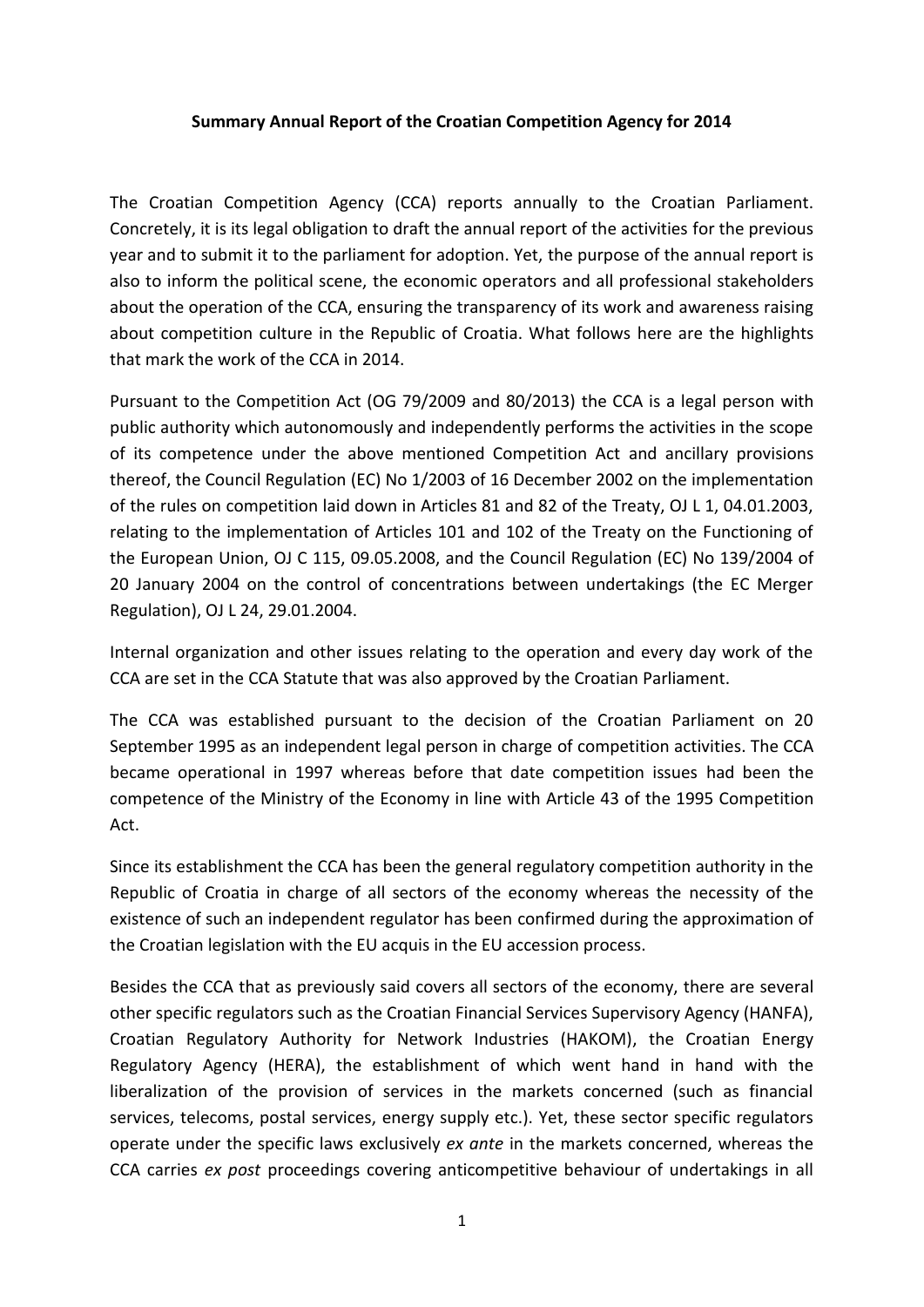the sectors regardless of the fact whether there is a specific regulator in the market concerned or not. In other words, the CCA is in charge of infringement proceedings against all undertakings that are active on these markets, including the markets where there are specific regulators and in spite of the existence of the sector specific regulation.

Under such circumstances it is absolutely necessary for the CCA to remain independent and autonomous in its decision making so as to ensure the non-partisan operation free from political interference and influence from big market leaders. In order to achieve this, it is important for the CCA staff to continuously receive education and training, improve expertise, general and specific, and to gain knowledge, skills and competences.

The CCA is run and managed by the Competition Council consisting of 5 members, one of which is the president of the Competition Council, who are all appointed for a five-year term of office and also relieved from duty by the Croatian Parliament upon the proposal of the Government of the Republic of Croatia. The conditions for the appointment, the term of office of the members of the Competition Council, for relieving of the president and the members of the Competition Council and the scope of competence of the Competition Council and the process of decision making are regulated by the Competition Act. The Competition Council collectively decides in all competition matters whereas the president of the Competition Council represents the CCA and is responsible for the legality of its decisions. The Competition Council adopts its decisions at its sessions, with the majority of votes, where no member of the Council can abstain from voting. Decisions can be made only if the president or the vice-president of the Council and at least two other members of the Council are present at the session.

The report year of 2014 was the first full year of the mandate of the new Competition Council (appointed in November 2013) consisting of Mr Mladen Cerovac LLM, president of the Council, Ms Vesna Patrlj, LLM, vice-president of the Council, and Ms Ljiljana Pavlic, MSc, Mrs Tatjana Peroković, MSc, and Mr Denis Matić, LLM, members of the Council. In 2014 the Council held 54 sessions where all the decisions of the CCA were taken.

Since 1997 when it was first granted financial resources from the State budget and started to operate the CCA has been in charge of the following core businesses: prohibited agreements between undertakings, abuse of a dominant position by undertakings, and assessment of compatibility of concentrations between undertakings, as stated in the Croatian Competition Act.

Additionally, there is also competition advocacy involving the CCA competences to promote competition through its opinions on laws and other accompanying activities listed under the Competition Act.

The Act on the Amendments to the Competition Act that entered into force on 1 July 2013 (the day of the Croatian EU accession) significantly widened the authority of the CCA empowering it for the direct application of the EU competition rules.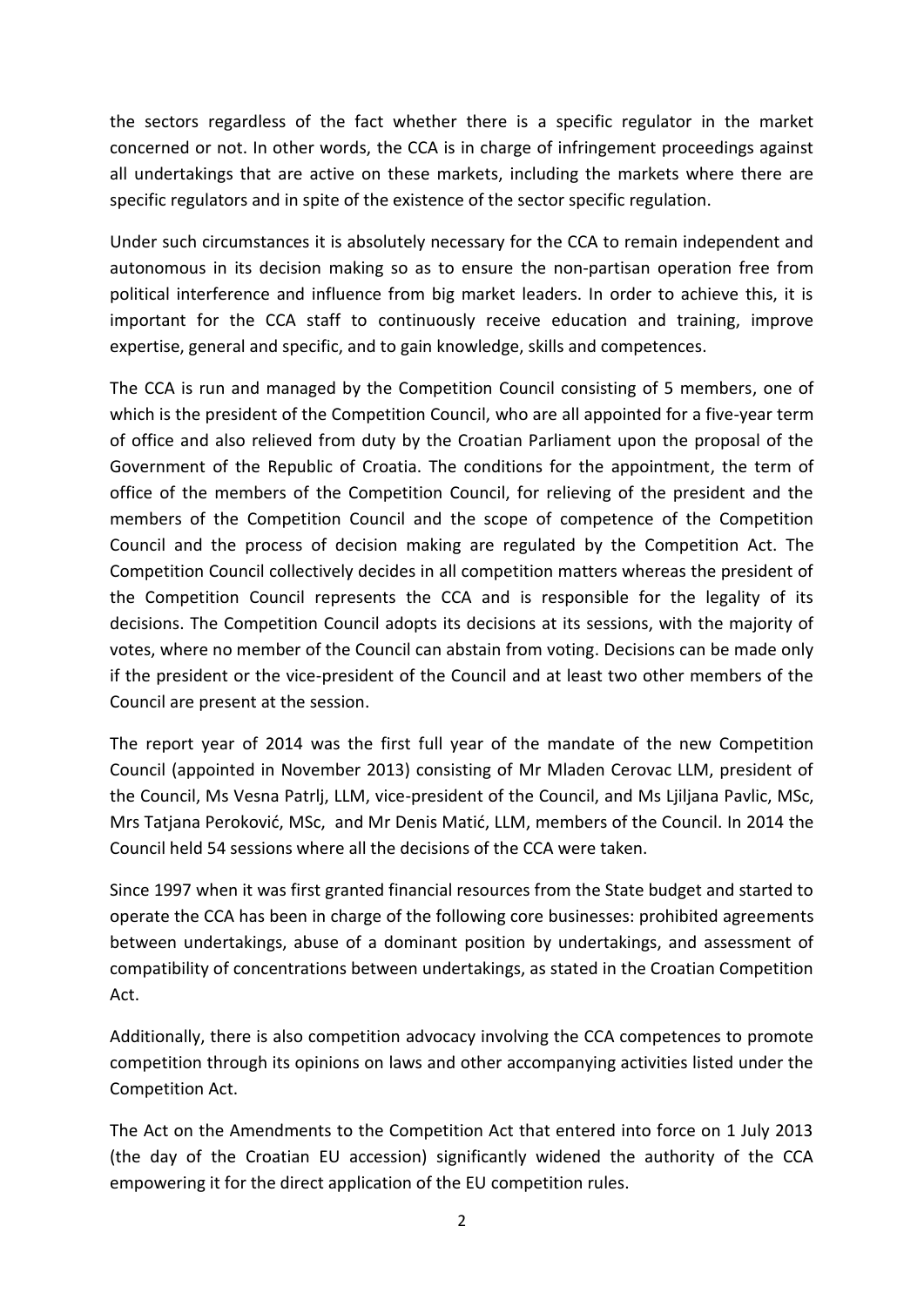Since 1997 the CCA continuously and effectively acts against all forms of prevention, restriction of competition and distortion of competition and thereby contributes to an effective and responsible competition regime and establishment of competition culture in Croatia. The activities undertaken in 2014 fully complied with the strategic goals set under the Annual Plan for 2014- 2016 with the view to maximizing the efficiencies of the CCA and creating benefits for the consumers and undertakings in Croatia.

The CCA enforcement record for 2014 indicates 632 decisions in the area of antitrust and merger control and 7 in the area of State aid, a total of 639 resolved cases or 31 per cent more in the area of antitrust and merger control than in 2013. It should be noted that the increase was achieved by less staff than in the previous years.

Given the number of resolved cases in which infringements of the Competition Act were established and sanctions were imposed, the number of infringement proceedings that resulted in committments decisions on the basis of which the undertakings committed themselves to remedies aimed at preventing significant impediments to effective competition and the increased number of cases in the area of merger control, the year of 2014 was a creative leap in the work of the CCA and the year of increased efficiencies for the consumers and the undertakings in Croatia.

The enforcement record for 2014 indicates that the CCA activities were particularly focused on the infringement proceedings dealing with prohibited horizontal agreements between undertakings (cartels) and prohibited vertical agreements between undertakings (retail price maintenance) in the supply chain: manufacturer  $-$  supplier  $-$  retailer, where price competition was restricted to the buyers.

At the same time, the activities of the CCA broke a one-year monopoly and re-opened the local water supply market.

In the area of merger control in two sectors – the food retail market and the electronic communications market – two concentrations were conditionally approved by the CCA whereby the offered commitments and complex structural and behavioural remedies lead to restoration of a competitive structure of the relevant markets concerned generating at the same time benefits for consumers.

On the other hand, comprehensive sector inquires in the relevant markets at issue proved valuable in the concrete proceedings that were opened as a result of these market studies.

For example, in the report period by opening of the proceeding against the Croatian Insurance Bureau (Croatian Association of Insurance Companies) and 12 undertakings – members of this association – the CCA directly contributed to the plummeting prices of insurance and actual liberalization of the third party motor insurance market. That is to say, in comparison with the year before in 2014 the car insurance market gross written premium was lower by 590 million Kuna, whereas the number of insurance policies rose by 1.6 per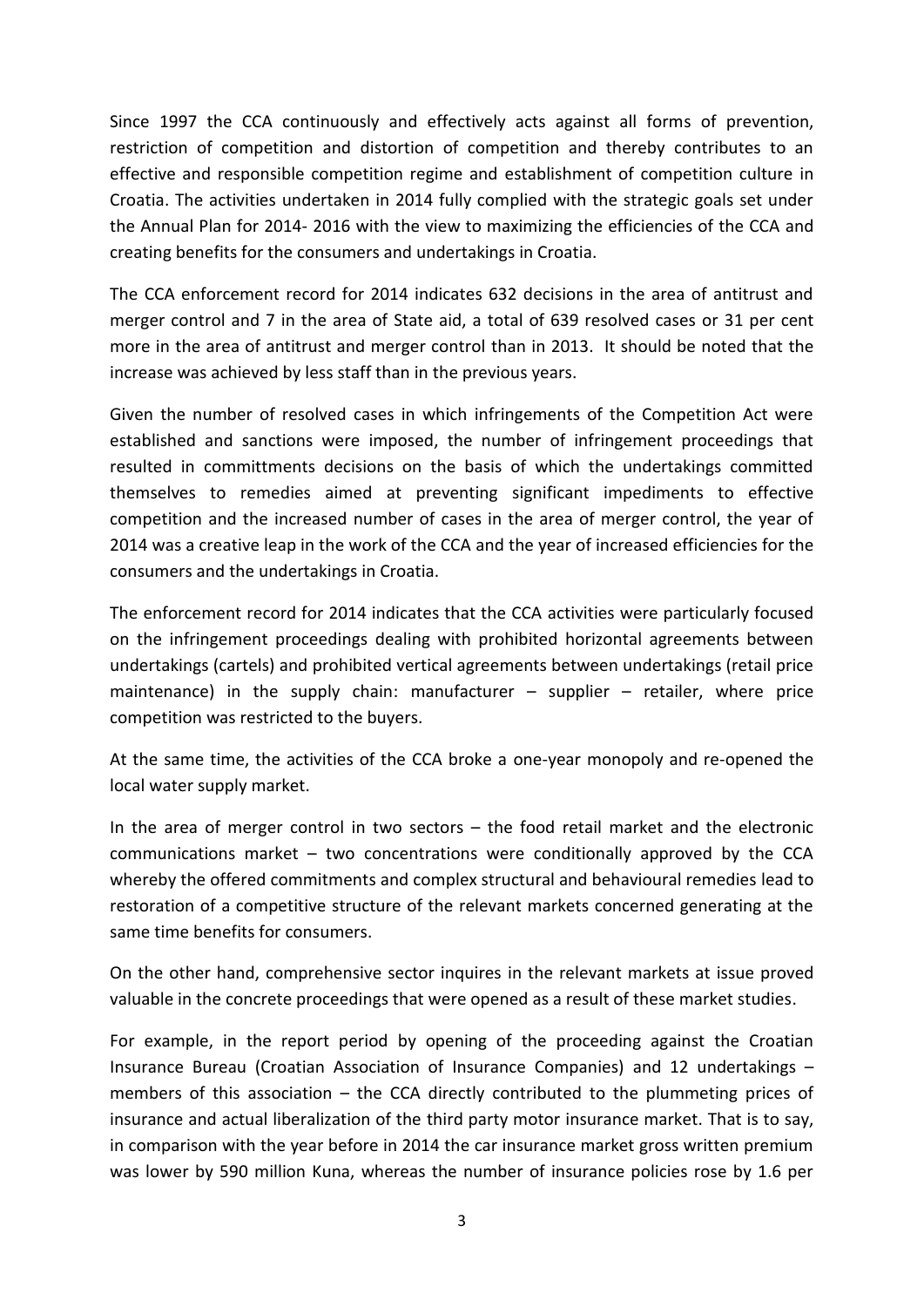cent. The incumbent companies stayed on the market, the new competitors entered the market. The competitiveness of the motor insurance market produced positive effects on final consumers and the economy as a whole.

In 2014 the CCA imposed more than 5 million Kuna fines (5.012.600 HRK) based on the established infringements of competition rules, whereas some 1.6 million Kuna thereof (1.600.986 HRK) were actually collected. Namely, the offender pays the fine once the CCA decision becomes enforceable but if a complaint is lodged and administrative dispute opened, once the court decision upholding the decision of the CCA becomes definitive. Fines are direct revenue of the State budget.

Basically, in the report year of 2014 the sanctioning policy as a part of the effective enforcement of competition rules fully took hold and paved the path towards a consistent practice of setting and imposition of fines. The CCA strongly believes in the purpose of sanctions, particularly in the deterrent effect they have on undertakings. Fines send a clear message to the undertakings that violating the rules does not pay. Concretely, we understand that there is a special deterrent effect on recidivism for the undertakings that have already been sanctioned for the infringement of competition rules, and a general deterrent effect preventing other undertakings from engaging in anticompetitive practices. This approach of the CCA is in line with the global trends that indicate the rise in the total amounts of fines that are imposed by the regulators worldwide.

In 2014 the work and the capacities of the CCA were focused on the distortions of competition that cause the direct harm to the consumers and undertakings. Three cartels – prohibited horizontal agreements were established, first, in the provision of personal protection services involving seven undertakings, where personal protection firms fixed minimum prices; second, in the provision of berth and mooring services alongside the Adriatic Coast, where the members of the cartel exchanged information on future pricing intentions; and third, in the provision of orthodontic services where the national orthodontists society fixed minimum prices. As regards the personal protection cartel and the marinas cartel the CCA carried out all the activities of the proceeding during 2014 whereas it adopted the actual infringement decisions in the early 2015. The total amount of fines imposed in these two cases amounted to 7.6 million Kuna.

In two of the cases mentioned above – the orthodontists' cartel and the marinas cartel – the participants in the prohibited agreement were the associations of undertakings themselves, in the former case it was the decision of the association, in the latter the sharing of strategic information that constituted infringements of competition rules. Namely, in spite of the fact that the associations have the right to protect the interests of their members, they may in no way act, take part and implement agreements that contravene with competition rules. On the contrary, professional associations have the task and are held particularly responsible for sharing the knowledge among their members about the mandatory rules of law in Croatia. Thus, their job is to warn their members that the exchange of strategic information involving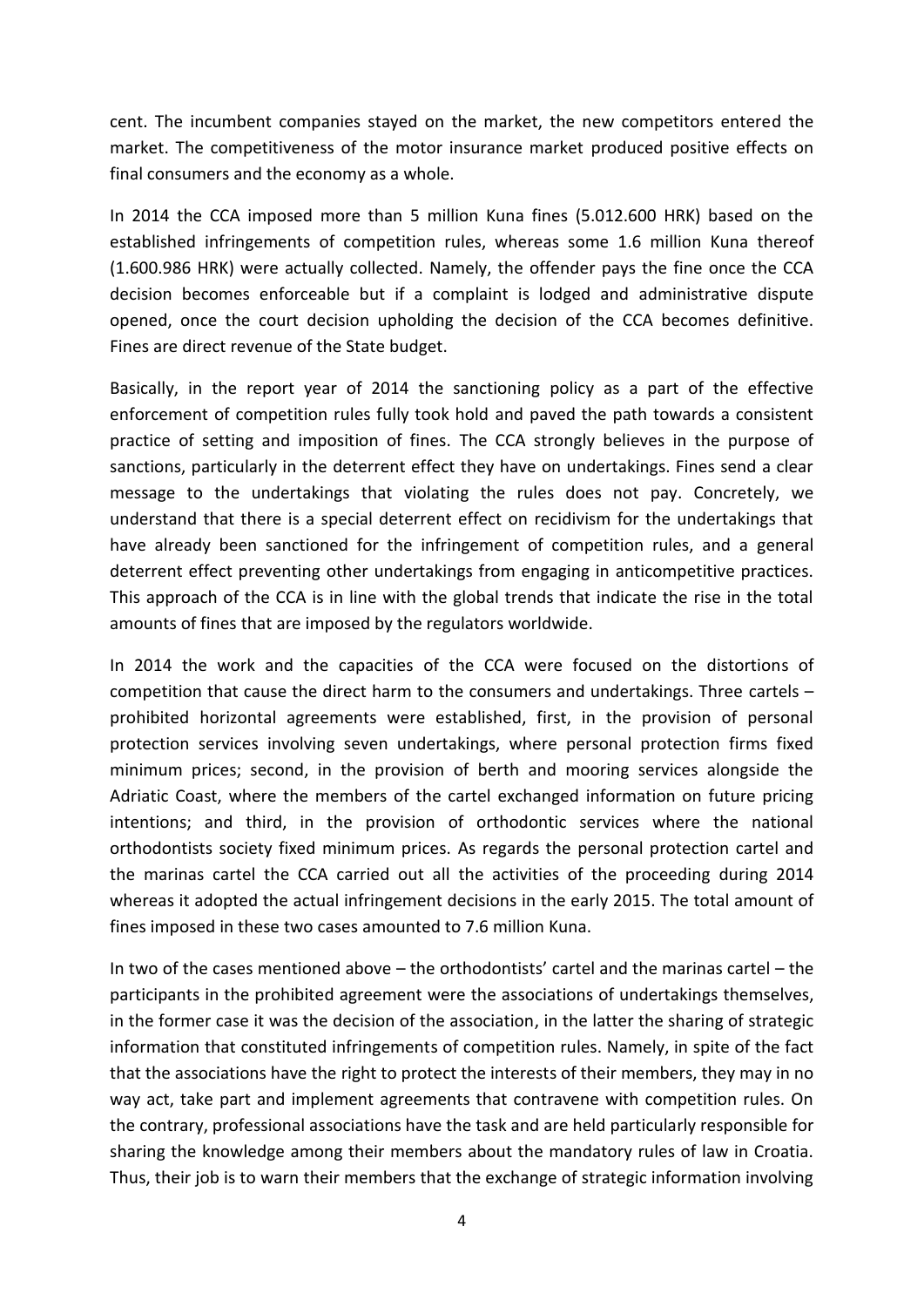the price, volumes, production cost, buyers' lists etc. constitute hard core restrictions of competition, a practice that is *per se* prohibited and for which fines are imposed in the highest possible amounts.

Concretely, in the proceeding carried out against the undertakings active in the provision of protection security services the CCA found that the undertakings that participated in the meeting are direct competitors and that they agreed on the minimum price of their services, knowingly and deliberately engaged in collusive behaviour, eliminated competitive constraints and produced harm for the consumers – the users of their services. When a company participates in a meeting where strategic information are exchanged and receives such strategic data from a competitor, it is presumed to have accepted the information and adapted its market conduct accordingly, unless it responds with a clear statement that it does not wish to receive such data and immediately leaves the meeting. In this situation the undertakings concerned were involved in a concerted practice facilitating collusion of all the participants in the meeting and thus committed a serious infringement of competition rules.

On the other hand, it is particularly worth mentioning that the CCA obtained indices of the existence of vertical restrictive agreements containing hard core restrictions from its regular market study conducted in the groceries distribution and retail sector for 2013. The communicated documents in this market analysis revealed strong indices that certain provisions of the sales agreements between certain manufacturers or suppliers and retailers contravene with competition rules and constitute a prohibited agreement within the meaning the Competition Act in several product categories, such as confectioneries, wines, meat and meat products, bread, flour, beer and sugar.

In 2014 after the assessment of certain provisions contained in the agreements concluded between the manufacturers (suppliers) and retailers, the CCA established four prohibited vertical agreements containing provisions on minimum resale price maintenance and retaliation in response to deviation. Given that minimum resale price maintenance is a hardcore restriction of competition, regardless of the market share of the parties to the agreement and regardless of the fact whether such restrictive provisions have actually been applied or not, because they restrict the buyer to freely set the prices which directly affects the interests of the final consumers, the CCA declared such provisions null and void and, taking into account the market position and financial power of the parties to the agreement, imposed the sanctions for the infringements of Competition Act to the undertakings concerned (*Dukat d.d., Konzum d.d., Kutjevo d.d., KTC d.d., Carlsberg d.d*.) in the total amount of some 5 million Kuna.

It is the opinion of the CCA that its consistent sanctioning policy involving significant levels of fines and symbolic fines for the said infringements of competition rules, the policy that was announced as one of the priorities of the work of the CCA by the president of the Competition Council at the beginning of his term of office in 2013, produced a preventive effect on the participating undertakings but also a deterrent effect which should keep other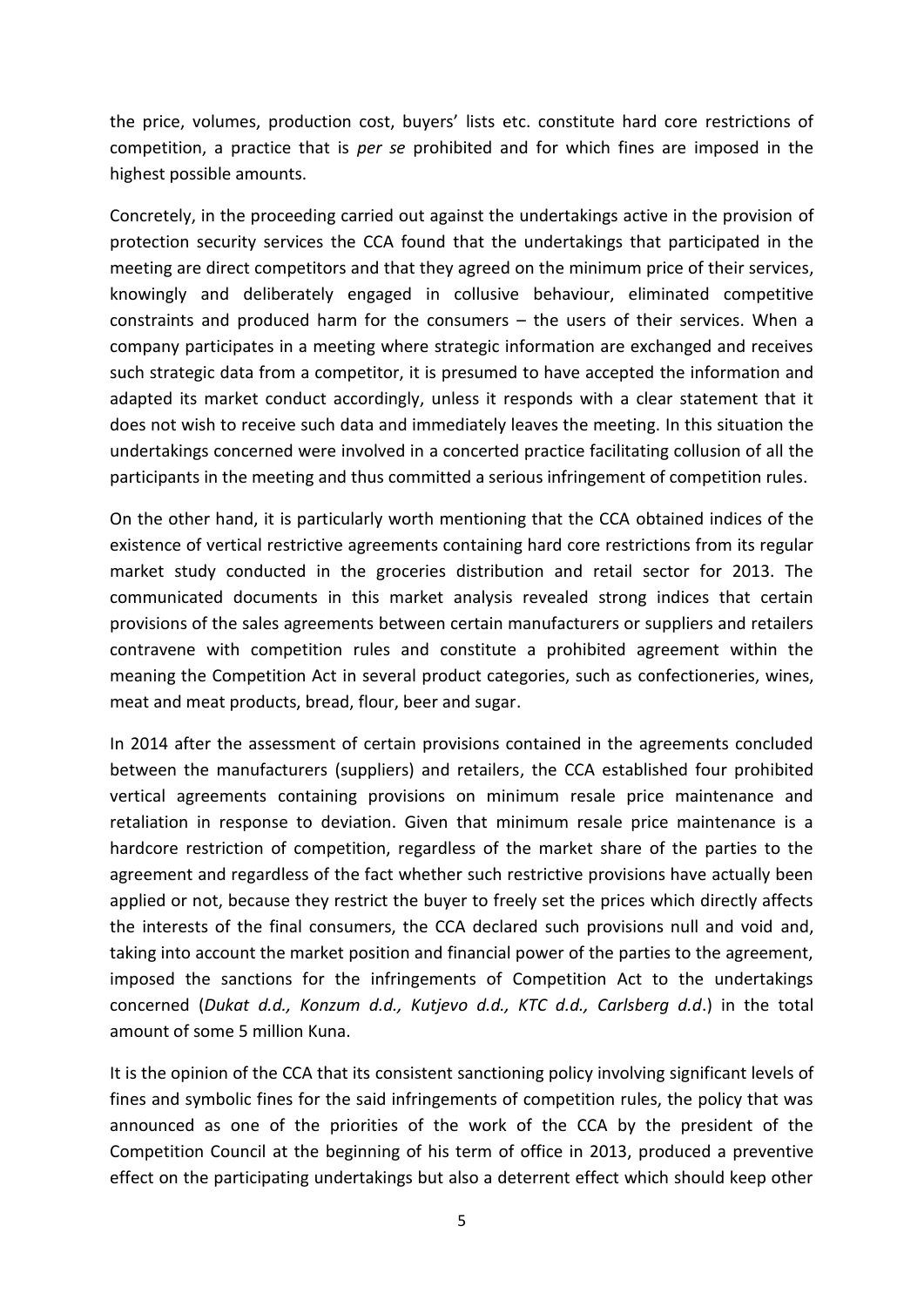undertakings from any further infringements of competition law. To the understanding of the CCA after the fines had been imposed for the conclusion of prohibited agreements between manufacturers or suppliers with the buyers or retailers, a large number of undertakings on all markets started hurriedly to analyse the compliance of the agreements they concluded with their suppliers and buyers.

One of the strategic decisions of the new CCA leadership was to ensure the necessary conditions for a more intensive and effective detection and sanctioning of cartels. One of the key tools here is a surprise inspection. Although the CCA competence to carry out dawn raids was established as early as in 2003, this valuable tool could not be used in practice due to the fact that the CCA at that time did not dispose of the necessary digital forensic equipment. The CCA also needed to train the staff outside Croatia to use these digital forensic tools. The president and the members of the Competition Council set the purchase of the digital forensic equipment as one of our priorities for 2014. This initiative of the CCA was supported by the Ministry of Finance that approved additional resources from the budget for that purpose and the CCA managed to obtain the cutting edge digital forensic equipment and began intensively and systematically to train its experts in the seminars and workshops organized by the European Commission. The result was a significant rise in the number of conducted dawn raids compared with the previous periods. In 2014 the CCA conducted three surprise inspections at different locations. Within the cartel investigation proceedings it conducted surprise inspections in the electric motor cycle – and scooter market, the provision of advertising and marketing services and on-line sale of household appliances. In the field of IT forensics the CCA has managed to create a certain "centre of excellence" in the region of the south-east Europe. It was therefore looking forward to organizing the first regional conference on IT forensics used in the conduct of surprise inspections in September 2015.

In the area of abuse of a dominant position for the purpose of the 2014 Summary Annual Report the CCA selected one of the cases where precisely as a result of the proceeding carried out by the CCA a long-term harm for the consumers was prevented and competition restored in the water supply market in the territory of the Zagreb County *(CCA v Vodoopskrba i odvodnja d.o.o., Zagreb-VIO)*. In essence, following the complaint against the water supply and sewage operator VIO that had been received from an undertaking alleging that it had been prevented to access the market concerned on the account of the fact that in July 2013 VIO practically foreclosed the market that had already been liberalized and excluded all the competitors already operating in the market by the adoption of new general and technical conditions (GTC), the CCA opened an infringement proceeding in the provision of services relating to water meter and telemetry devices installation and the measurement of water consumption providing data for billing and reporting, in the territory of Zagreb, Samobor, Sveta Nedjelja and the municipality of Stupnik.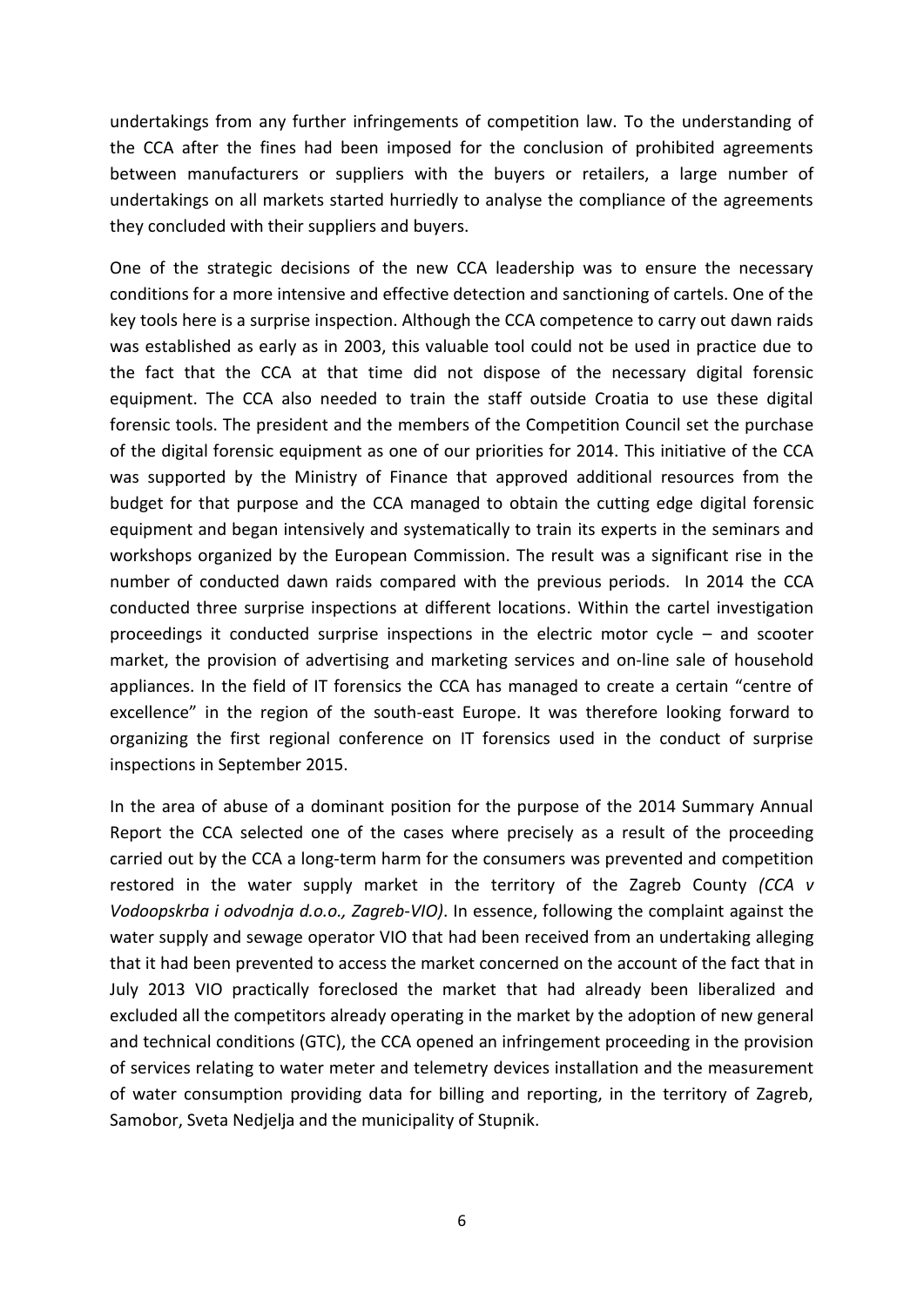In the course of the proceeding CCA imposed an interim measure ordering the undertaking VIO to temporarily cease-and-desist the application of the challenged provisions under the GTC that prevented the undertakings from the provision of services which they had been discharging before the challenged GTC entered into force and prevented final consumers from freely choosing the provider of the services concerned.

On its own initiative VIO offered the committments aimed at restoring effective competition in the provision of the relevant services, thereby brining its monopolistic position caused by the adoption of the said GTC to an end. This meant the re-opening of the market to alternative providers and free entry for possible new operators in the market concerned. At the same time, this ensured the consumers free choice of service providers. The CCA uses committments as a settlement mechanism wherever the proposed remedies are viable and proportionate to possible negative effects on competition. Where they are sufficient and adequate and proposed freely at an early stage of the proceeding, they swiftly and effectively restore competition in the relevant market, lengthy infringement proceedings and fines for undertakings involved are thereby avoided. Following its preventive mission and taking into account the effectiveness of such commitments, the CCA always reminds the undertakings of the possibility to use this settlement mechanism.

Intensified activities in the area of merger control in 2014 were recorded particularly with respect to the CCA monitoring the behavioural and structural remedies aimed at preventing a significant impediment to effective competition in two cases of conditionally approved concentrations, that between *Agrokor/Mercator* and *HT/OT-Optima Telekom*, two cases that regarding their complexity have no precedent in the seventeen-year-practice of the CCA.

Concretely, in April 2014 the CCA declared the above mentioned concentrations conditionally compatible obliging the undertakings concerned to comply with a series of comprehensive structural and behavioural remedies in order to remove anticompetitive effects of the concentration on competition, restore the competitive structure of the market and protect the interests of the consumers. For instance, *Agrokor* committed itself to divest a total of 96 stores from the combined retail network of *Agrokor (Konzum)* and *Mercator,* which limited the market power of the new economic entity created by the implementation of the concentration. Until 15 January 2015 *Agrokor* divested 30 out of 96 stores defined in the CCA decision. The competing undertakings have been given the opportunity to take over the outlets concerned and increase their presence in the retail market and their market share and thereby strengthen the competition constraint on *Konzum.* At the same time, to remove the anticompetitive effects, *Agrokor* committed itself to behavioural remedies worked out in the first place to protect *Mercator-H* suppliers and to enable entry and/or expansion of competing undertakings on the shelves of *Konzum* involving the key product categories from the producers that are members of the group.

On the other hand, in the assessment of the compatibility of the concentration between *HT/OT-Optima Telekom* the CCA accepted the failing firm defence, given that *OT-Optima* due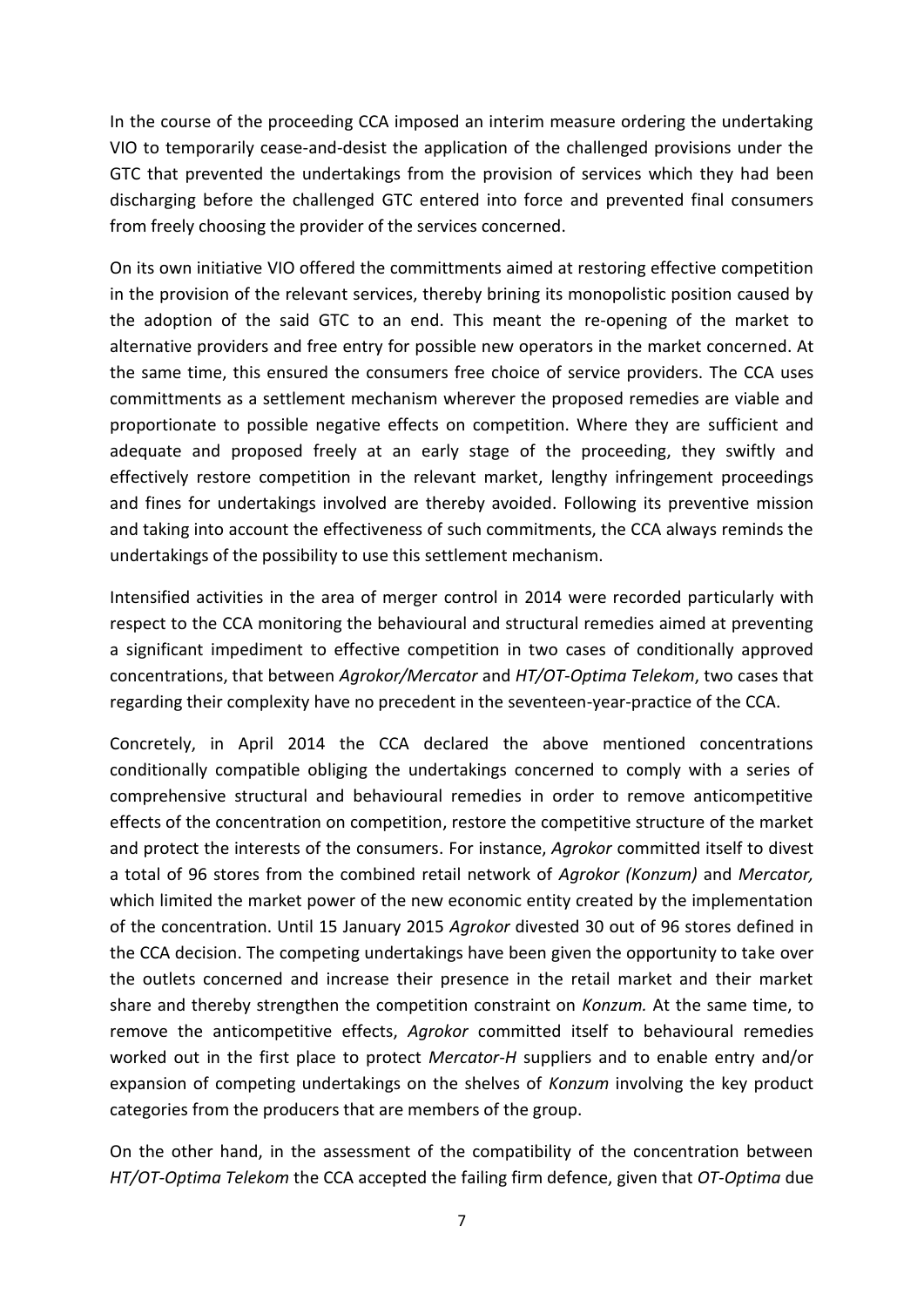to insolvency and over-indebtedness entered the pre-bankruptcy settlement plan. In other words, the CCA determined that in the case of *Optima's* exit from the market, competition structure on the relevant market would be distorted at least to the same extent as in no concentration scenario. However, taking into account the nature of the relevant market concerned – its complexity due to the application of advance technologies, a relatively low number of competition and high asymmetry in the market shares and market power of the market players that would be even deepened had the concentration been unconditionally approved, the CCA insisted on comprehensive remedies aimed at preventing a significant impediment to effective competition. The report of the trustee who monitors the implementation of the measures imposed showed that the undertaking concerned complied with the proposed measures whereas the independence of *OT-Optima* within *HT Group* has been preserved in the objectively highest possible extent during the entire duration of the concentration. *HT* also committed itself to ensure such management over *OT- Optima* that at the end of the term of the concentration it will not lead to *OT-Optima's* assets being undercapitalized as compared to the initial situation at the beginning of the period of concentration. Specifically, it is the assets consisting of *OT-Optima's* customer base (number of customers and revenue) and infrastructure.

What also influenced the rise in the scope of activities of the CCA in 2014 were the decisions regarding the notification and assessment of compatibility of concentrations. Namely, in line with the EC Merger Regulation and within the European Competition Network (ECN) cooperation, under the rules governing the referral of concentrations from the European Commission to the EU Member States and in line with the submission procedure, well placed authority to deal with the case is decided. These are, in general, so called concentrations with an EU dimension, in principle, producing effects in at least three Member States (crossborder effect). In a nutshell, where concentrations with an EU dimension are notified to the European Commission, the Commission transmits the submission at issue to all Member States on the account of the fact that any Member State referred to in the reasoned submission may express its agreement or disagreement as regards the request to refer the case. For example, this may happen where the concentration may significantly affect competition in a market within a Member State which presents all the characteristics of a distinct market and should therefore be examined, in whole or in part, by that Member State in accordance its national competition rules.

Besides the activities of the CCA relating to the enforcement of competition rules the CCA was in 2014 also involved in the area of competition advocacy. Competition advocacy and strengthening of competition culture means raising awareness about the effects of competition among central and local administration authorities, executive, legislative and judicial authorities, but also the general public, about the benefits competition brings for strengthening of the competitive environment. Concretely, pursuant to Article 25 of the Competition Act the CCA issues opinions on laws and other legal acts which may have effects on competition, which is the CCA contribution to the harmonization of the Croatian legal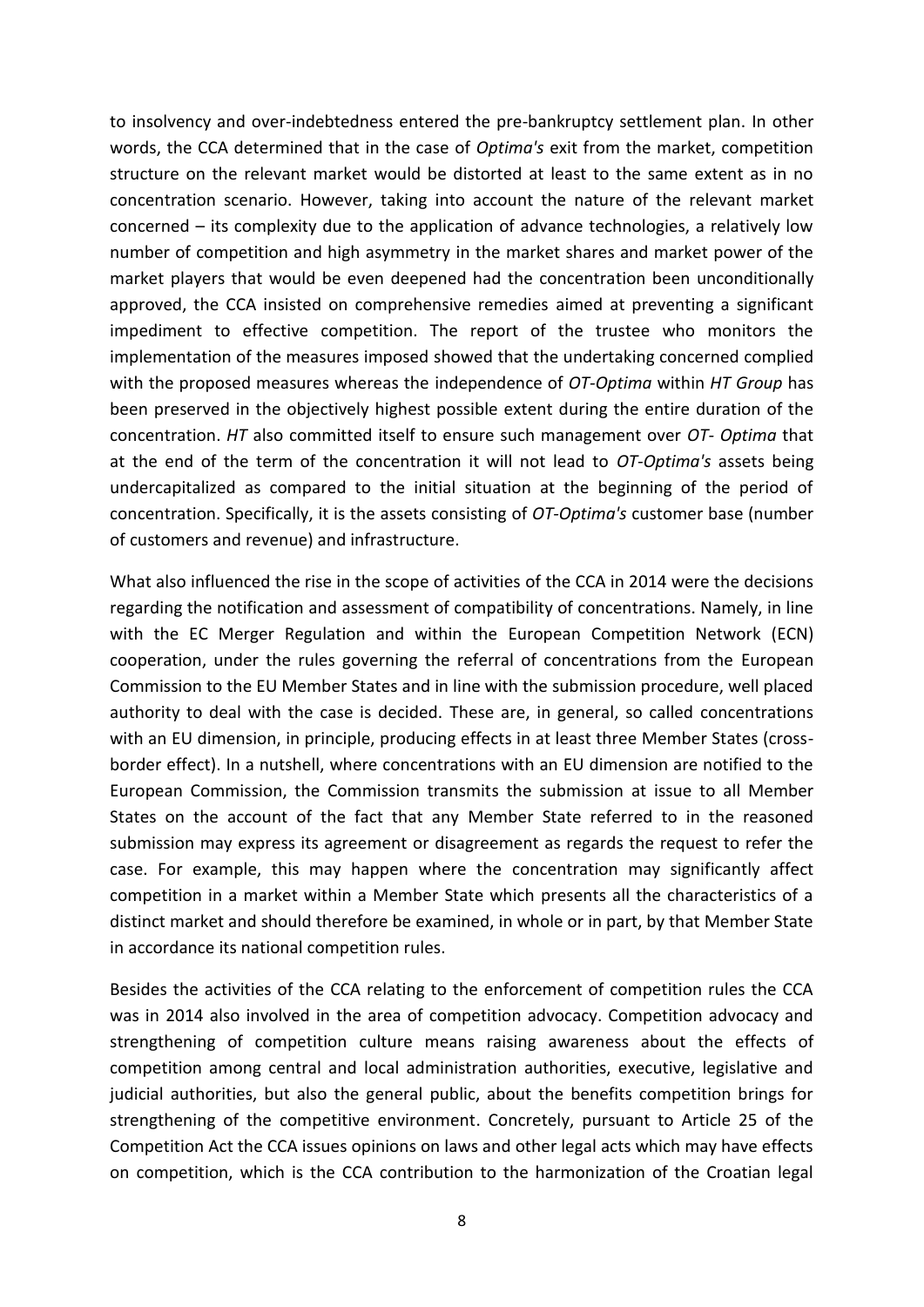framework in the area concerned with the EU rules. The CCA issues expert opinions at the request of the Croatian Parliament, the Government of the Republic of Croatia, central administration authorities, public authorities in compliance with separate rules and local and regional self-government units, regarding the compliance with competition rules of draft proposals for laws and other legislation, as well as the existing laws and other legal acts and other related issues raising competition concerns. In 2014 the CCA gave 44 opinions on existing laws and proposed draft laws and regulatory impact assessment opinions. The year 2014 marked the rising trend in competition culture among public administration authorities, central and local, as well as legal authorities that have been granted special powers, whereas the undertakings submitted more complaints with more detailed descriptions of alleged infringements of competition rules, such as in the case of claimed irregularities in public procurement procedures. On the other hand, the complainants more often than before challenge particular provisions in force, regardless of the sector concerned. This speaks in favour of the CCA endeavours in competition advocacy in the past – competition rules have become known for a larger number of undertakings whose businesses and legality of actions depend on their compliance with these rules. Finally, it must be noted here that when the CCA receives a query, and even when it does not open a formal infringement proceeding, it assesses in detail all the rules regulating the particular area, which often includes the comparative approach to Treaty law and practice.

In addition, given its powers to give opinions on the proposed EU legislation, the CCA also actively participated in the preparatory work of the recently adopted Directive 2014/104/EU of the European Parliament and of the Council of 26 November 2014 on certain rules governing actions for damages under national law for infringements of the competition law provisions of the Member States and of the European Union, OJ L 349, 5.12.2014. During 2014 the CCA contributed alongside with other national competition authorities in the drafting of the Directive 2014/104/EU on antitrust damages actions that was agreed in April and consequently signed into law on 26 November 2014. Concretely, the CCA staff prepared the position of the Republic of Croatia, made comments and proposals, and helped with the translation of the final text of the Directive into the Croatian language respecting the already established competition law register. The Directive 2014/104/EU on antitrust damages actions lays down new rules allowing firms that are victims of cartel or antitrust violations to be compensated for damages, i.e. to receive full compensation for actual losses and lost profits that they suffer as a result of the infringement (Articles 101 and 102 of the Treaty on the Functioning of the European Union or the national competition law (Articles 8 and 13 of the Croatian Competition Act), ensuring equal legal protection within the internal market. The Directive defines the right on full compensation, disclosure of evidence, proof of infringement, access to files of the competition authority concerned, effect of national decisions, liability (where several firms infringe the competition rules together, they are held jointly and severally liable for the entire damage) and limitation period. The Directive entered into force on 25 December 2014 and should be transposed into national law by 27 December 2016. In Croatia, this means that it would be necessary to carry out certain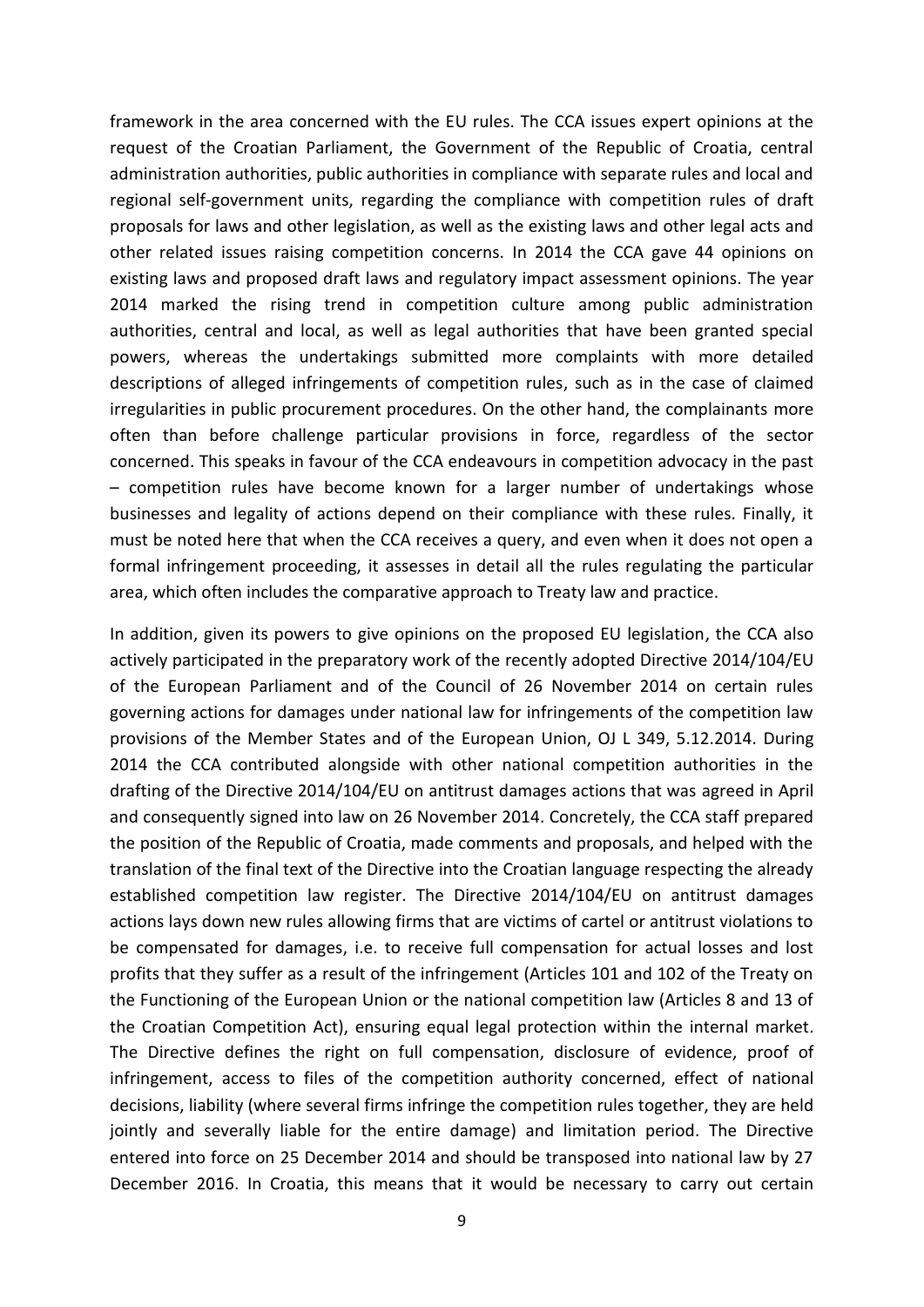revisions of the existing rules or to adopt new ones that would ensure the implementation of the Directive concerned.

Together with other EU national competition authorities the CCA participated actively in the drafting of the Proposal for a Regulation of the European Parliament and of the Council on interchange fees for card-based payment transactions, after it has been established that the existing MIFs (fees charged for each sales transaction with a payment card) produced anticompetitive effects in the internal market. The subsequently adopted Regulation (EU) 2015/751 of the European Parliament and of the Council of 29 April 2015 on interchange fees for card-based payment transactions caps interchange fees and it increases transparency on fees thus permitting retailers to know the level of fees paid when accepting cards. It enhances competition by providing consumers with more and better choices between different types of payment cards and service providers. Specifically, the Regulation caps interchange fees at 0.2 % of the transaction value for consumer debit cards and at 0.3 % for consumer credit cards. The CCA presented on 13 October 2014 an Overview of the Payment Card Market on the basis of the data collected for the former three years. The objective was to examine the situation on the payment card market in Croatia before and after the EU accession that showed that the adoption of the proposed Regulation regulating the cap MIF rate for Visa and MasterCard would reduce the average interchange fees in Croatia by some 80 per cent for Visa and some 70 per cent for MasterCard.

One of the important instruments in the CCA competition activities are its regular market inquiries. On one hand, there are vital source of information and deep insights into the functioning of the concrete markets and may serve as a basis for opening of the formal infringement proceedings. On the other hand, they may influence the undertakings subject to the market research concerned to review their behaviour in the market. This was proven to be true in 2014 in the third party motor insurance market investigation, which was conducted within the regular insurance sector inquiry in the territory of the Republic of Croatia. The results of the CCA market study directly contributed to the plummeting prices of insurance, strengthening of competitiveness, increase of new products and actual liberalization of the third party motor insurance market.

In addition, the data collected by the CCA within its regular sector inquiry covering the retail and wholesale distribution groceries' market in the Republic of Croatia (market research in food, beverages, toiletries and household supplies) bore particular importance in the assessment of compatibility of concentrations between undertakings in the groceries' retail market, concretely, *Agrokor/Mercator* and *Spar/Dinova*, but also in the previously mentioned cases where infringements have been established in the form of prohibited vertical agreements. The proceedings in these cases were also opened based on the results obtained from the regular groceries' sector inquiry.

Finally, the traditional market study in the press publishing and distribution market in the Republic of Croatia for 2014 delivered again outcomes that helped the CCA in the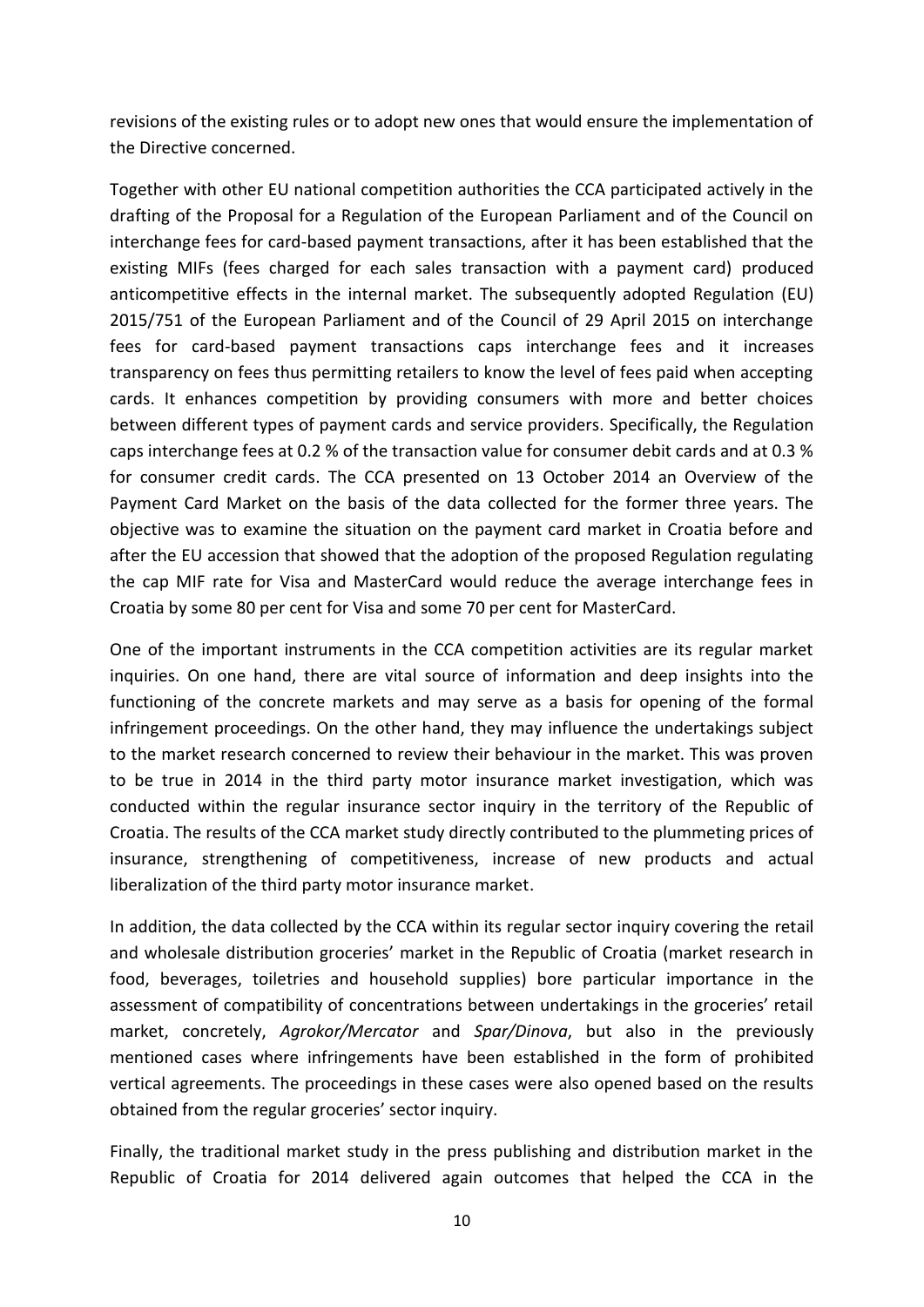assessment proceedings relating involving the undertakings *EURO POTICAJI d.o.o., Zagreb/EPH d.o.o., Zagreb and Adria Media Group d.o.o., Beograd, Republic of Serbia/ Adria Media Zagreb d.o.o., Zagreb.*

Since the accession of the Republic of Croatia to the EU on 1 July 2013 the CCA has been empowered for the direct application of the EU acquis in the area of competition. In other words, the CCA implements the provisions of the Croatian Competition Act and at the same time Articles 101 and 102 of the TFEU. Concretely, in the proceedings establishing prohibited agreements between undertakings or abuse of a dominant position by an undertaking or undertakings in a system of parallel powers the national competition authority – the CCA in Croatia – alongside with the national legislation (Article 8 and/or Article 13 of the Competition Act) may directly apply Articles 101 and/or Article 102 of the TFEU in the case of infringement of competition rules producing significant effects on trade between the Republic of Croatia and one or more Member States. On the other hand, where the CCA assesses that the distortion of competition in question has no effect on trade with other Member States, it will exclusively apply the national law. This means that on the accession date competition matters in Croatia became a part of the competition regime in the internal market which is enforced concurrently by the Croatian competition authority, Croatian courts (High Administrative Court of the Republic of Croatia and competent commercial courts) and the European institutions – the European Commission, the General Court and the Court of Justice of the European Union.

The above mentioned system of parallel powers means as of 1 July 2013 for the CCA obligatory cooperation between the CCA and the national competition authorities of the Member States and the European Commission through the European Competition Network (ECN). Through the ECN, the competition authorities exchange information on the proceedings carried out against undertakings that allegedly enter into prohibited agreements or abuse a dominant position and thereby infringe Articles 101 or 102 of the TFEU. They carry out joint surprise inspections or assist one another in carrying out inspections, or do so on behalf and for the account of the competition authority of another Member State or the European Commission. In the area of merger control the Croatian undertakings must notify the implementation of the proposed concentration to the European Commission where the criteria stipulated under the EC Merger Regulation are fulfilled. However, where the Commission decides not to assess a particular concentration despite the fact that the concentration is a concentration with an EU dimension, the appraisal of the concentration at issue may be entrusted to the CCA.

Within the commitments undertaken by the Republic of Croatia as a Member State in 2014 besides its obligations in the merger control area described above, the CCA fully exercised its right to participate in all European Competition Network (ECN) working groups, subgroups and advisory committees. The ECN was established by the European Commission and the national competition authorities with the view to improving consistency and convergence of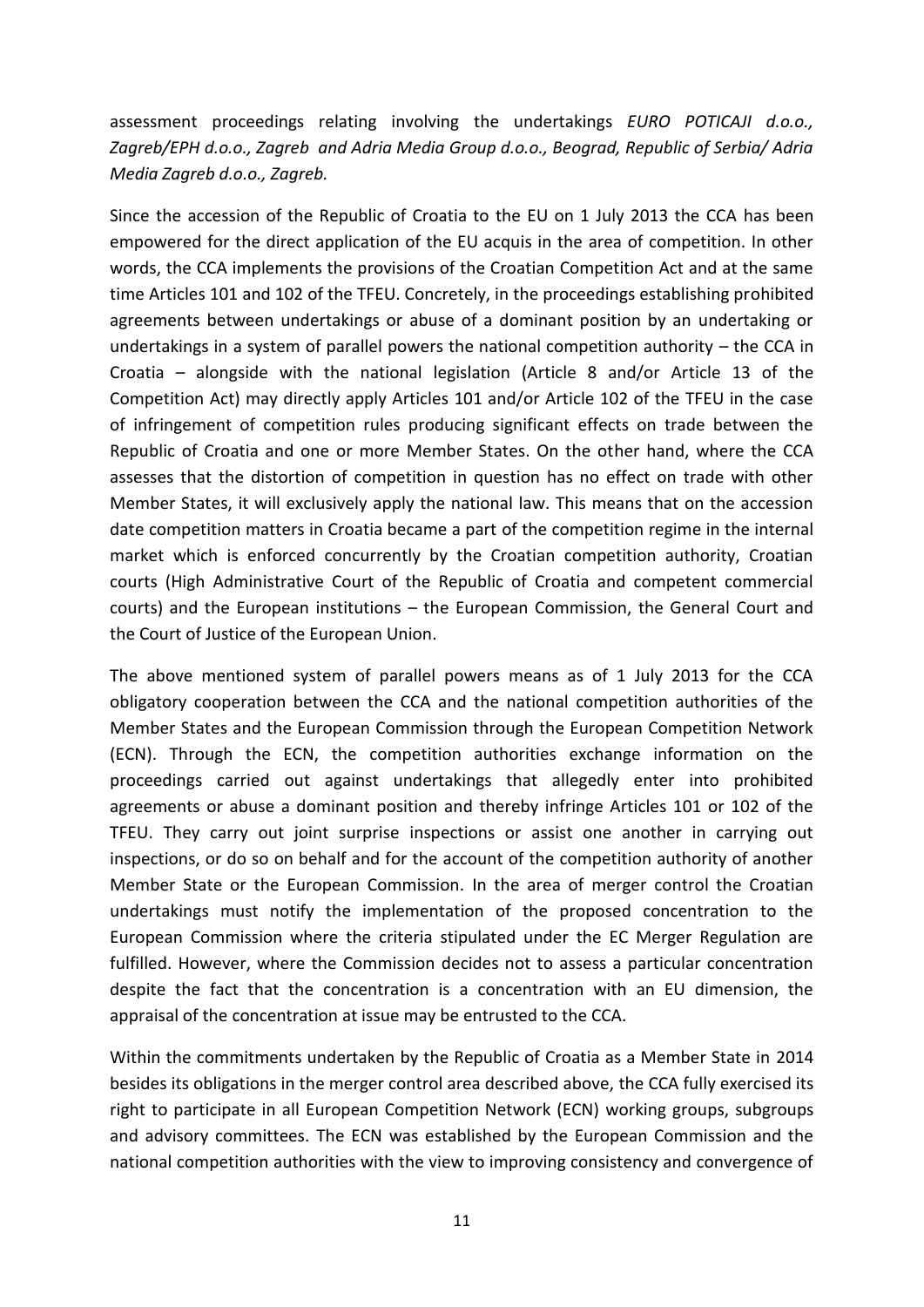different jurisdictions. Using the request-for-information tool the ECN members require concrete information regarding the anticompetitive behaviour, specific sectors and markets, particular legal issues etc. In 2014 the CCA received and answered 45 requests for information, whereas it sent three such requests to other ECN members.

Transparency and openness of its work are top priorities in the CCA modus operandi. In 2014 alongside with its enforcement activities it continued to use all available communication channels in its proactive approach in advocating competition and strengthening of competition culture, such as its cooperation in the drafting of the guidelines aimed at business operators *Competition and State aid*, training for businesses etc.

The CCA communication activities include the publication of its decisions in the Official Gazette and on its web site. In 2014 the CCA put out on its website 20 press releases and 40 other pieces of news related to competition. In the same period it published 11 issues of its e-bulletin *AZTN info* that by the end of the year had some five hundred registered readers in the key target groups – decision makers, undertakings, academia and experts, media representatives. The *CCA Guidance for undertakings: Compliance with competition law* started to produce results – the responses from the business community increased and the undertakings often ask for the presentation of the programme and training. As in the previous years the CCA continued to publish also other important documents – in 2014 these were the Annual Report for 2013, the Annual Plan for 2014 – 2016, the CCA Strategy, and the CCA Budget etc.

After the EU accession, when the exclusive competence for State Aid was assumed by the European Commission, the Croatian Competition Agency resumed its advisory role in this area under the State Aid Act, OG 72/2013 and 141/2013. It consisted primarily of providing support to aid providers in the form of opinions on compliance of the proposed State aid measures with the State aid rules before the notification to the Commission and opinions on proposed State aid measures that are exempted from the obligatory notification. The CCA also notified State aid to the Commission, reported on granted State aid in Croatia etc.

When on 24 April 2014 a new State Aid Act, OG 47/ entered into force all the competences of the Croatian Competition Agency in the area of State aid were shifted to the Ministry of Finance, the central public administration authority responsible for the State budget and the financing of the local and regional self-government units.

Thus, in the period from 1 January 2014 to 24 April 2014 the CCA issued its last opinions on the compatibility of the proposed State aid schemes with the EU general block exemptions rules, opinions on laws and other regulations containing State aid and opinions on proposed individual aid.

In line with Article 26 paragraph 9 of the Competition Act the CCA is financed from the State budget. The CCA has no other operational or financial revenue of its own. Administrative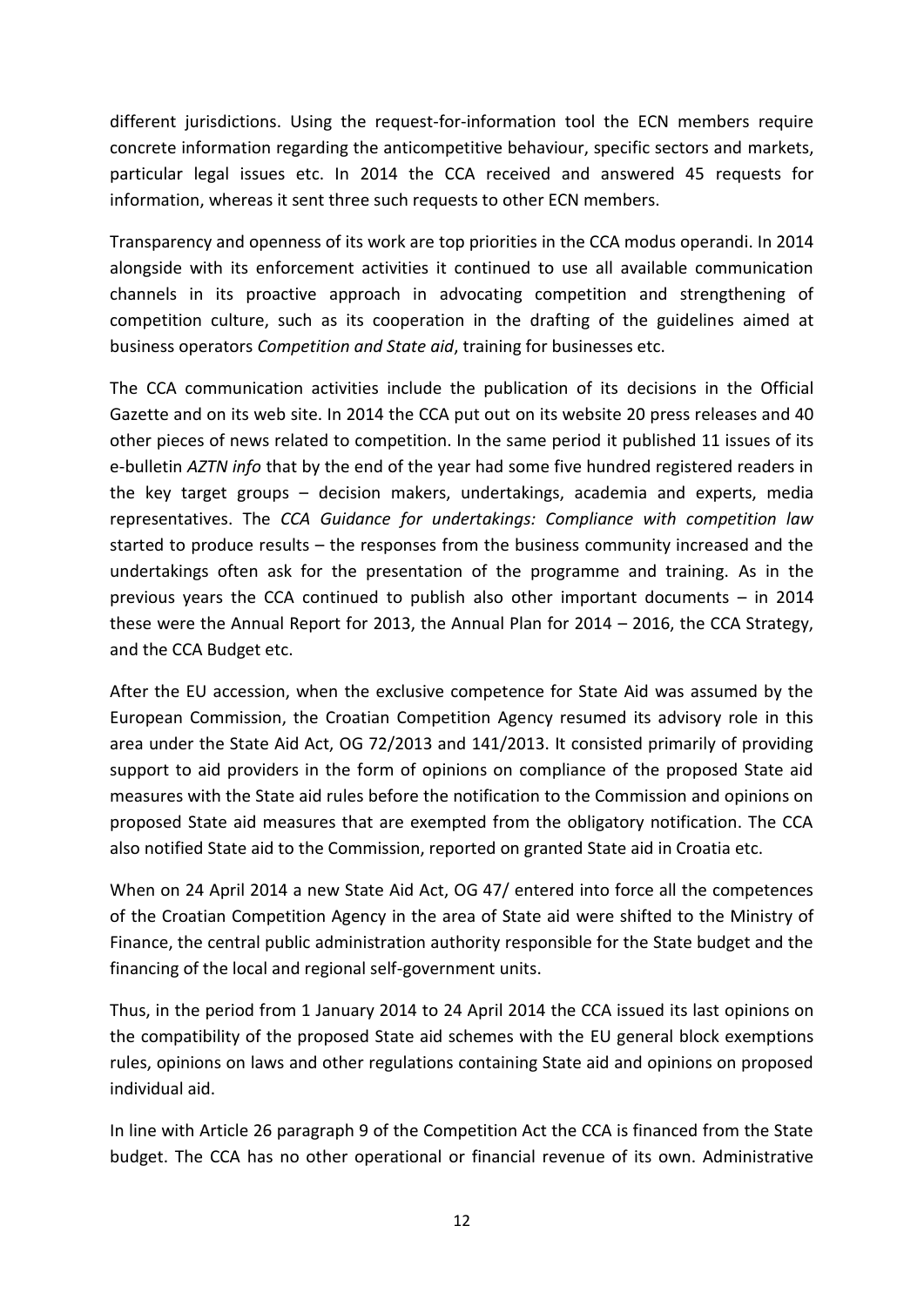fees and fines set and imposed by the CCA are within the meaning of Article 26 paragraph 10 of the Competition Act contributed to the budget of the Republic of Croatia.

In 2014 the CCA was financed solely from the funds from source  $1 -$  General revenues and receipts. The planned funds for the regular operational activities falling under the scope of the CCA in the State budget for 2014 amounted to 12,575.887 Kuna, whereas the total executed budget in 2014 amounted to 12,413,243.18 Kuna, which is 98.71 per cent of the planned funds.

In comparison with 2013 the total execution of expenditures of the CCA for 2014 indicates a decrease in total expenditures by 403,540.49 Kuna or 3.15 per cent.

The expenditures for employees were 9.062, 880.13 Kuna or 98.96 per cent of the planned funds. Expenditures for employees made up for 73.01 per cent of the total expenditures. Compared with 2013 the expenditures for employees dropped by 546,201.57 Kuna or 5.68 per cent, particularly due to the workforce fluctuation and relocation of the part of the CCA staff to the Ministry of Finance after it became in charge of the State aid issues in late April 2014.

The salaries of the CCA employees are regulated under the Act on Salaries for Public Servants, OG 27/2001, whereas the names of work posts and coefficients applicable to particular posts are regulated under the Regulation on the names of work posts and rank coefficients.

In 2014 there were 48 employed persons in the CCA. The number of employees fell by 6 percent compared with 2013 when there were 51 employees working in the CCA, or, compared with 2012, when there were 53 employees, by 9 per cent. In 2014, out of 48 employees 39 were included in the enforcement of competition rules, 9 employees performed other activities closely related to the core business and the functioning of the CCA. In the report period 10 employees had a postgraduate degree, all case handlers had a bar exam, whereas 41 employees had a university degree, 5 of them college education and two secondary school education.

Taking into account the employment policy in the public sector, which is similar to other EU countries where competition authorities are financed from the State budget, it is not easy to retain the workforce with specific knowledge, competences and experience. The budget of the CCA cannot be expanded and it does not allow the accomplishment of goals that would give the CCA the autonomy in developing a sustainable promotion and award-based incentive schemes.

In conclusion, the priorities of the work of the CCA in the forthcoming period laid down in the final part of the Annual Report of the work of the CCA for 2014 include, first, the removal of all legal and factual barriers that hinder or impede market entry, particularly in the form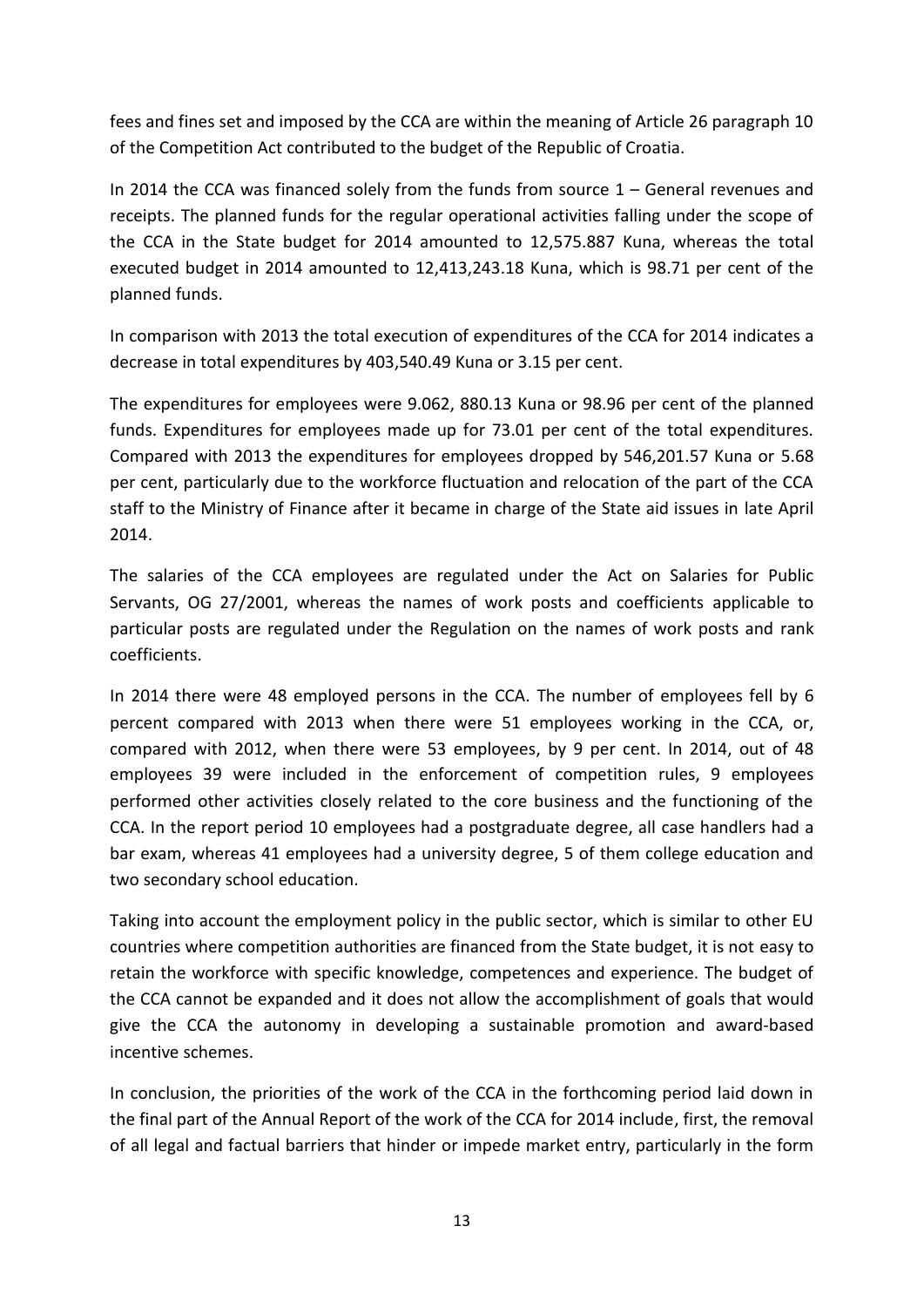of the opinions that the CCA issues and taking a stand on the compatibility of both proposed and existing laws and other regulations with competition rules.

Second, the CCA will continue to monitor and study the markets where there are indices or weaknesses or irregularities as the result of the behaviour of the players in the market, the structure of the relevant market, habits in consumer buying behaviour, interventions of the government through regulation and other factors that may have negative effects on a particular market.

Third, increased efforts will have to be put into the cooperation with the European Commission on the market study in the energy market and e-commerce.

Furthermore, the activities of the CCA will be aimed at distortions in the market that cause the greatest direct harm to the consumers and other undertakings. Concretely, this would mean strengthening of its enforcement powers in the detection of most harmful infringements, such as cartels. In this sense, the CCA will intensify its activities on the promotion of leniency programmes for whistle-blowers, offering immunity from fines or reduction of fines under specific conditions for leniency applicants in cartel cases.

Finally, given the fact that it is financed from the State budget, the CCA will in line with the funds that have been allocated and the available administrative capacities, concentrate its activities around the strategic goals set under the Annual Plan for 2014 – 2016. At the same time, the CCA will align its activities with the strategic plan of the European Commission as a full ECN member and in line with its committments under the EC Merger Regulation.

In the appendix to this short overview please find the summaries of the CCA landmark cases in 2014.

Croatian Competition Agency

Zagreb, July 2015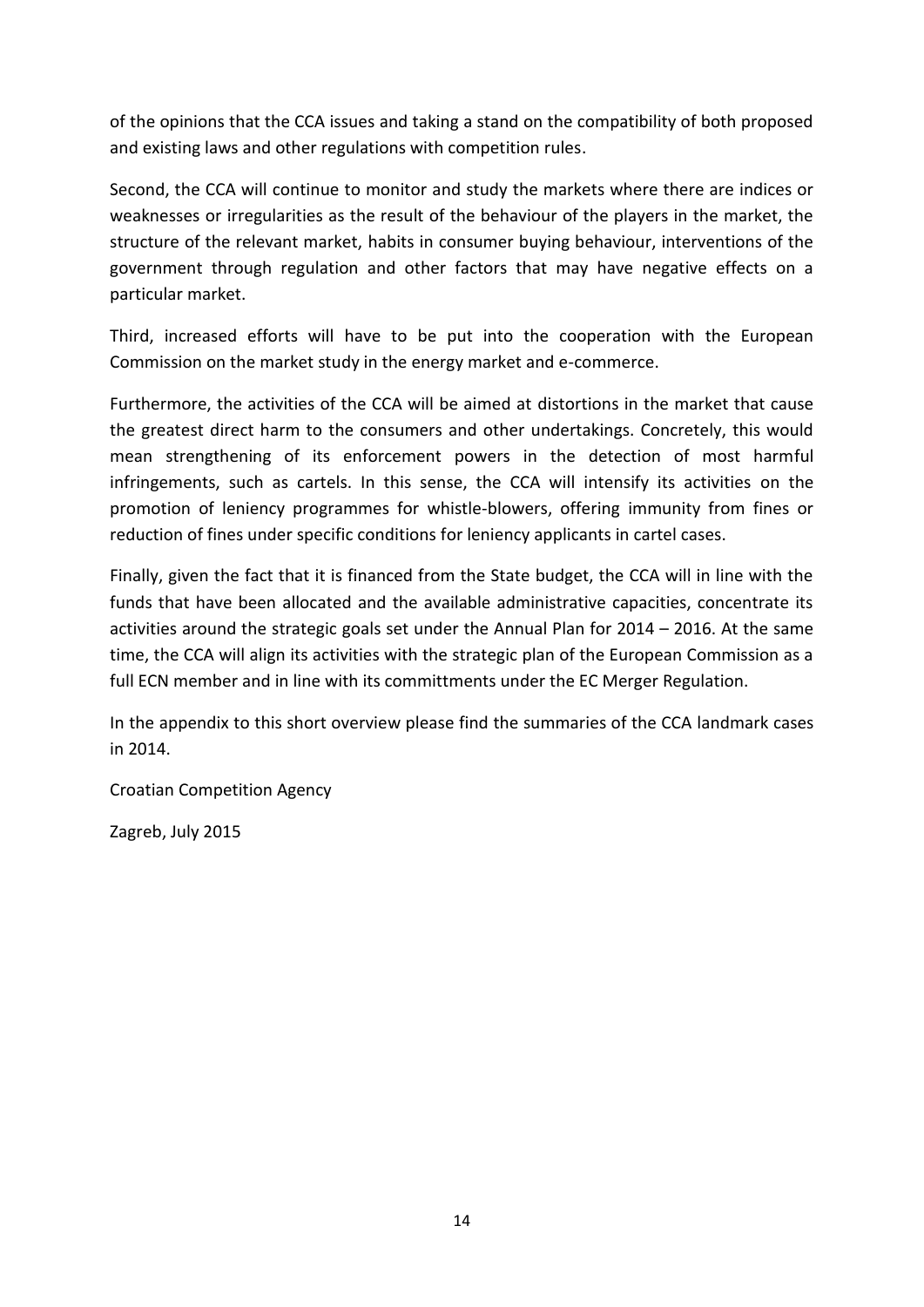### **Croatian Competition Agency - Landmark cases in 2014**

#### **Personal Protection Cartel**

In the proceeding conducted against the personal protection firms Sokol Marić, AKD-Zaštita, Securitas Hrvatska, Klemm Sigurnost, Bilić-Erić, V GRUPA and Arsenal-Ivezić, the CCA found that on 23 October 2013 they participated in a meeting where they agreed on the minimum price of the personal protection security services amounting to 32.52 Kuna.

The CCA found that the agreement achieved in this meeting had all the features of a cartel agreement. Concretely, undertakings that participated in the meeting are direct competitors and despite they differ in their market power they agreed the minimum cost of an hour of personal protection service in the amount of 32.52 Kuna as the minimum profitability level.

The CCA established that the agreement concerned constituted an infringement of competition rules in the personal protection market in the period from 23 October 2013 to 17 January 2014.

The view of the CCA was that a cartel agreement fixing the minimum price constitutes a hard core restriction where the undertakings knowingly and deliberately were engaged in collusive behaviour, eliminated competition between them and produced harm for the consumers.

The CCA did not accept the position of the cartel members claiming that they were merely "consenting" on the wages and rates and not agreeing on the price of the service that would be offered to third persons. It was the reasoning of the CCA that the security officers rates (labour costs) made a major part in the total cost of the personal protection security service provider whereas the operating costs of each and every provider differed in practice, thus, it was impossible for different undertakings to bear the same operating costs.

In addition, the CCA found that the majority of undertakings that took part in the meeting had also bidden in tender procedures that followed the meeting with the same, agreed price, which was the evidence that the agreement had been implemented in practice.

In spite of the fact that certain participants in the meeting had not acted in line with the agreement and had bidden with prices that were lower than the price agreed in the meeting, this could not mean that there was no liability of the undertakings for the infringement of competition rules and that the agreement did not exist. Every undertaking was free to make its own business decision and was responsible for its behaviour. On the other hand, the CCA holds that any concerted practices and participation in an agreement between the competitors in the market constitutes an infringement of competition rules.

Therefore, the CCA imposed to the members of the personal protection cartel a fine in the total amount of 5.325 million Kuna.

When setting the fine the CCA took the stand that a price fixing cartel agreement represented the most severe infringement of the Competition Act. The aggravating circumstances were also taken into account: the fact that this was an agreement that was implemented in the whole territory of the Republic of Croatia on which the members of the cartel hold a significant market power. On the other hand, the extenuating factor was that the agreement was implemented in a relative short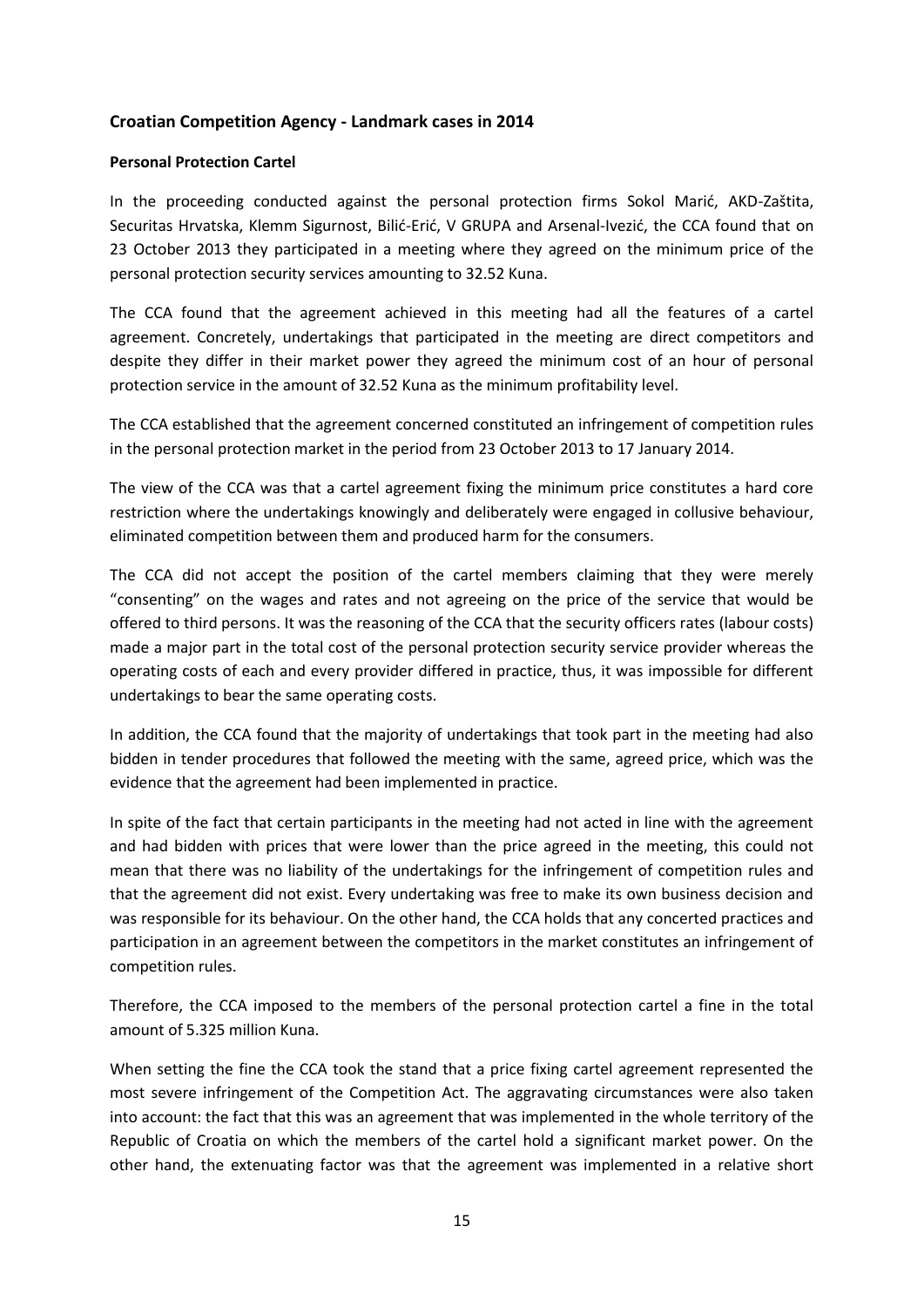period of time and it was not implemented by all the members of the cartel, which lessened its anticompetitive harm.

### **"Marinas Cartel"**

In the proceedings against the Adriatic International Club, Tehnomont, Marina Šibenik, Ilirija from Biograd, Marina Hramina from Murter, Shipyard and Marina from Betina, Marina Punat, Marina Dalmacija and Marina Borik from Zadar and the Croatian Chamber of the Economy, that was opened following the initiative of the undertaking Aba Vela, the CCA established that the representatives of the marinas who participated in the meeting of the Council of the Croatian Association of Nautical Tourism (Croatian Marina Association) under the aegis of the Croatian Chamber of the Economy in October 2012 in Biograd na moru exchanged information relating to future pricing policies for berthing services. Concretely, the participants in the meeting announced that in 2013 they would not raise the prices of their services whereas these who "would raise the prices, would do so merely by the percentage of inflation in the Republic of Croatia".

Despite the fact that the CCA did not establish the existence of an explicit agreement among the above participants on the price increase, it has been established that strategic information on future pricing had been exchanged, in other words, behaviour that is considered concerted practices of the parties concerned.

When an undertaking reveals to its competitors strategic information concerning its future pricing plans, in this particular case rates and charges for berthing, and even in the absence of an explicit agreement to raise prices, this reduces strategic uncertainty as to the future operation of all the competitors involved and increases the risk of limiting competition and of collusive behaviour. In other words, this is why such a practice involving the exchange of individual data about intended future pricing policy constitutes a hard core restriction.

Thus, when a company participates in a meeting where strategic information are exchanged and receives such strategic data from a competitor, it is presumed to have accepted the information and adapted its market conduct accordingly unless it responds with a clear statement that it does not wish to receive such data and immediately leaves the meeting. Therefore, such a situation constitutes a concerted practice facilitating collusion of all the participants in the meeting, that is to say, sharing of strategic data between competitors amounts to concertation leading to infringement of competition rules by all participants in the meeting.

Given that in this particular case sharing of strategic data took place under the aegis of the professional association within the Croatian Chamber of the Economy, whose members were also present at the meeting, the CCA conducted the proceeding also against the Croatian Chamber of the Economy that as an economic interest group bears particular responsibility for dissemination of knowledge regarding the compliance of the practices of its members with competition rules.

It is therefore beyond any doubt that the Croatian Chamber of the Economy was held responsible for the participation in the agreement concerned, considering that its representative should have at least warned the participants in the meeting regarding their illegal behaviour. However, taking into consideration that no activity of the Croatian Chamber of the Economy had been found that would have facilitated the sharing of the sensitive data between the members of the association or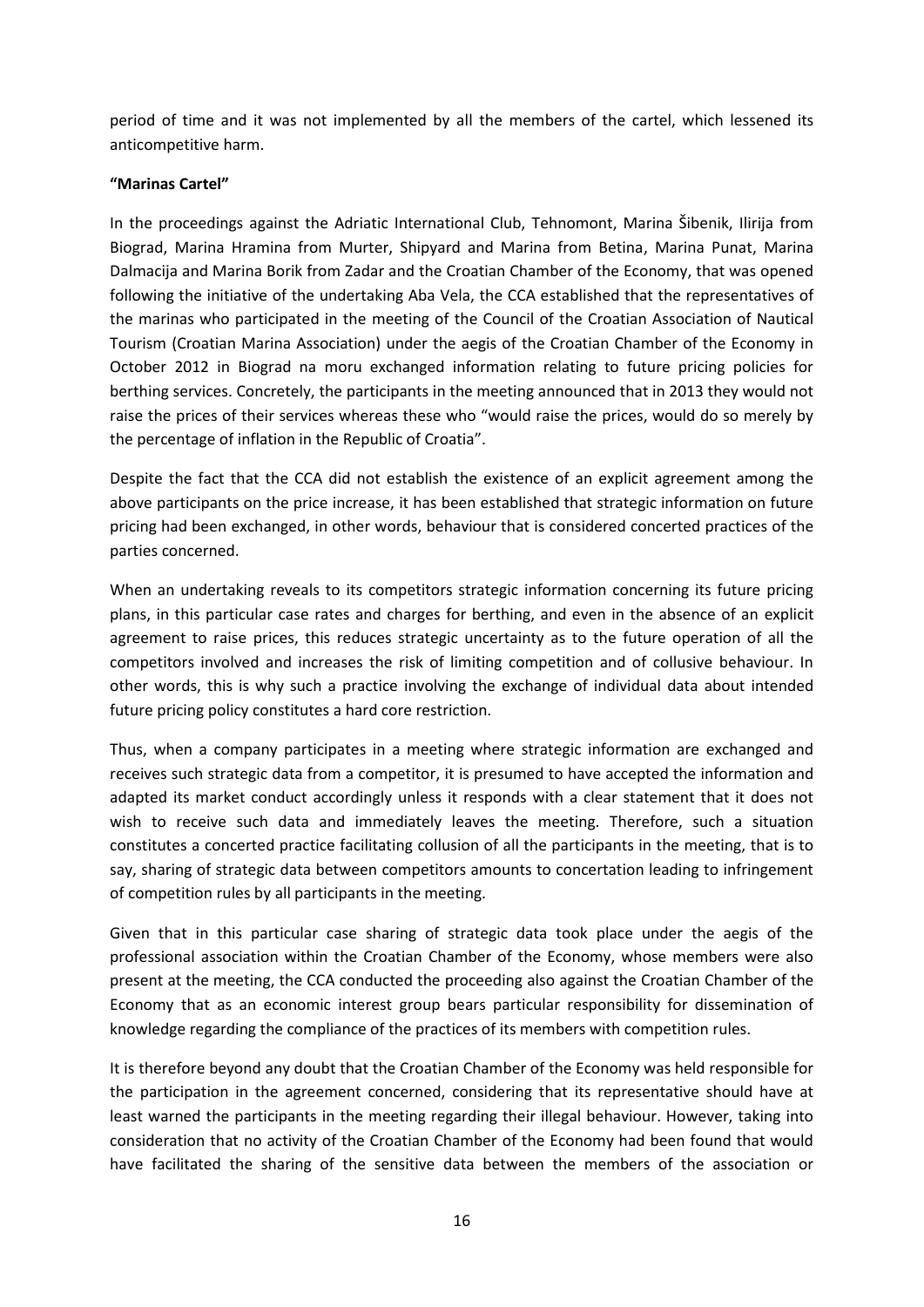constituting a prohibited agreement, the CCA decided to impose a symbolic fine on the Croatian Chamber of the Economy amounting to 100,000 Kuna.

The parties to the prohibited agreement, the duration of which was from 25 October 2013 to 31 March 2014, were fined in the total amount of 2.263 million Kuna.

## **Orthodontists Cartel**

Within the meaning of competition rules by the adoption of the ..Minimum prices for orthodontists services" pricelist the Croatian Orthodontic Society (COS) concluded a prohibited agreement which was in force from 1 October 2010 until 9 October 2013. This decision of the COS was considered the infringement of competition rules by the CCA who imposed a symbolic fine amounting to 150,000 Kuna and declared the price list concerned null and void.

The Croatian Orthodontic Society (COS) is a voluntary association of dentists – specialist orthodontists. The association has 75 registered members and its goal is the promotion of the professional development of its members and policies which benefit dental practice and champion high standards in the public and in the bodies of the Croatian Medical Association.

In the proceeding initiated on 2 September 2013 the CCA established beyond doubt that the pricelist adopted by the COS containing minimum prices for orthodontists services, which was published on the web site of the COS, contained the list of orthodontist services and the relating minimum prices. This practice was considered the infringement of competition law from 1 October 2010 until 9 October 2013 – the time period in which it was applied.

The prohibited agreement concerned involved fixing the price which is prohibited by object and therefore it was not necessary for the CCA to provide evidence of its actual anticompetitive effect. Thus, the CCA did not analyse the concrete effects of the prohibited agreement concerned on the market and consumers.

Taking into account the fact that the pricelist in question was published on the web site of the COS during the time period of three years and hence available to the members of the professional association who had not been present when the challenged pricelist was adopted, the COS acted contrary to the normal market economy conditions, impeding thereby effective competition.

Namely, there was no legal ground for the COS to set a pricelist on the account of the fact that the sole authority able to do so is the Croatian Chamber of Dental Medicine under the separate law. The fact that the Chamber did not determine the minimum prices for orthodontists' services by means of a separate pricelist, neither directly or indirectly empowered the COS to do so. The price and the standard of the orthodontists services should have been regulated in any other legal way, stated the CCA in its decision.

Price arrangements, agreements on sharing markets and other similar activities of competing undertakings in the same market disregard the very nature and purpose of market economy and are therefore explicitly prohibited. Undertakings entering into such agreements have no motive to compete in terms of the quality of the service and innovation. This behaviour ensures the parties to such agreements to survive on the market as long as they comply with the said arrangements. Not only do these undertakings produce harm to the consumers but they also facilitate the survival on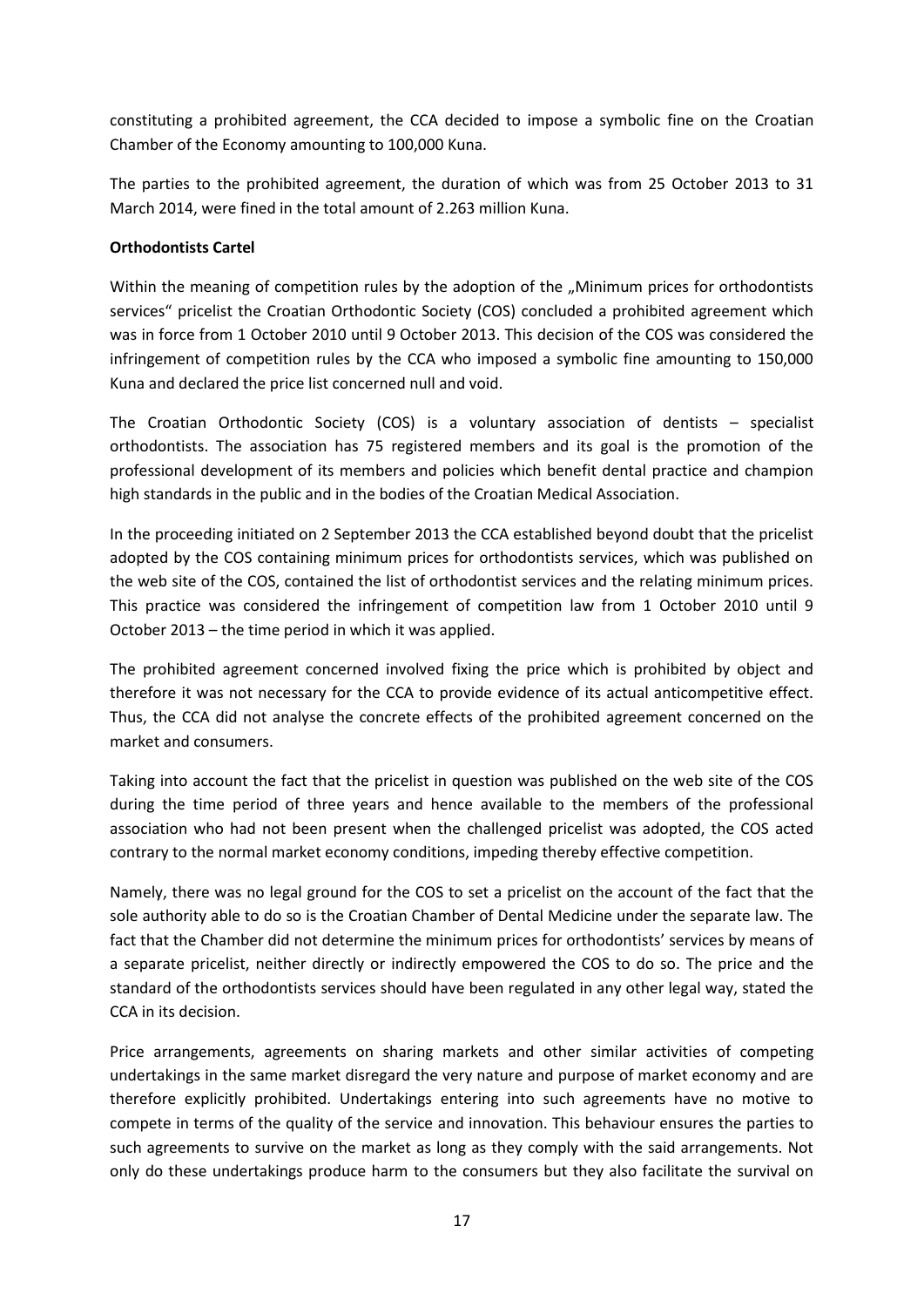the market of other undertakings that would not be able to do so under the circumstances of effective market competition.

When imposing the fine for the contested conduct of the COS the CCA took into account the fact that under the legislative act in force setting the minimum price for the provision of dental and orthodontic services is still allowed, however, the power to do so is vested in the Croatian Chamber of Dental Medicine, who unlike relating to other dental medicine services, did not use its power to set a pricelist in this particular case, which would also include the minimum prices for orthodontic services.

The fact that the pricelist was not binding for the members of the association and that they were not sanctioned if they did not observe the said pricelist was also taken into account when setting the fine. A slap on the wrist was considered adequate in this particular case, it focused on prevention and at the same time its deterrent effect should keep the COS and other undertakings from further infringements of competition law.

Subsequently, it must be noted that on 5 March 2015 the High Administrative Court of the Republic of Croatia confirmed the claim subsequently filed by the Croatian Orthodontic Society (COS) and overturned the decision of the CCA.

Given that there is no ordinary legal remedy against the ruling of the High Administrative Court of the Republic of Croatia it was the first time in the 18-year-operation of the CCA that it had resorted to an extraordinary legal remedy and decided to seek the State Attorney's Office of the Republic of Croatia to re-examine the legality of this controversial ruling of the High Administrative Court of the Republic of Croatia.

It is the position of the CCA that the High Administrative Court of the Republic of Croatia in the recital of its ruling challenged the very concept of a restrictive – prohibited agreement stipulated under the Competition Act and the EU acquis in the area of competition. In other words, in the CCA opinion the judgment by the High Administrative Court of the Republic of Croatia goes against both domestic and EU competition law, which prohibit fixing minimum or uniform prices. If this decision were to stand, it would encourage price agreements between companies, which would set an adverse precedent affecting consumers, entrepreneurs and competition in general.

The Croatian Competition Act, in line with the EU acquis in the area of competition, clearly defines that the decisions made by associations of undertakings fixing minimum or uniform prices shall constitute prohibited agreements, regardless of the fact whether these agreements have been actually implemented in practice or not. The participants to such agreements, particularly the associations of undertakings, are subject to sanctions in the form of fines solely on the basis of the fact that there is evidence on the existence of an agreement and regardless of the fact whether the agreement has been implemented in practice or not.

It is the position of the CCA that the ruling of the High Administrative Court of the Republic of Croatia denied these two key elements and thus made room for price agreements in professional and other interest associations of undertakings. What is more, if the ruling becomes established as an interpretation of the law, other cartelists could use it as a loophole for future price fixing. The CCA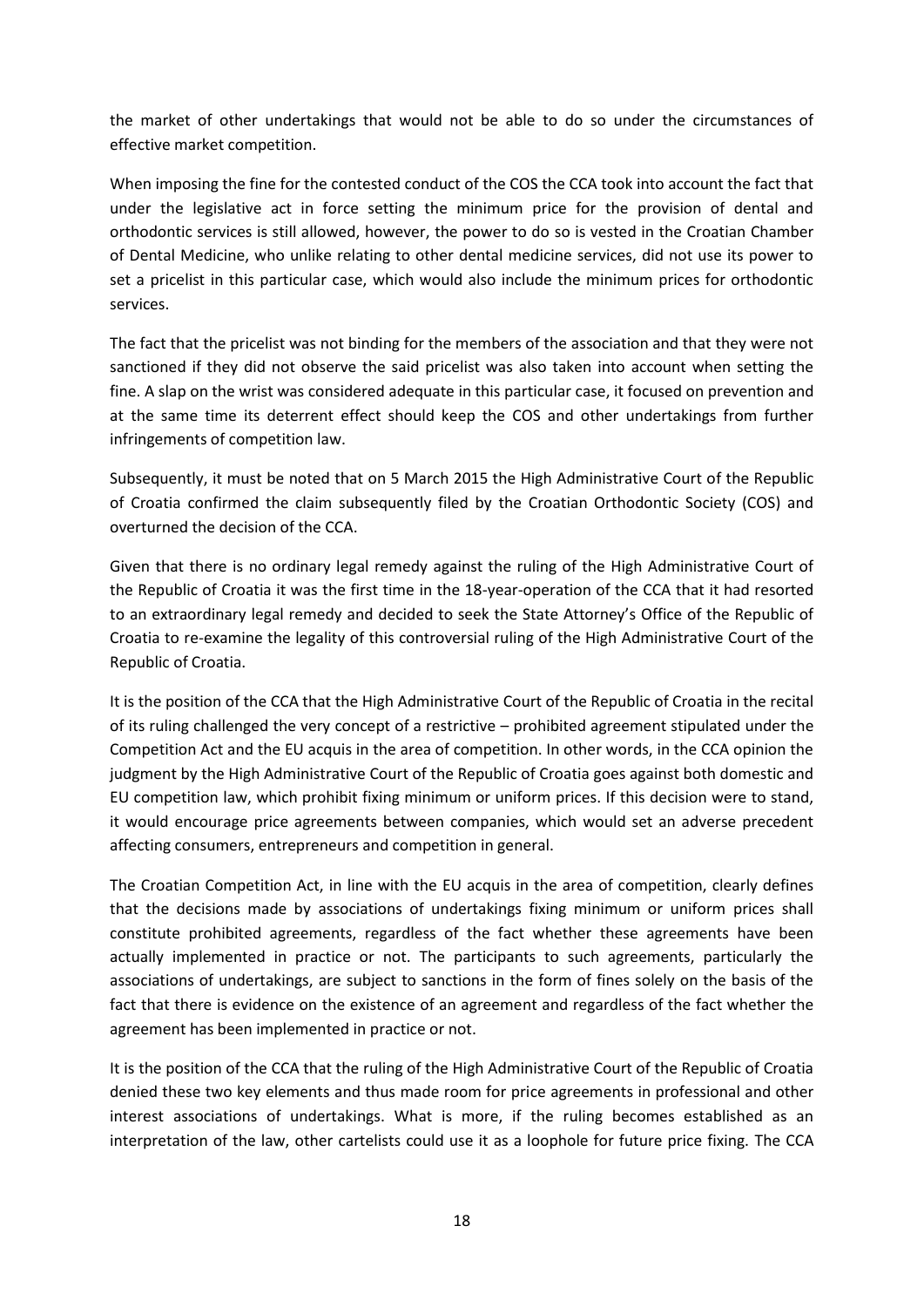decided to remain consistent in the application of the provisions of the Competition Act in line with the criteria deriving from the EU acquis in the area of competition to prohibited agreements.

In the meantime, the CCA received the communication from the State Attorney's Office that on 3 October 2015 the CCA request for the revision of the legally valid ruling of the High Administrative Court had been forwarded to the Supreme Court of the Republic of Croatia.

#### **Prohibited vertical agreements in the groceries sector (RPM)**

The practice of the CCA shows that undertakings are rather often inclined to conclude restrictive vertical agreements. These agreements between non-competing undertakings at different levels of the supply chain can contain restrictive provisions that cannot be justified in the sense of competition rules, such as those restricting a buyer's ability to determine its sale price.

It is particularly worth mentioning here that the CCA obtained indices of the existence of restrictive agreements containing hard core restrictions from its regular market study conducted in the groceries distribution and retail sector for 2013. The communicated documents from the undertakings and their trading partners involved in this market analysis revealed strong indices that certain provisions of the sales agreements contravene the competition rules (Block Exemption Regulation) and thereby constitute a prohibited agreement within the meaning the Competition Act.

Consequently, after the assessment of certain provisions contained in the agreements concluded between the manufacturers (suppliers) and retailers the CCA established four prohibited vertical agreements in 2014 in the procedures opened against the undertakings (CCA v Kraš d.d. and NTL d.o.o.; CCA v Dukat d.d. and Konzum d.d.; CCA v Kutjevo d.d. and KTC d.d.; CCA v Carlsberg Croatia d.o.o. and KTC d.d.) – containing provisions on minimum resale price maintenance and retaliation in response to deviation.

Given that minimum resale price maintenance is a hardcore restriction of competition, regardless of the market share of the parties to the agreement and regardless of the fact whether such restrictive provisions have actually been applied or not, because they restrict the buyer to freely set the prices which directly affects the interests of the final consumers, the CCA declared such provisions null and void and, taking into account the market position and financial power of the parties to the agreement, imposed the sanctions for the infringements of Competition Act to the undertakings concerned in the total amount of some 5 million Kuna.

Acknowledging all mitigating and aggravating circumstances with respect to the parties to the agreements concerned it is the opinion of the CCA that the fines and symbolic fines that had been imposed were adequate for the said infringements, at the same time producing a preventive effect on the participating undertakings but also a deterrent effect which should keep other undertakings from any further infringements of competition law. It is high time that all the players in the market became aware of the fact that the rules of competition law are mandatory rules all undertakings must comply with and that no agreements arranged between themselves can change this fact.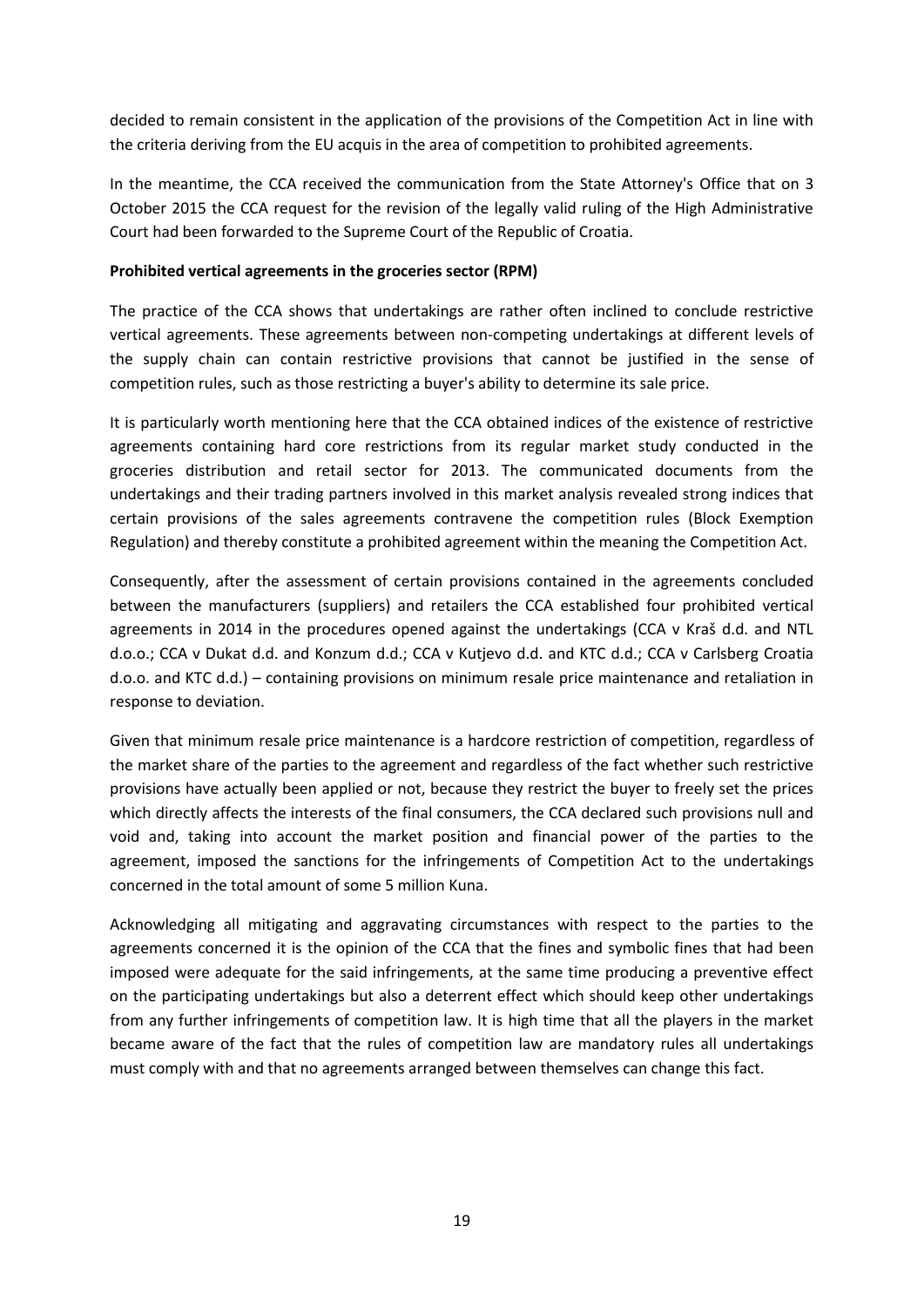#### **Merger control**

#### **CCA decision on conditionally approved concentration** *Agrokor/Mercator*

On 24 March 2014 the Croatian Competition Agency (CCA) assessed the concentration between the undertakings Agrokor d.d. Zagreb, Croatia, and Poslovni sistem Mercator d.d. Ljubljana, Slovenia, as conditionally compatible and accepted the committments offered by the undertaking Agrokor that had to be fulfilled by the parties to the concentration with the view to eliminating the anticompetitive effects of the concentration on the basis of which Agrokor acquired controlling interest over the undertaking Mercator by acquisition of 53.1 per cent majority interest in the latter. The relevant product market comprises the grocery retail market whereas the relevant geographic market covers the territory of the Republic of Croatia.

#### *Analysis*

The analysis of the CCA revealed that taken into account that both undertakings parties to the concentration dispose of retail networks on the whole territory of the Croatia the implementation of the concentration would lead to the overlap of activities in the relevant market that would be particularly significant in certain counties. Additionally, the implementation of the concentration would also have effects on the supply market.

Under such circumstances the undertaking Konzum - connected company of Agrokor, would as a leading undertaking in the grocery retail market further strengthen its position in the market in the territory of the Republic of Croatia and this would increase the asymmetry of the market in question. Besides, this would strengthen the buying power of Konzum related to its suppliers.

Namely, Agrokor is a vertically integrated company which, besides operating in the groceries retail market is also present on the supply markets. The market power of Konzum as a member of the group and its impact on the relevant market derives from the fact that Konzum is not merely a retailer but at the same time also the supplier of groceries, whose buyers are retailers who are at the same time its competitors. Thus, this merger would additionally strengthen the negotiating power of Agrokor relative to the suppliers of Konzum, and relative to the buyers of the products produced by the food manufacturing part of the group. This would enable Agrokor to spill over its economic and market power and this would indirectly produce effects changing the structure of the retail market. All said was very important in the context of possible foreclosure of the market for competitors and buyers.

Therefore, the CCA declared the concentration conditionally compatible, obliging Agrokor to comply with a series of strict and comprehensive commitments to remove anticompetitive effects of the concentration on competition. It should be noted that Agrokor offered and modified its commitments on several occasions, as long as they could be accepted by the CCA.

#### *Accepted committments*

Finally accepted committments made by Agrokor in this matter could be divided in two groups of structural and behavioural remedies: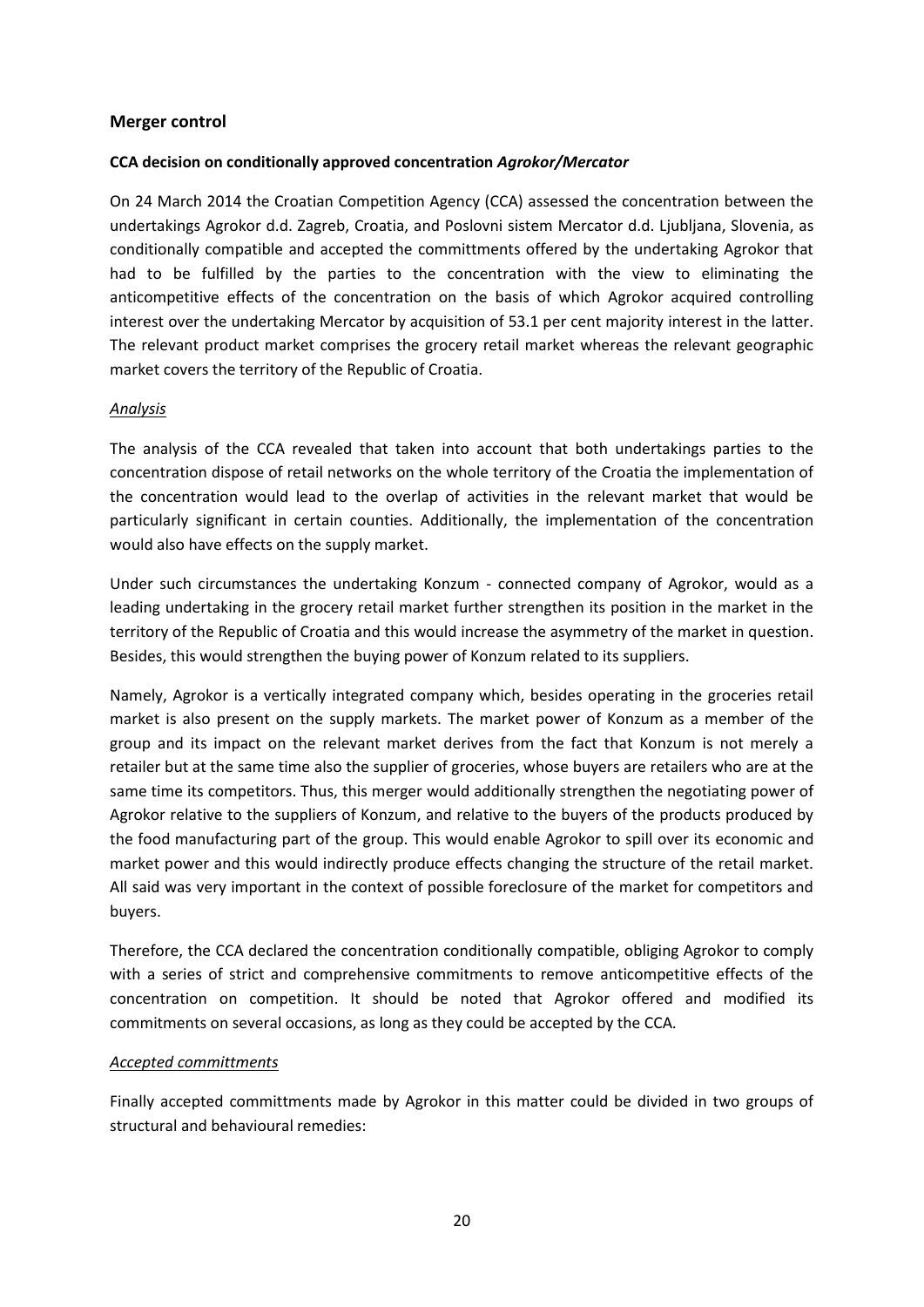a) *Structural remedies* in the form of divestiture of sales outlets of the parties to the concentration with precisely determined conditions with the view to eliminating the negative horizontal effects of the concentration.

In the territory of Croatia, Agrokor committed itself to divest a total of 96 stores from the combined retail network of Konzum and Mercator whose total turnover makes up for almost 60 per cent of the turnover of Mercator-H in the year 2012.

Structural measures were primarily aimed at the City of Zagreb and the Zagreb County where Konzum had been a market leader prior to the concentration at issue and where the implementation of the concentration would have produced the most significant negative effects. Consequently, Agrokor committed itself to divest 26 stores on the territory of the City of Zagreb and 19 stores on the territory of the Zagreb County. In other 13 counties it would divest a total of 51 stores.

Divestiture means sale, termination of a lease contract, or a long-term lease of stores (for a period not shorter than 10 years excluding the possibility of an early notice of the contract). Agrokor could not repurchase once divested stores or lease them back before the expiry of the 5-years-period from the day of the divestment. The deadline for divestiture was set at six months from the day of the acquisition of control over Mercator.

However, Agrokor committed itself to immediately start searching for an up-front buyer ready to take over the stores, in other words, as soon as it receives the decision of the CCA and before it acquires control over Mercator.

In accordance with the set committments, the buyer could not be a person connected with Agrokor or Mercator or their board members and had to have financial means on the basis of which it could be reasonably assumed that it would be able to operate in the market. In the case that for some stores there would appear more qualified bidders, the preference would be given to a direct competitor on the market offering a higher price or to a bidder who would acquire more stores.

Agrokor had to offer sale or lease at a reasonable price. It was a price which was not considered meaningless and would not indicate a reasonable doubt as to the conclusion of a disadvantageous contract within the meaning of the provisions of the Criminal Act of the Republic of Croatia.

The stores that Agrokor would possibly fail to divest within the set period of six months, would have to be offered for sale or lease by a public notice in at least one national general information daily or weekly publication and at least one regional general information daily or weekly publication that is most read in the county and/or city where there are stores proposed for divestiture. In such a case, the public notice would be repeated every six months during the period of three years. The offer for sale or lease would be available on the official website homepage of Agrokor, Konzum and Mercator-H all the time.

In case of objective impossibility of divestiture, Agrokor could, in accordance with the decision of the CCA, within three months after the expiry of the deadline for divestiture, reallocate the retail outlets.

As a final measure, all stores that would not be sold, leased or converted, Agrokor committed to close within one month after the expiry of the deadline for reallocation and should not re-open before the expiry of the five-year-deadline.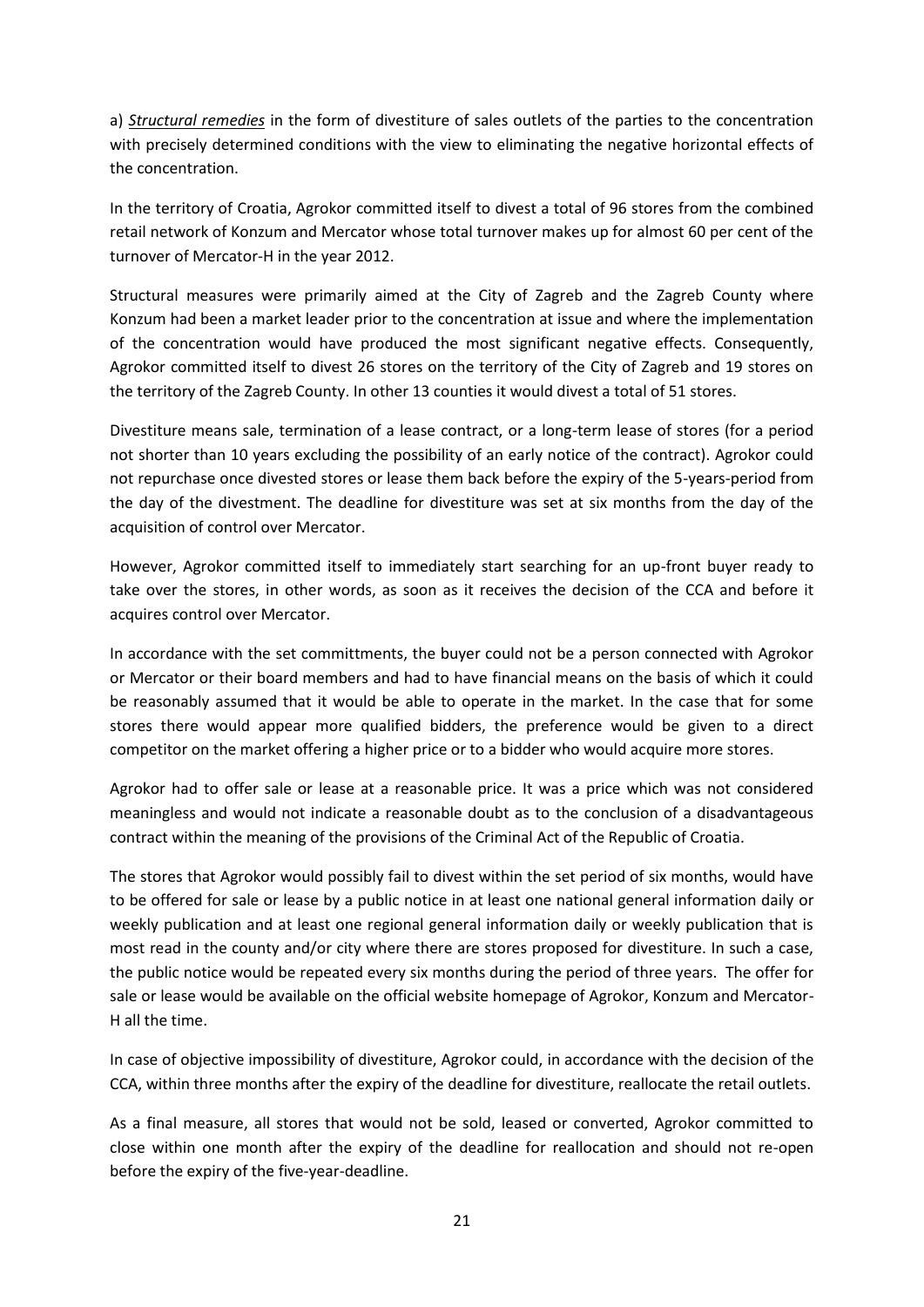b) *Behavioural remedies* in the form of monitoring of the behaviour of Agrokor relative to the suppliers of the parties to the concentration, particularly the suppliers of Mercator-H with the view to addressing the negative vertical effects of the concentration.

As stated above, Agrokor is vertically integrated group acting parallel as the supplier of its own products to the competitors of Konzum as well as the seller of these products in Konzum retail network. In specific groups of these products Agrokor also holds a significant market share.

Therefore, the CCA concluded that the structural remedies alone, involving the divestiture, are not sufficient to adequately limit further strengthening of Konzum's buying power on the retail market. Such strengthening could have led to a decrease in availability (placement) on Konzum shelves of the products of those companies that are not a part of the Agrokor group, on the account of a possible spill-over of the market power from the markets in which the producers from the Agrokor group are present as suppliers of grocery products.

To remove those effects, Agrokor committed itself to behavioural remedies worked out in the first place to protect Mercator-H suppliers and to enable entry and/or expansion of competing undertakings on the shelves of Konzum involving the key product categories from the producers that are members of the group.

Concretely, in Mercator-H's hypermarket and supermarket stores, during the period of at least three years from the day of acquisition of control by Agrokor over Mercator, the positioning in shelf space for three of their best-selling products should be ensured to each of the five biggest Mercator-H's suppliers under the following conditions:

I) suppliers that are at the same time suppliers of Mercator-H and Konzum in the relevant product category, shelf placement would be ensured under the conditions that are not less favourable than the ones that Konzum applies to their competitors in its own sales network;

II) suppliers that are exclusively the suppliers of Mercator-H (and not of Konzum), shelf placement would be ensured under the conditions in effect that these suppliers enjoy with Mercator-H in the relevant product category on the day of acquisition of the controlling interest. These conditions would be applicable during the period of not less than one year, and after the expiry of this period under the conditions that are not less favourable than the ones that Konzum apples to their competitors in its own sales network.

Besides that, Agrokor committed itself to ensure in Konzum hypermarkets and supermarkets during a period of not less than three years from acquisition of the controlling interest over Mercator the shelf placement of 30 percent for at least three competitors in the product segments where the producers from the Agrokor group hold a high market share (above 40 percent), and under the conditions that are not less favourable than the ones applied by Konzum in the relevant product segment to the competitors of these suppliers in its own retail network.

## *Deadlines*

As already mentioned above, the deadlines for Agrokor to act in line with the approved committments started to run on the *Starting Day* – the date of acquisition of the controlling interest over Mercator on 8 September 2014, when all the resolutions taken by the General Assembly which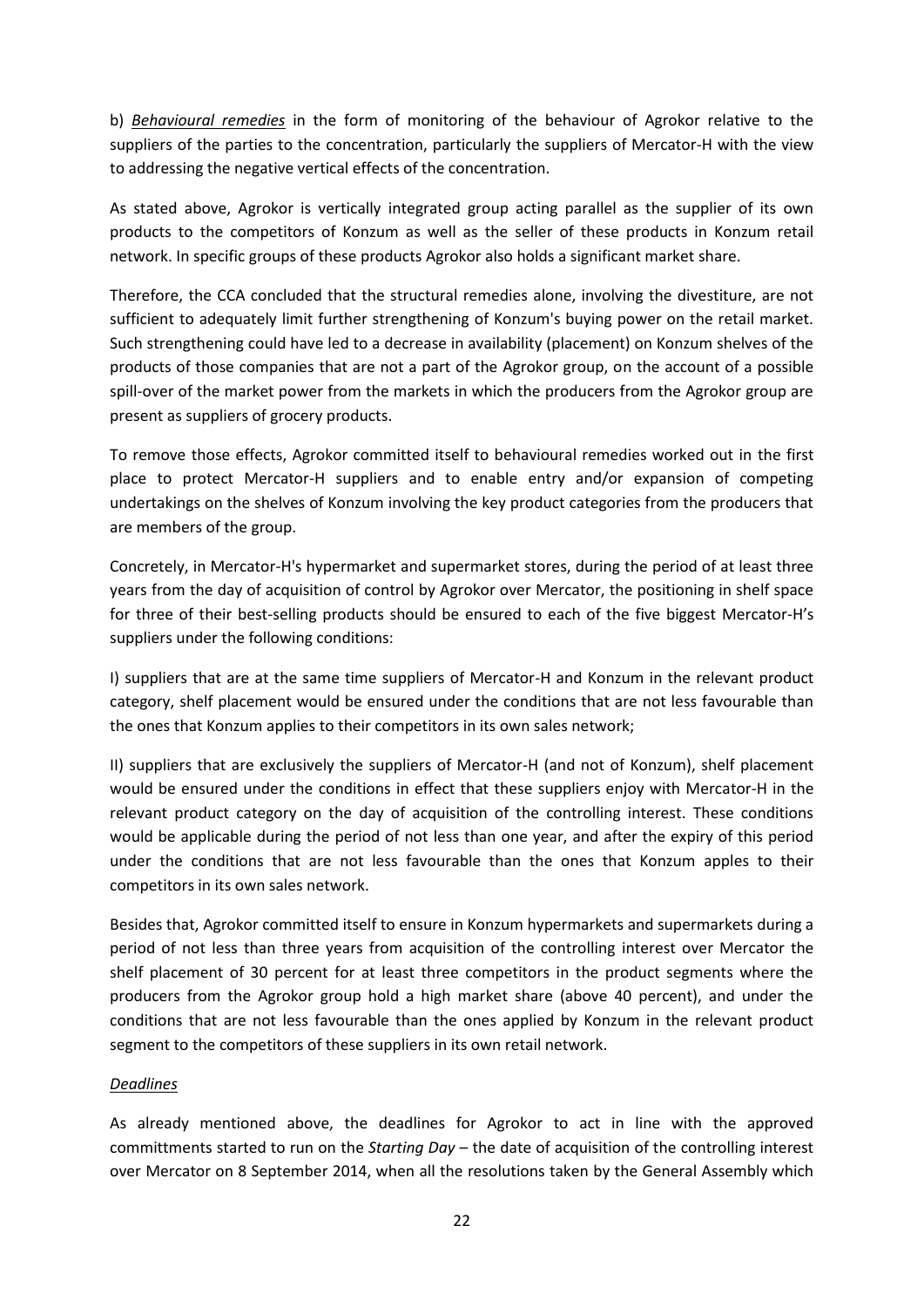ensure the undertaking Agrokor acquisition of controlling interest of Poslovni sistem Mercator, Slovenia, were entered into the court's register of the Republic of Slovenia. This was communicated to the CCA within the prescribed 48 hours, whereas, as a matter of exception, the deadline for finding a so-called up-front buyer started on the day of the receipt of the decision taken by the CCA.

### *Monitoring and Trustee Reports*

It was decided that the compliance with the above committments should be monitored by a trustee who was appointed by the CCA in accordance with the proposal of Agrokor. In accordance with the decision of the CCA a trustee had to be a natural or legal person with no interlocking directorates or ownership ties with the parties to the concentration, who possessed the necessary qualifications and was not in any way in the conflict of interests.

The Trustee Mandate was approved by the CCA on 15 July 2014 to PricewaterhouseCoopers d.o.o., Zagreb, Croatia.

The *Initial Report of the trustee* on the implementation of the structural divestment remedies and the conduct (behavioural) remedies in the concentration at issue was accepted by the CCA. The CCA also approved the Work-Plan and the activities of the trustee together with the fixed deadlines for their implementation.

After having analysed all the elements with respect to the acquisition of the controlling interest of Agrokor over Mercator – the appointment of the management of Mercator, the double check of the registry extract of the Republic of Slovenia, and having examined the curricula vitae of the newly elected management of Mercator, the trustee decided on the starting point of the duration of the concentration between Agrokor and Mercator as stated above.

The trustee also found that Agrokor acted in line with the committments in the CCA decision, it took all actions necessary for the divestment of the part of the business to the up-front buyer and the divestment of the part of the business (96 outlets) which were to be offered on sale or lease within three days from the starting point of the concentration.

In line with the trustee's report, Agrokor had an up-front buyer for seven retail outlets, whereas at that point it received binding bids for 65 outlets in the sense of divestment or lease commitment.

The CCA complied with the above committments: it approved the divestment of businesses to the up-front buyer and the selection of the binding bids for 65 outlets. After the divestment Agrokor had to inform the trustee thereof and submit the necessary documentation.

Unlike the divestment remedies which depend on the starting point – Day One of the concentration, behavioural remedies involve the monitoring of Mercator and Konzum suppliers' protection and compare it with the situation in the time period before the concentration was formally and factually implemented.

The supplier lists were defined on the basis of the data covering the time period from 1 January to 31 July 2014 according to the categories and subcategories of products normally found in the retail sector. Within 12 basic categories of products set out in the decision of the CCA conditionally approving the concentration in question there were 45 subcategories added.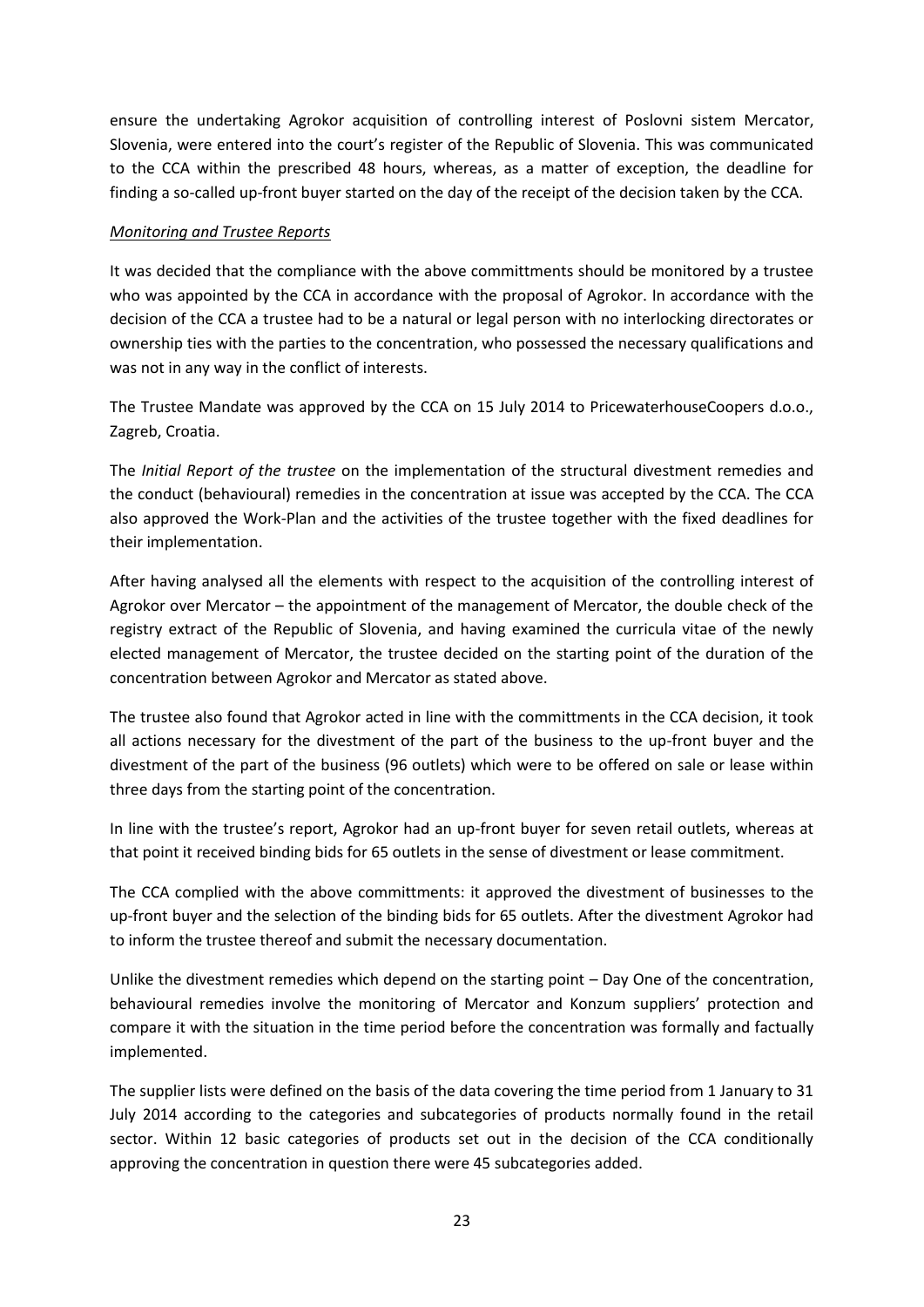The trustee defined five biggest suppliers in accordance to the realized purchase value and purchase volume. The trustee also defined the suppliers' three bestselling products. Five biggest suppliers in each subcategory and three of their bestselling products would be subject to the monitoring of the trustee. In other words, the trustee would monitor the contracts in effect before the implementation of concentration and the subsequent revisions and screen the conditions from the contacts in the part referring to the purchase prices of the products, payment deadlines, rebates, bonuses etc.

Among five biggest suppliers in certain categories and subcategories there had to be no suppliers from the Agrokor group.

On the other hand, Agrokor had to inform the suppliers with no delay that they were considered to fall under the biggest five and at the same time it had to inform the suppliers from their group that they might not be included in the biggest five list. Taking into account the fact that from the Day One of the concentration certain time already had elapsed, the contacts with exclusively suppliers of Mercator-H had to be concluded/extended for the period of one year from the date of the conclusion/extension of the contacts, regardless of the first day of the concentration.

Finally, the trustee determined the shelf positioning (visibility) as well as the criteria for the implementation of the committments from the decision of the CCA with respect to the commitment made by Agrokor to ensure 30 per cent in shelf space for at least three competitors in the product segments in which the companies belonging to the Agrokor group hold a high market share (exceeding 40 per cent) in Konzum hypermarkets and supermarkets for at least three years from the starting day of the implementation of the concentration. The conditions regarding the positioning in shelf space could not be less favourable than those approved by Konzum in its own retail network to the competitors of these suppliers within the particular group of products.

The presence of Konzum suppliers in the time period before the implementation of concentration had been based on the realized purchase value of the single supplier in comparison with the total purchase value of a particular category or subcategory.

In addition, solely the criterion relating to the supplier belonging to the Agrokor group was applied, concretely, by defining the visibility of the suppliers from the Agrokor group and the share of other suppliers – competitors in the shelf space, regardless of the fact whether the space is attributed to branded goods or Konzum own brands. This visibility in shelf space was measured in linear meters and percentage.

With respect to the rebranding of Mercator outlets which had been carried out in the meantime, Mercator network was considered to include all Mercator-H outlets at the moment of the adoption of the CCA decision, excluding the outlets which are to be divested.

In order to ensure the implementation of the committments set out in the decision of the CCA and the monitoring of these committments on the part of the trustee, Agrokor attributed to all integrated Mercator objects exceeding the floor space of 400 m2 a separate distribution channel, so called "Mercator channel" on the top of the centralised purchase via Konzum stock. This label opened the possibility for the different range of products to be placed in different outlets with similar floor space and spacing as well as for the different shelf placement of the products.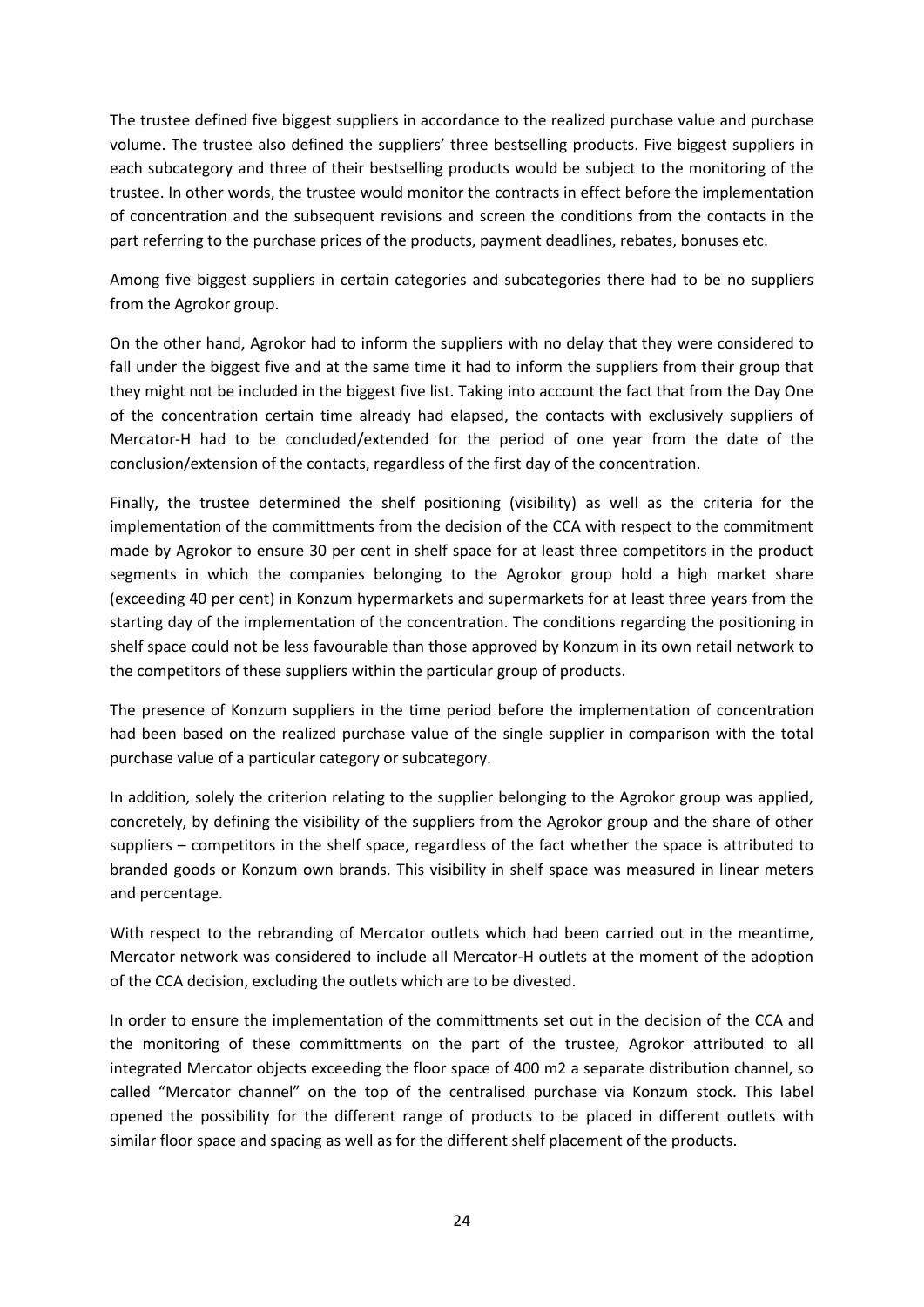The CCA also accepted the *First Report of the trustee* on the implementation of the structural divestment remedies and the conduct (behavioural) remedies in the concentration concerned.

Until the date of the conclusion of the Report on 15 January 2015 Agrokor divested 30 out of 96 outlets foreseen in the decision of the CCA. 19 outlets thereof had been sold whereas 11 had been leased for a period of five years (with the possibility of the extension of the lease agreement for the following five years).

In other words, Agrokor divested retail shops whose share in the total turnover in the year preceding the year of the implementation of concentration was 27% in the total turnover realized by all 96 retail shops on the divestment list.

For the outlets holding 24.8% share in the total turnover covered by divestment commitment conclusion of contracts was at that point under way, whereas for the outlets holding further 18.3% in the total turnover negotiations had been under way. The retail shops whose share in the total turnover was 2.7% the permit from the lease holder to sublease was awaiting. For the ones holding a 9.4% share in the total turnover Agrokor proposed alternative divestitures, whereas for the remaining 17.7% share in the total turnover committed for divestment there had been no interested buyers.

Taking into account that there were no interested buyers for four outlets out of five that were committed for divestment – or 9.4% of the total turnover of all outlets committed for divestment, Agrokor proposed nine alternative retail shops that are somewhat smaller in space but their turnover is by some 50% higher than the ones originally foreseen for divestment. The CCA accepted the proposal.

Given that the deadline for divestment expired on 12 March 2015 the CCA ordered Agrokor to immediately start looking for interested buyers by placing the advertisements on Agrokor, Konzum and Mercator-H websites and in the regional press in the regions where these outlets are located. Should this offer fail, Agrokor was ordered to start with reallocation of these outlets without delay.

In order to ensure transparency of the divestment process, in line with the measure from the decision of the CCA, the list of all outlets committed for divestment is accessible on the web site of Agrokor, Konzum and Mercator-H.

At the same time the CCA ordered Agrokor to conclude the contracts where the negotiations reached the final phase as well as for the outlets where the negotiations were still under way. In addition, it was necessary to address the issue of the leased outlets.

Within the monitoring activities relating to the implementation of the divestiture measures the trustee picked out six retail shops and paid them a visit. On the locations there were no differences spotted in comparison with other Konzum retail shops, concretely, no behaviour on the part of Agrokor or its connected companies was detected that would significantly impede the operation of the retail shops intended for divestment.

Furthermore, as regards the measure ordered by the CCA to Agrokor concerning the establishment of a clear communication with the staff of the retail shops committed for divestment, it was found that such communication existed with the works council.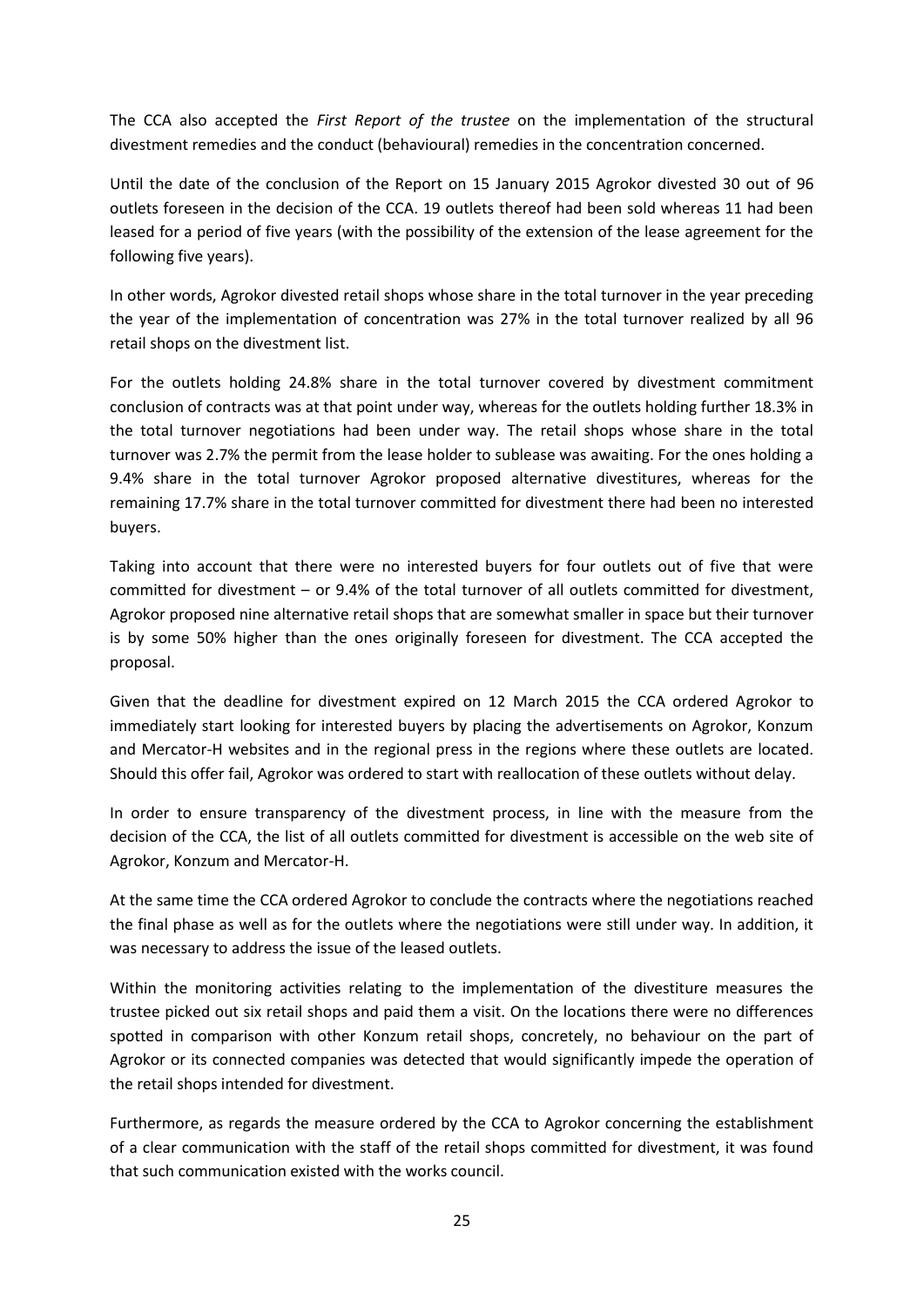With respect to the implementation of the behavioural remedies the trustee found that Agrokor had conducted a series of organizational changes with the view to implementing the remedies. Written guidance had been worked out for all the levels of staff employed in Konzum and Agrokor and relating to the implementation of the remedies all levels of employees had been involved in training. An intranet portal had been created ensuring the staff of the outlets access to all information about the relevant products and suppliers and verification whether the measures had been implemented.

The trustee stated in the Report that the visibility of the products after the implementation of the concentration had not been affected i.e. that the shelf positioning had not worsened. Agrokor was said to be in close contact with the suppliers and following the request of particular suppliers it even agreed on less favourable conditions from the ones that had been ensured by Mercator-H relating to visibility of the products on the shelves. The visible output of space planning existed in the form of planograms that had been regularly communicated to all retail stores of the network. In addition, besides the trainings and workshops for workers there were also drawn up logistics and distribution, retail and controlling handbooks that are available to all employees on the intranet portal.

By signing the Addendums to the framework purchase and sale agreements the suppliers had been ensured that the same business conditions would be retained in the period of one year.

At the same time Agrokor complied with the order of the CCA to individualize its memos written to the suppliers within a set time period. Concretely, on 29 December 2014 Agrokor sent detailed and individualized information to suppliers containing the name of the supplier and also defining the suppliers' three most selling products together with the list of the retail shops subject to the remedies pursuant to the decision of the CCA.

The trustee inspected the conditions regarding the positioning in shelf space in Konzum retail network of the products that are competing products of the companies of the Agrokor group in the categories where Agrokor holds a high market share. This was linked with the commitment made by Agrokor to ensure 30 per cent in shelf space for at least three competitors in the product segments in which the companies belonging to the Agrokor group hold a high market share. The shelf visibility check was carried out on the sample of 62 out of 192 outlets - hypermarkets and supermarkets in Konzum distribution network, including the former Mercator-H outlets that were not intended for divestment.

The trustee established that regarding the positioning in shelf space of the competing products the measure had been implemented in line with the decision of the CCA, i.e. that on the sample of 67 outlets the visibility on the shelves of competing undertakings was less than 30 percent in only one (1) per cent of the total subcategories subject to inspection and that less than three (3) competing products had been displayed in only two retail shops.

#### *Conclusion*

The Agency has concluded that the implementation of measures for removing the negative effects of this concentration indirectly leads to positive effects on competition and consumer interests that would not occur in the absence of this concentration.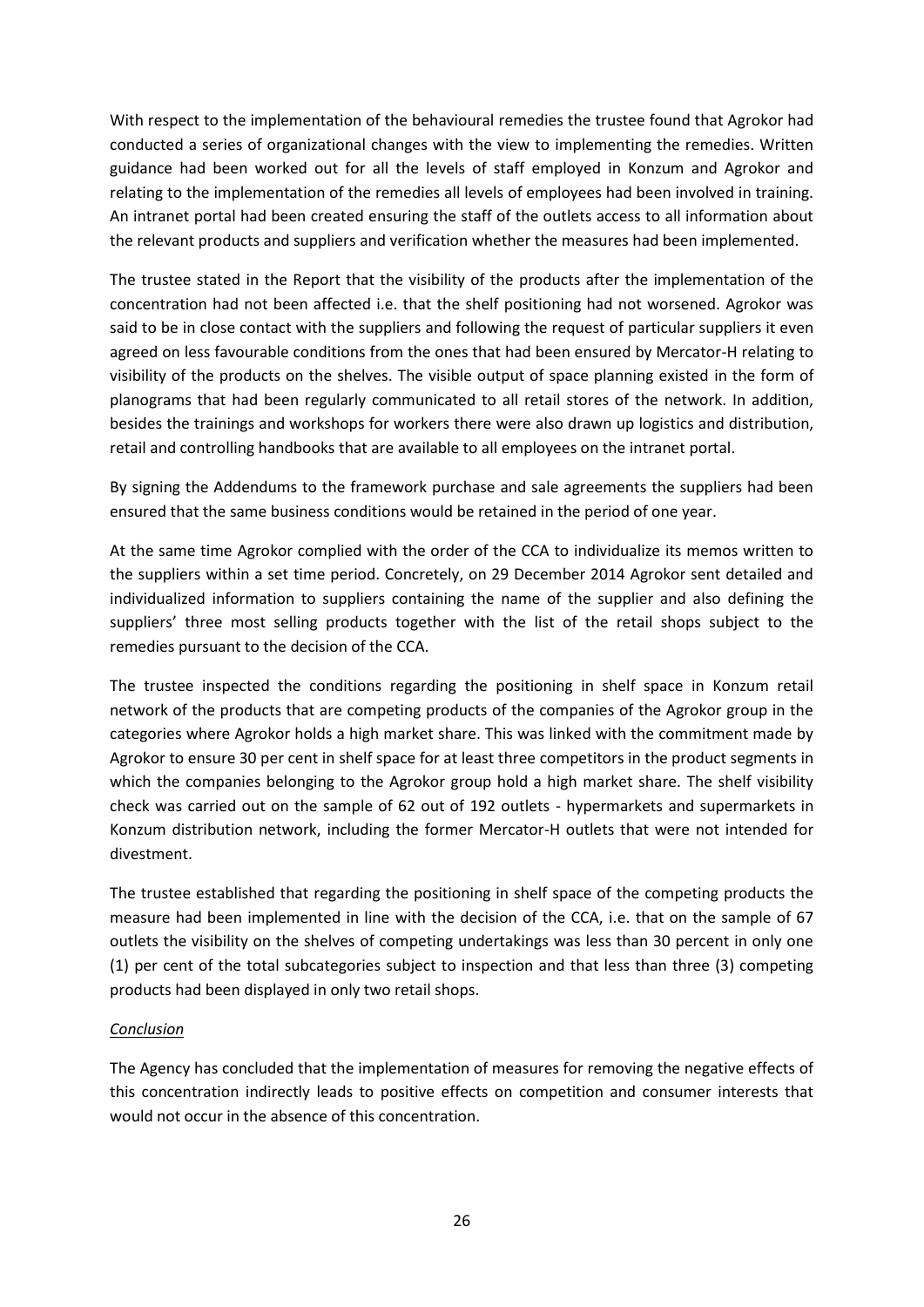Measures to monitor the operations of the new economic entity to some extent allow the entry or expansion of competitors' offer on Konzum's shelves in relation to key products of companies from the group.

On the other hand, by divestiture of significant number of stores of different formats, market power of the new economic entity is limited, while at the same time providing an opportunity to Konzum's competitors to take over the offered stores in order to increase their market share and presence on the market.

## **Conditionally compatible concentration by which HT acquired control over Optima telekom**

Having in mind all concrete factual, legal and economic circumstances, and after legal and economic analysis of the relevant market conducted, Croatian Competition Agency decided to clear under certain conditions concentration by which Hrvatski telekom acquires control over Optima telekom in the procedure of pre-bankruptcy settlement.

During the assessment of concentration, the Agency accepted the "failing firm defence" of Optima as it determined that in the case of Optima's exit from the market, competition structure on the relevant market would be distorted at least to the same extent as in no concentration scenario.

However, despite accepting of that criterion, this concentration can be permitted only with fulfilment of very strict and comprehensive measures and conditions for elimination of possible negative effects of the concentration on competition in the market of provision of electronic communication services in fixed networks in the Republic of Croatia. Namely, although there is a relatively big number of alternative operators at the market that are present on the specific retail and wholesale levels, according to the size of the market shares and operators' market power, that market is asymmetrical and not well structured. Implementation of this concentration would lead to further asymmetry and the existing level of competition would be decreased.

Aware of that, HT had already submitted a proposal of measures and conditions for elimination of negative effects on competition in its incomplete merger notification from 26 July 2013. During the proceedings, and respecting Agency's remarks, HT had changed the original measures proposal three times and finally the Agency accepted the measures and conditions proposal submitted by HT on 17 February 2014. During the assessment of compatibility of final measures, conditions and deadlines for their fulfilment, the Agency has taken into account the proposals and competitors' opinions acquired through market test as well as the opinion of the sector regulator HAKOM.

Accepting the measures and conditions by which the effects of the concentration on competition are being eliminated, parties to the concentration have committed to their implementation within the time limits required by the Agency's decision.

Primarily, duration of the concentration of HT and Optima is limited to a period of four (4) years starting with HT's control acquiring over Optima i.e. from the moment when all decisions of Optima's general assembly foreseen in the pre-bankruptcy settlement are duly made and entered into the court register. Upon the expiration of the four-year period the concentration is automatically terminated, without the possibility of extension.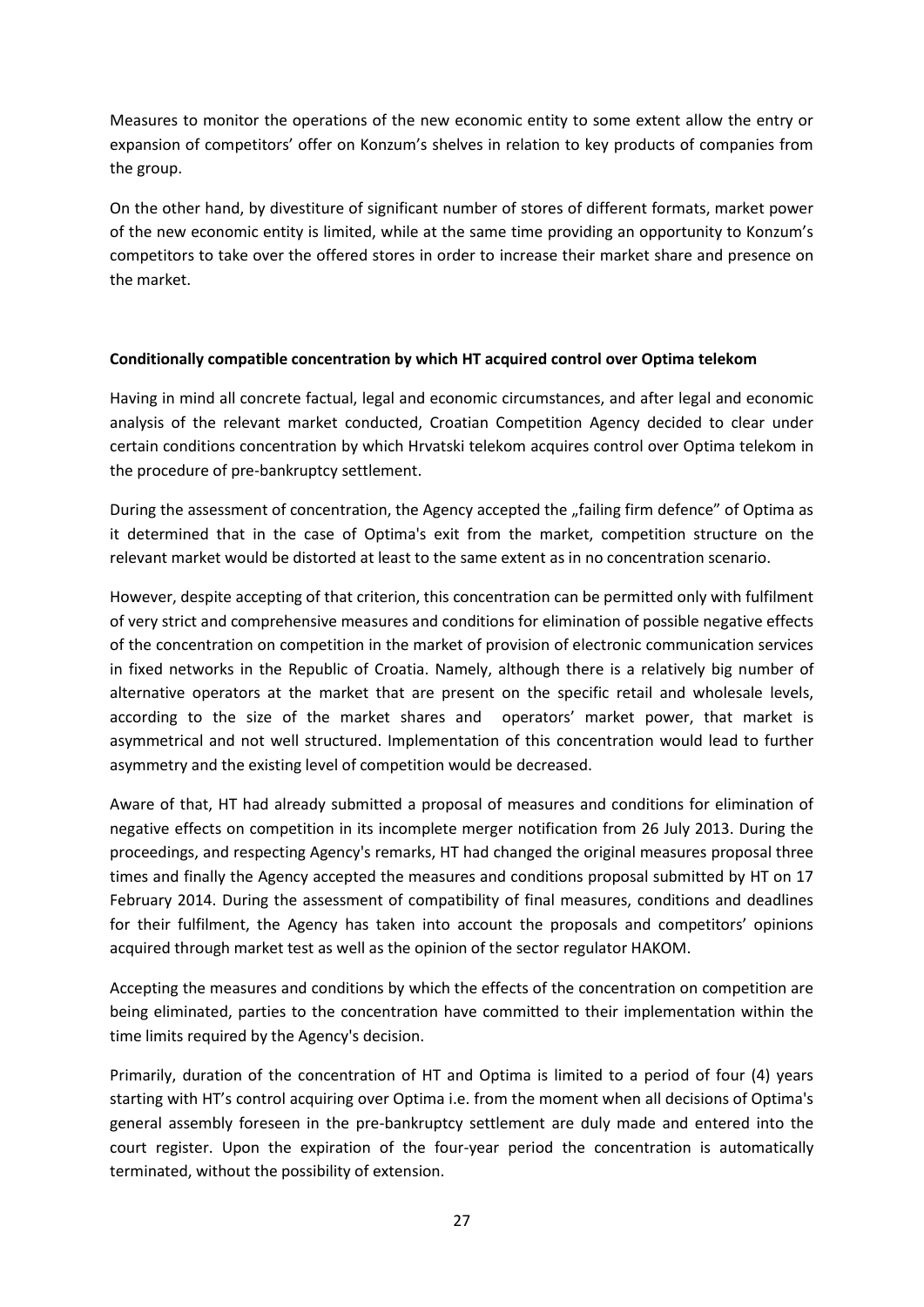On the date of expiry of the third year of the concentration, HT needs to start with the selling procedure of all its Optima shares, during which it will have the right to sell Optima shares held by Zagrebačka banka as well (drag along right). Selling procedure must be transparent, objective, nondiscriminatory and in the accordance with best practices. HT is obliged to prepare it before the expiration of the third year, and selling proposal must be submitted for review to a trustee who will monitor the implementation of the measures imposed.

In the case that the shares are not sold by the expiration of the four-year duration of concentration, any possibility of HT's control over Optima ends automatically. HT agrees that immediately upon the expiration of concentration it will transfer all management rights of its Optima shares to Zagrebačka banka or to a third party not associated with HT and authorize Zagrebačka banka to sell all of HT's Optima shares. HT then has to ensure that Zagrebačka banka or a third person to whom they transferred management rights from HT's shares, while holding those shares, do not use their voting rights.

HT agrees that during the concentration, and considering Optima's earlier business trends, it will ensure such management over Optima that at the end of the term of the concentration it will not lead to Optima's assets being undercapitalized as compared to the initial situation at the beginning of the period of concentration. Specifically, it is the assets consisting of Optima's customer base (number of customers, revenue) and Optima's infrastructure (the amount of own or leased infrastructure capable of providing competitive services to Optima customers, speed of access and quality that is available to most users in the market). HT has to ensure that at the end of the period of concentration Optima assets will in its essence be preserved qualitatively and quantitatively. Comparison benchmark will be the condition in which Optima's assets are found at the end of the quarter preceding the beginning of concentration. HT agrees that within 30 days of acquiring control over Optima, it will deliver the information on the initial state of their property to Optima trustee and to the Agency.

If during the period of the concentration it is shown that there are no objective reasons for deviations higher or lower from the determined or if the deviation cannot be attributed to earlier trends of Optima's business and its objective possibilities to monitor market development, but can be attributed to the HT management of Optima with the aim of its undercapitalization, the Agency may prohibit the concentration.

When it comes to the measures to ensure the independence of Optima's business, HT has committed to a series of measures.

First of all, HT agrees that during the term of the concentration, HT members who are appointed to the Optima Board shall not at the same time be members of HT Board or HT Supervisory Board or any HT's affiliated companies and that from the moment of taking over their duty in Optima until the termination of the duration of concentration will not perform any function in HT. At least one of the appointed members of the Optima Board must not have any previous connection with HT. Also, members that HT proposes to Optima's Supervisory Board shall not at the same time be members of the HT's Board or the HT's Supervisory Board or any of its affiliated companies. Members that HT proposes to Optima's Supervisory Board, as well as HT's staff responsible for the implementation of Optima's restructuring measures, shall not come from HT's business unit for private customers, HT's business unit for business customers or HT's affiliated company Iskon Internet.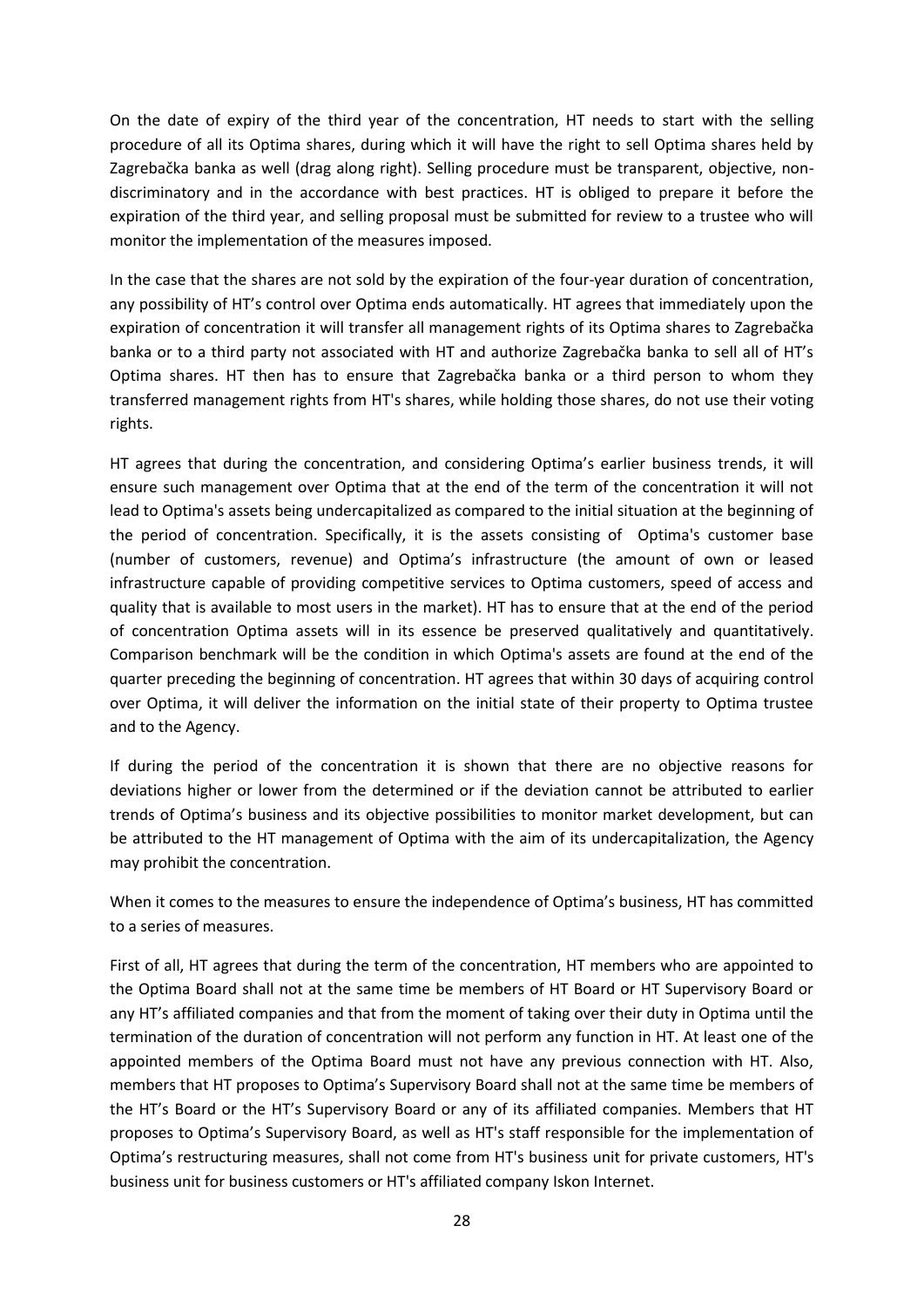Within 30 days of delivery of the decision of the Agency, HT will establish mechanisms to ensure the prevention of the flow of commercially sensitive data (conventional term for this in competition law is a Chinese Wall) between Optima and HT's staff involved in its operations and HT's business unit for private customers, business unit for business customers and affiliated company Iskon Internet.

This does not include the reporting to HT Board and persons determined by HT Board (whose names will be notified to the trustee and to the Agency) on business results, financial data needed for consolidation and data needed for achieving synergy effects between Optima and HT.

HT trustee and the Agency will submit duly enacted internal HT ordinance that ensures mechanisms for the implementation of Chinese Wall measures.

Also, during the concentration period Optima Board will be responsible exclusively to the Optima Supervisory Board of Optima and will regularly, at least once in three months, report to Optima Supervisory Board on intent, planning, progress and outcomes of the implementation of projects between HT and Optima within the concentration and the benefits of these projects for Optima.

During the period of concentration Optima employees will not be liable to any person outside the Optima for their work. All incentive compensation for Optima employees and managers, as well as bonuses payments based on performance, will be exclusively related to business objectives linked to the results of Optima's operations. Neither any bonus payment nor incentive compensation of Optima employees and management will be reflected in HT shares.

In addition to ensuring the independence of Optima business, HT's obligation is that during the term of the concentration it will not offer employment to Optima key employees, that it will protect the confidentiality of Optima user database, that it will not take any actions that would restrict the current sales activity of Optima's sales partners and that it will not sell Optima's retail points.

When it comes to protection of the current users of Optima's wholesale services, including the service of dark fiber lease, HT is committed that the contracts between Optima and its customers for the duration of concentration remain in effect for the period in which they are concluded. Exceptions are contracts that could be prematurely terminated due to financial/economic reasons, which must be notified by HT to the trustee and the Agency in advance.

Also, HT and Optima are committed that for the duration of concentration Optima will at the wholesale level to other operators on the market (existing and/or new), at cost-oriented and marketestablished prices, offer to lease available capacities in the built optical network, where the offer will have no impact on existing customer contracts and Optima wholesale service. Optima is obliged to submit to the trustee and the Agency a public offer for wholesale services of lease of free capacity in the optical network within 30 days of HT's acquisition of control over Optima.

During the period of concentration, HT will not allow preferential treatment to Optima in terms of providing HT's wholesale services compared to other operators present in the relevant market.

During the period of concentration, Optima's web pages, in the framework of its official memorandum and on its invoices to users of its services include the information that it is part of the HT group.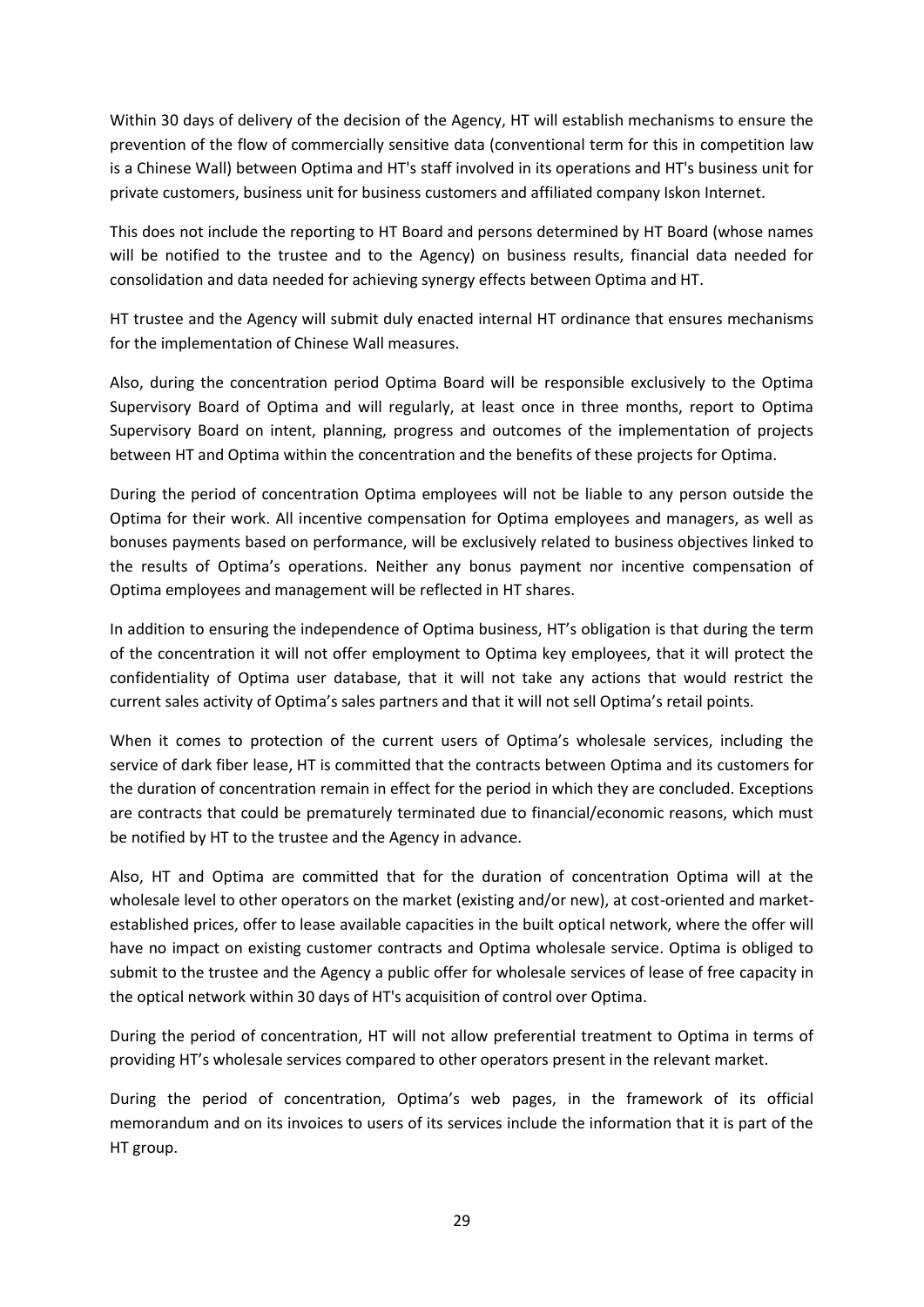HT commits that during the term of the concentration it will not participate in taking control over other alternative electronic communications operators over which there is, or could be, an open procedure of pre-bankruptcy settlement.

It has already been stated that the execution of measures and commitments monitored by the trustee will be approved by the Agency on the proposal of the parties to the concentration. The trustee may be independent auditing or consulting firm who possess the necessary qualifications in terms of experience and knowledge of the electronic communications market, and should not be personally or capitally related to merging parties and must not be nor become exposed to a conflict of interest. His task during the entire duration of concentration is to inform the Agency of any significant actions taken by the merging parties in the execution of the proposed measures. Every six months, or more often if necessary or if ordered by the Agency, the trustee must submit a written report to the Agency on the implementation of measures and commitments under the conditional approval of this concentration.

## *The Initial Report for HT/Optima*

The Initial Report and the Work-Plan, the activities and the implementation time table drafted by Ernst & Young d.o.o. - the trustee monitoring the implementation of the remedies under the decision on conditionally approved concentration between the undertakings Hrvatski Telekom and OT – Optima Telekom, whose mandate was approved and accepted by the Croatian Competition Agency (CCA).

First, the findings of the trustee show that the annex to the contract between HT and Zagrebačka banka contains all the changes to the contract requested by the CCA in its decision on conditionally approved concentration with respect to the duration of the concentration and the sale of Optima shares. It has also been established that HT had appointed a person in charge of coordination of the activities linked with the concentration and that this person undertook to prepare the process for the sale of Optima shares before the third year of the duration of the concentration will have elapsed in a transparent, objective and non-discriminatory manner and in compliance with the best practice. Once this process has been prepared, it will be submitted to the trustee for review.

Referring to the measures from the decision relating to managing of Optima assets where HT undertook to ensure, within the range of possibility, during the period of duration of the concentration, such management that will prevent the undercapitalization of Optima assets at the end of the concentration duration period in comparison with the situation at the beginning of the duration of the concentration concerned, the trustee's Initial Report contains a breakdown of parameters that are the elementary for the supervision of the committments by the trustee.

Optima assets are being monitored on the basis of two parameters: the users' base and the infrastructure. The users' base mainly refers to the realized revenue and the number of users (private and business) of Optima with respect to its services.

The data relating to infrastructure involve own infrastructure and infrastructure under a lease agreement.

The trustee will compare these Optima parameters during the duration period of the concentration with the market.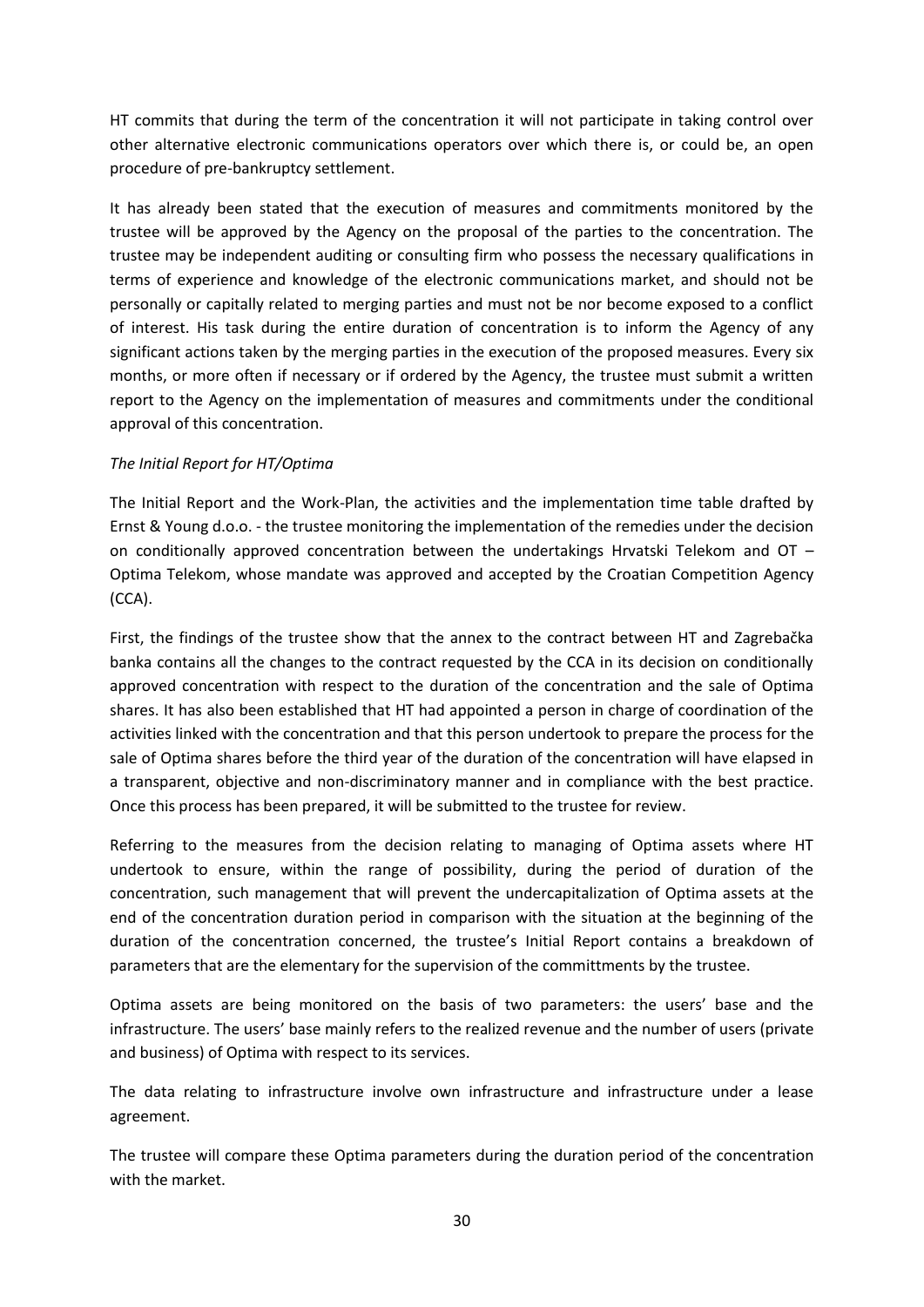The trustee also communicated the market situation and the market trends indicators for both parameters and forecast revenues for 2014 based on the first two quarters of the same year and the last quarter preceding the beginning of the duration of concentration.

The trustee will inform the CCA on the fulfilment of the committments in its half annual reports.

As regards the commitment undertaken by HT not to sale Optima resale outlets the trustee found that Optima had no retail outlets on its own but is engaged in direct sales or telesales or sales is carried out by its partners. The trustee set out a list of Optima partners and will be monitoring the changes in the number of partners in comparison with the established number on the list at the beginning of the concentration.

In respect of the measures under which HT is committed to ensure the autonomy of Optima the trustee checked all the documents (excerpt from the court register, employment contracts, incentive schemes for the employees and the management, minutes from the meetings of the Supervisory Board, CVs of the managers and members of the Supervisory Board etc.) and established that the initial state complies with the CCA measures ordered in the decision conditionally approved concentration.

At the same time, the trustee found that by the adoption of the Ordinance on Optima trade secrecy protection HT ensured the prevention of sensitive trade information flaw, a situation known in competition law as Chinese Wall, between Optima and HT's staff involved in its operations and HT's business unit for private customers, business unit for business customers and the affiliated company Iskon Internet.

However, with the view to ensuring a simpler and transparent implementation of the business secrecy protection mechanism the trustee proposed a set of improvements of the above mentioned Ordinance which were accepted by the CCA. The CCA ordered to HT and Optima to make necessary adjustments of the documentation and the activities and to provide the trustee with the evidence that they have been introduced within the period of eight days from the receipt of the communication at the latest.

Considering the wholesale agreements of Optima, HT committed itself not to terminate the agreements of Optima concluded with the buyers of wholesale services including the service of dark fibre lease within the duration of the period of the concentration but to keep these agreements in force during the period for which they had been concluded. Exempted here are agreements that could be prematurely terminated on the account of financial/economic reasons, in which case HT must beforehand inform the trustee and the CCA.

The report of the trustee also involves the list of the agreements between Optima and its wholesale buyers at the beginning of the period of duration of the concentration and at the end of the second quarter of 2014, containing the data of the party to the agreement, the date of the conclusion of the agreement, the duration of the agreement and the title of the contract for active contracts.

Pursuant to the decision of the CCA the trustee shall be monitoring whether during the time line of the concentration Optima enjoys favourable treatment as regards its wholesale services to HT in comparison with other operators active on the relevant market, and whether HT is involved in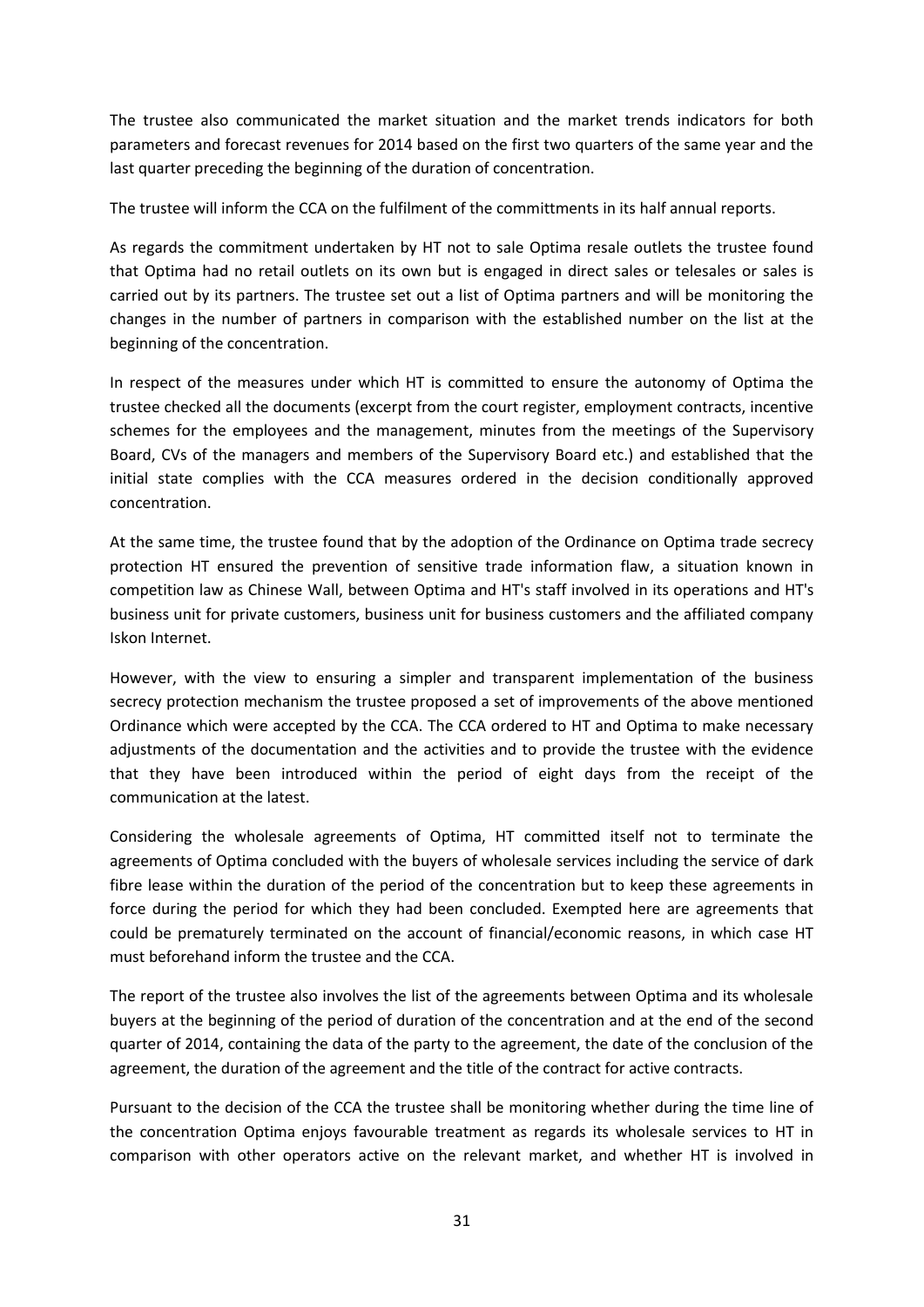acquiring control over other alternative operators which are involved or which may end up in a prebankruptcy settlement proceeding.

Finally, after having investigated the Optima web site, its official memorandum format and its receipts the trustee found that by indicating that Optima is a member of HT group Optima complied with the measure set forth in the CCA decision.

## **Clearance for Media Merger between AMG and AMZ**

The Croatian Competition Agency cleared the proposed implementation of a concentration on the basis of which Adria Media Group (AMG) from Belgrade acquires control over the undertaking Adria Media Zagreb (AMZ).

Adria Media Group had been until 2013 active in the Republic of Serbia under the name of Adria Media Serbia under control of the undertakings Adria Media Holding GmbH and Styria Media International GmbH. After these two left the market in 2013 their share capital in Adria Media Serbia was acquired by the undertaking Kurir-Info, whereas later Aleksandar Rodić acquired the share capital concerned. In July 2014 Adria Media Serbia changed its name into Adria Media Group. AMG in Serbia publishes a newspaper, 14 magazines and 12 online publications.

Adria Media Zagreb was founded as a joint venture between the undertakings Sanoma Magazines International B.V. from the Netherlands and the Austrian G+J International Publishing Holding GmbH and Styria Media International AG. The implementation of this concentration resulted in the establishment of a company Adria Magazines, now Adria Media Zagreb, who is in Croatia a publisher of 14 magazines and 7 online publications.

The concentration between AMG and AMZ will have effects on the relevant press publishing market, in the segments of the circulation sold (magazines) and press advertising (magazines) as well as the circulation and advertising in online publications (web portals).

Based on the complete notification of the concentration concerned and the defined structure of the relevant market taking into account the actual and potential competitors, the CCA concluded that no party to the concentration is active in the same relevant geographic market, there is no horizontal overlap and there are no vertical links between the merging companies.

Adria Media Group is entering the relevant market by acquiring the market share of AMZ (the situation known as stepping into the shoes of the merged entity) that leads to no change in the structure of the relevant market.

Namely, in the market segment of press publishing and advertising in magazines, Adria Media Zagreb is the second of the two leading competing undertakings in Croatia, whereas in the online publishing and advertising market, AMZ has no significant market share given the fact that there are a lot of competitors present in these markets.

There were no replies to the request for information made public by the CCA.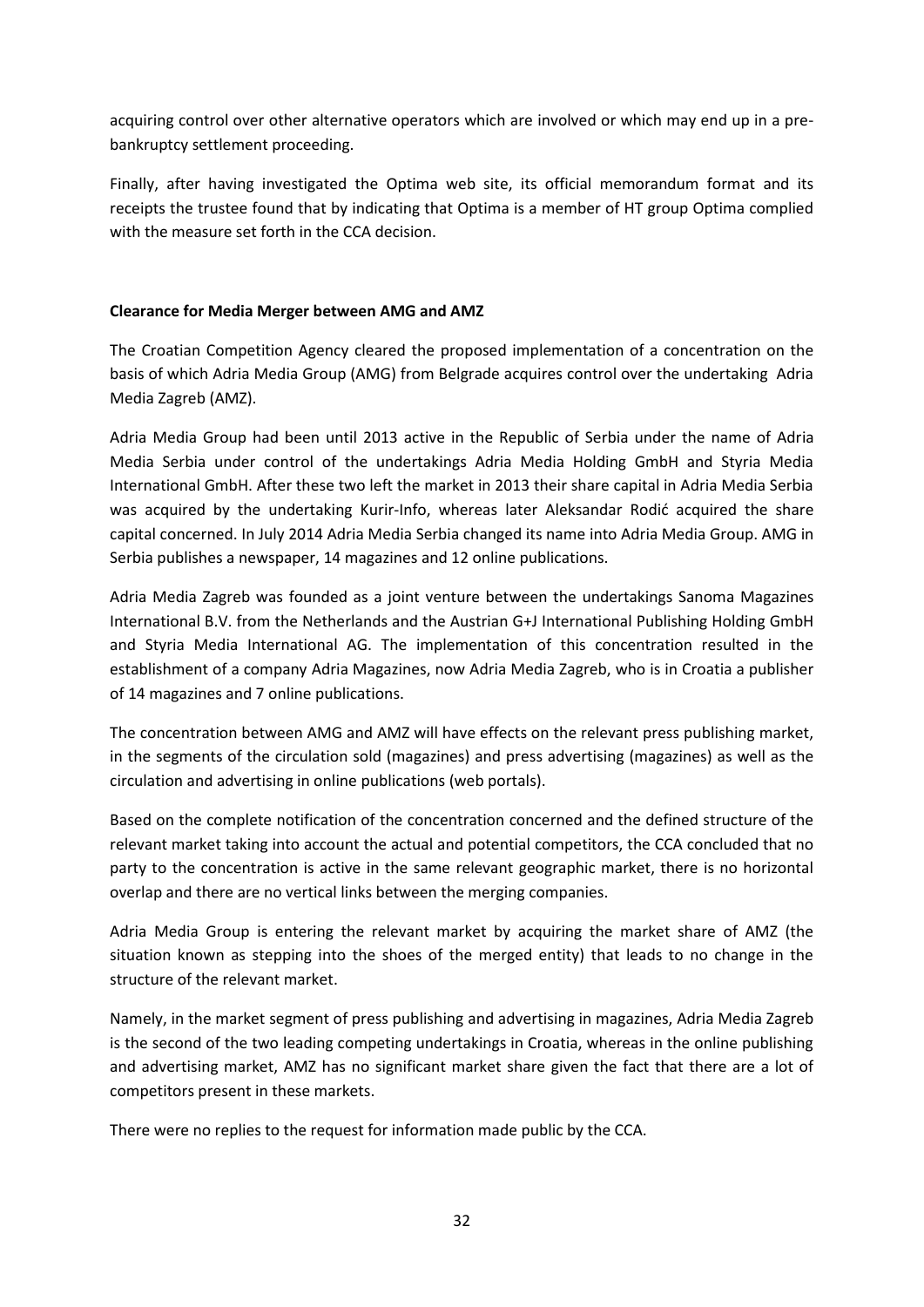Consequently, taking into account the structure of the market and the market power and the market shares of the parties to the concentration in the relevant markets concerned, the CCA found that this concentration is not likely to have any anticompetitive effects and cleared it in the first phase.

### **Approved merger between Plava laguna and Istraturist**

The Croatian Competition Agency approved the implementation of the proposed concentration between the undertakings Plava laguna and Istraturist.

The concentration in question will produce effects in the following relevant markets: accommodation and catering services in hotels, apartments and campsites in Istria County and accommodation and catering services in hotels in the territory of Dubrovnik and Dubrovnik Riviera. Besides that, Plava laguna owns one hotel in the territory of Rijeka.

The common feature of the listed relevant markets is inelastic supply and highly elastic demand for accommodation capacities based on the fact that supply in the markets concerned many fold exceeds the demand.

In addition, the fact that on the side of the demand there is no differentiation of the capacities within the main accommodation category (such as family hotels, business hotels, spa and wellness etc.), in combination with the inelasticity of supply, contributes to a high degree of substitutability of these services in the market.

At the same time, due to the seasonal character and the non-segmented supply chain this market may be described as the "buyer's market" during a major part of the year, given the dominant influence of the purchasers over sellers in price negotiations, whereby the purchasers are the biggest world tourist agencies and tour operators (allotments contracts). Furthermore, there is also a significant influence by the groups and individual buyers using specialised web sites.

The implementation of the concentration will make Plava laguna the leader in Istria County with a 20 – 30 per cent market share, depending on the relevant market at issue. The former leader on the hotel and apartments market Riviera Adria would now take the second place, whereas Maistra, previously the leader in the camping sites market, would take the second place in the market concerned.

Besides, the competitive constraints on Plava laguna in all defined relevant markets come also from smaller undertakings active in these markets whose combined market share depending on the market ranges from 10 to 30 per cent.

Despite the fact that the implementation of concentration leads to the most significant market share of Plava laguna, taking into account the market shares of other competing undertakings and their competitive constraints, the Agency found that the relevant markets at issue will remain highly competitive and price competition intense – this particularly considering the fact that there are no structural entry barriers on the relevant markets affected by the implementation of concentration.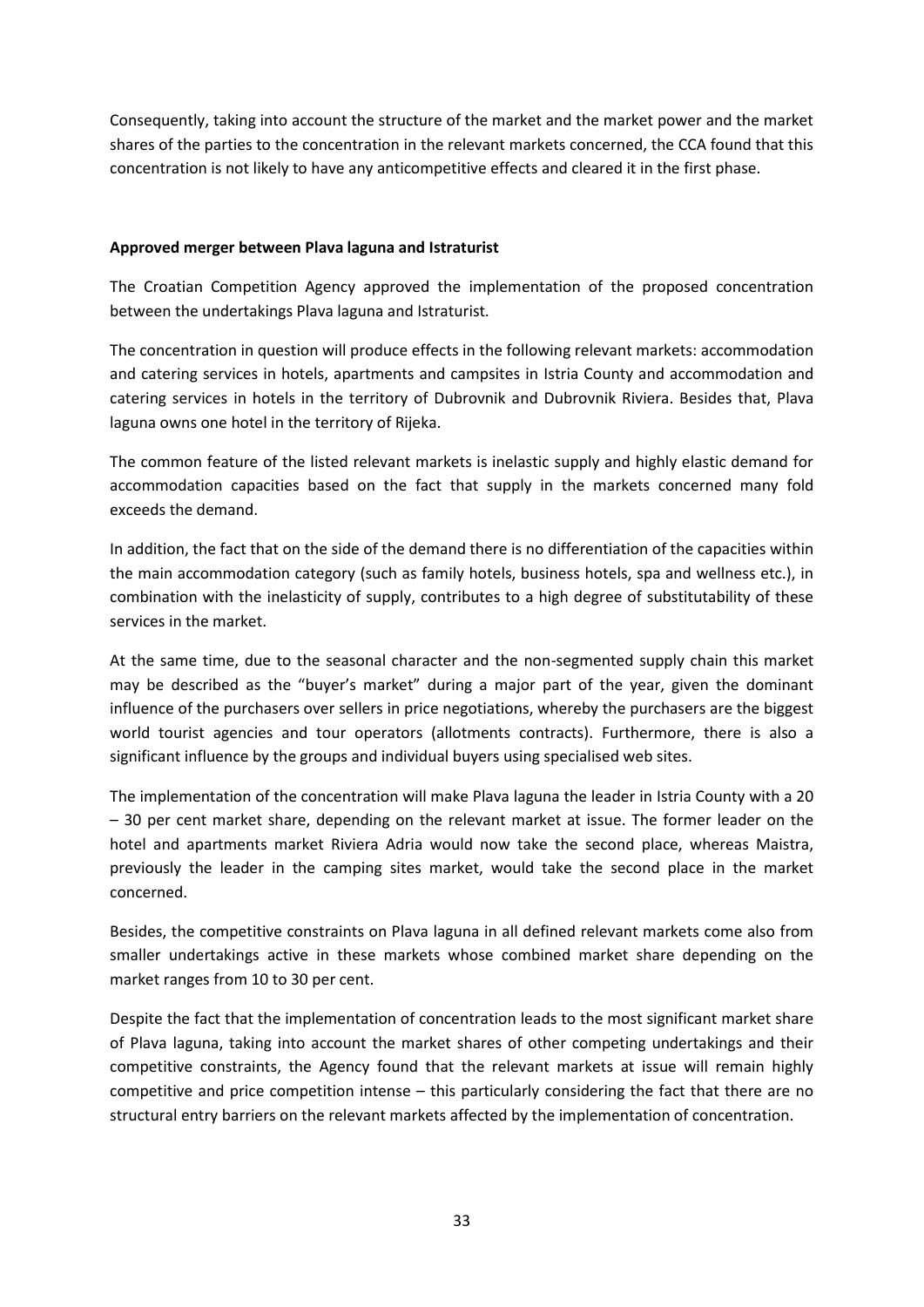The strengthening of the market power of Plava laguna will contribute to even more intensive competition among the major players in the defined relevant markets, alongside with competitive constraints by other participants in the market, particularly in the apartments and camp sites market.

After the Agency carried out the necessary analyses of the relevant facts and bearing in mind that no replies to request for information were submitted, the Agency found that the implementation of concentration Plava laguna/Istraturist will have no significant anticompetitive effects and declared the concentration compatible.

#### **Cleared concentration between Spar and Diona**

Croatian Competition Agency has cleared the concentration by which Spar Hrvatska acquires control over 20 Dinova-Diona stores in the City of Zagreb and in Zagreb County.

This concentration has no significant impact on competition as it is not creating new or enhancing the existing dominant position of the parties. Concentration will produce effect on the relevant market of retail groceries, mostly food, beverages and household toiletries in the City of Zagreb and in Zagreb County.

Implementing this concentration, market share of Spar in the City of Zagreb is increased on the ratio between 10 and 20 percent, and by that the entrepreneur will become the most important competitor of Konzum, the market leader in Zagreb. The implementation of the concentration will therefore increase the competitive pressure on the market-leading competitor and it will alleviate the asymmetry of the market.

Having that in mind, as well as the market structure and the number of competitors on the market, the CCA concluded that this concentration could lead to greater competition between entrepreneurs on the relevant market and therefore cleared the concentration in the first phase.

## **Abuse of a dominant position**

#### **Accepted committments offered by water supply and sewage operator**

By 12 December 2014 Vodoopskba i odvodnja d.o.o. committed itself to change the General and technical conditions for the provision of water services adopted on 19 July 2013.

The Croatian Competition Agency (CCA) adopted a decision accepting the committments offered by the undertaking Vodoopskba i odvodnja (VIO) relating to installation of water meter and telemetry devices (water meter reading network) in the old buildings.

In March 2014 the CCA opened the proceeding regarding the alleged abuse of a dominant position by the undertaking concerned in the provision of public water service which produces effects on the provision of services involving water meter and telemetry devices installation and the measurement of water consumption providing data for billing and reporting, in the territory of Zagreb, Samobor, Sveta Nedjelja and the municipality of Stupnik. The CCA opened the proceeding based on the provisions of the General and technical conditions (GTC) that had been adopted by VIO in July 2013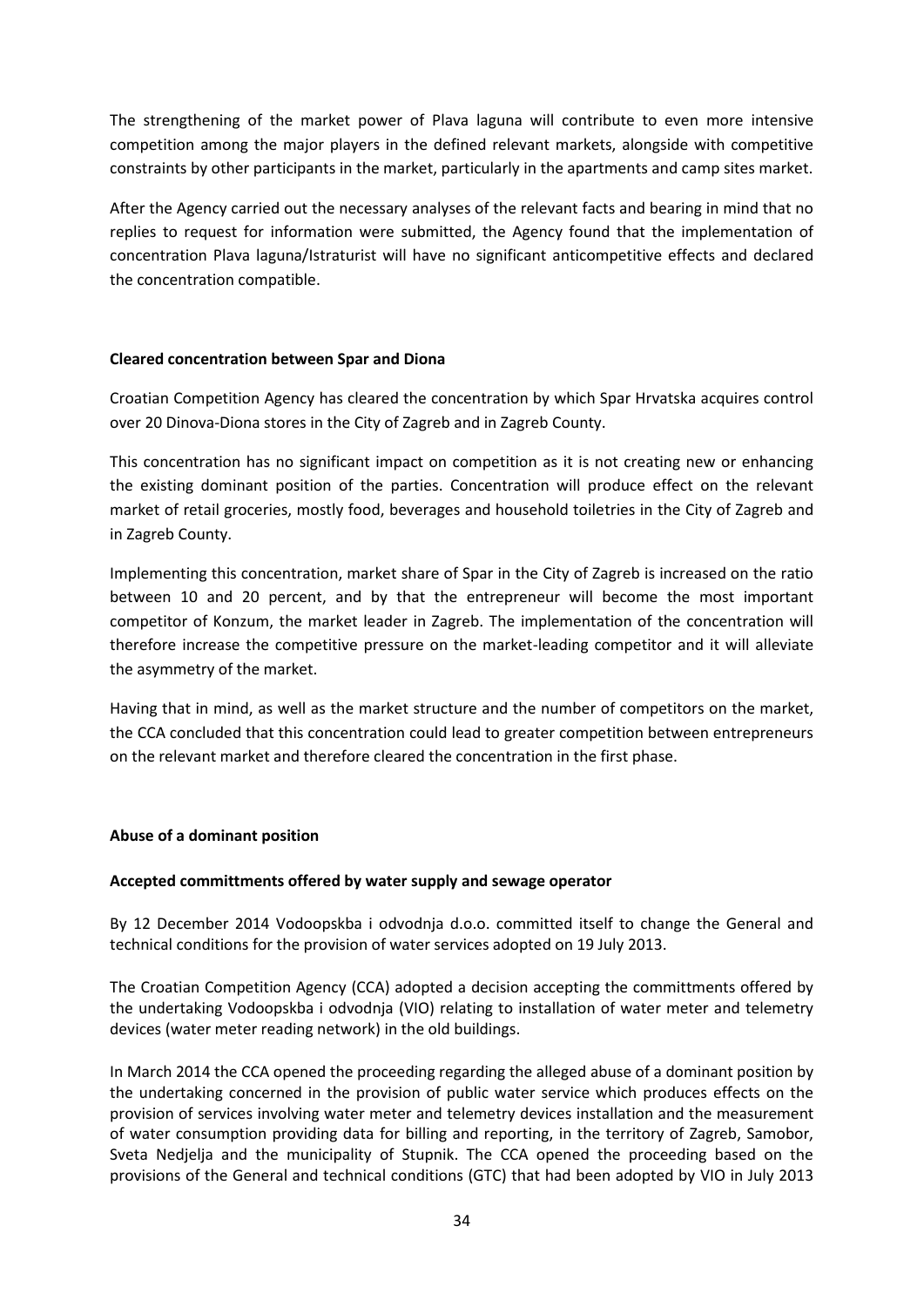that introduced the obligation regarding the existing inside water meters in old buildings which are to be connected with the automatic water meter reading network (AWMR network). AWMR is a system of long distance reading which VIO has only started to introduce in the old buildings. In other words, this is the market on which VIO has not been present so far.

On the basis of the GTC provisions regulating the provision of water services regarding the obligation on the basis of which the existing inside water meters in old buildings must be connected in the AWMR network, VIO banned the undertakings which until than had been engaged in the installation of water meter and telemetry devices and reading and billing of the water consumption data so collected, to install inside water meter and telemetry devices in old buildings as of 1 January 2014, foreclosing thereby the market to potential new competitors. In addition, on 1 January 2014 a transitional five-year-period started in which these undertakings would be still allowed to perform only the distant readings from local networks, whereas upon the expiration of this transition period the distant reading would be exclusively provided by VIO.

In the sense of competition policy the above practice cannot be recommended nor is it justifiable on the account of the fact that once liberalised market is being re-regulated and foreclosed where there are no concrete indicators.

For the reasons stated above, in the course of the proceeding CCA also imposed an interim measure ordering the undertaking VIO to temporarily cease-and-desist the application of the challenged provisions under the GTC that prevent the undertakings from the provision of services which they had been discharging before the challenged provisions entered into force and preventing final consumers from freely choosing the provider of the services concerned.

Within the proceeding VIO offered on its own initiative the committments aimed at restoring effective competition in the *provision of services involving water meter and telemetry devices* installation and the measurement of water consumption providing data for billing and reporting, thereby brining its monopolistic position caused by the adoption of the said GTC to an end. In other words, VIO offered to delete the challenged GTC provisions and to revise in detail other GTC provisions, which means the restoration of the provisions in force before the disputable GTC provisions had been adopted. Thus, VIO would open the market to alternative providers and enable free entry for possible new operators in the market concerned. At the same time, this would ensure the consumers – users of the services involving inside water meters reading and billing – free choice of service providers.

Formally, the CCA accepted the above committments made by VIO given that the committments were submitted after the opening of the proceeding but before the statement of objections was issued. Second, the committments offered by VIO represent a voluntary act of the undertaking concerned eliminating the possible anticompetitive effects of the challenged GTC provisions.

On the basis of a separate decision the CCA revoked the interim measure taking into account that by the adoption of the decision on the acceptance of the commitment it became purposeless.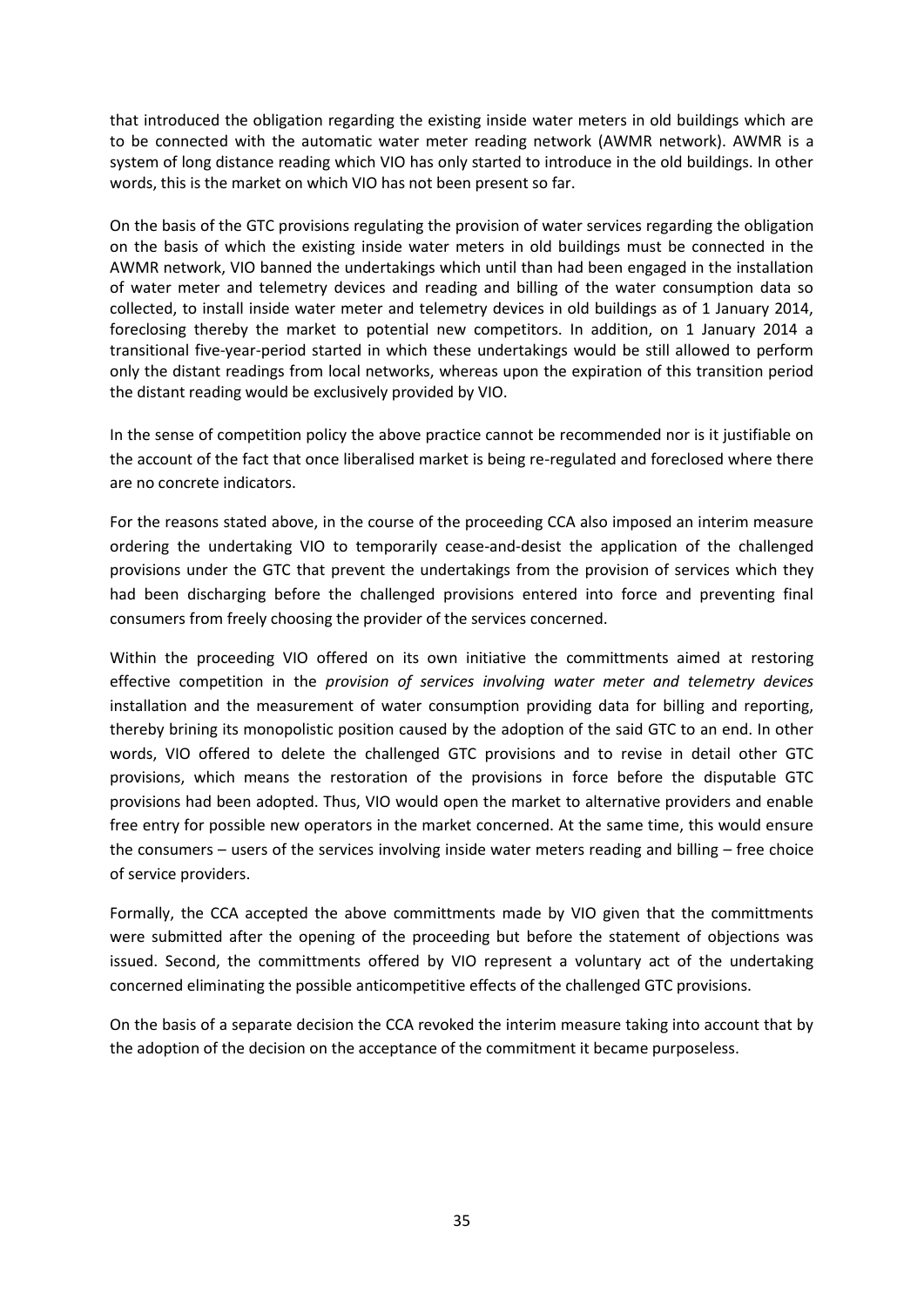## **Termination of the proceeding that H1 Telecom initiated against Croatian Telecom (HT)**

Croatian Competition Agency has terminated the proceeding against the Croatian Telecom (HT) for abuse of dominant position. The proceeding was initiated based on a claim by the H1 Telecom to determine if HT abused its dominant position by rejecting the provision of wholesale service to alternative operators through stalling the provision of those services in the period from 2011 onwards on four relevant markets.

H1 claimed that during 2012 it noticed significant fall in number of users of its services, namely: CPS service (operator preselecting) and WLR service (user lines renting), what H1 claimed was due to HT's takeover of its customers.

According to H1's claims, HT was doing active sales of its retail services to H1 users using the data base of H1 Telecom users despite the fact that it had already sold those same services to H1 Telecom on wholesale level and the fact that H1 delivered the data about users for realisation of wholesale services.

Also, H1 claimed that the HT has targeted and actively "attacked" H1 users by abusing the available wholesale base of H1 users. That practice was illustrated with data of four times larger fall of average monthly number of users in the period from 1 January to 31 December 2012 when compared to previous periods.

During the preliminary investigation on the relevant market, the CCA asked for additional written comments from HT and H1, as well as for the written comments from other alternative operators and from market regulator HAKOM.

As it was determined that there were enough indications to start a proceeding, the CCA adopted a conclusion on initiation of a proceeding against HT on 5 September 2013.

Besides the fact that the CCA started the proceeding based on the Croatian Competition Act, HT's behaviour possibly could have an effect on the trade between two Member States by preventing the new competitors to enter relevant markets on the territory of Croatia. Therefore, the proceeding was started also on the basis of Article 102 of the TFEU in order to preserve the single EU market. Based on the detailed analysis of all delivered documentation, the CCA did not find any facts and evidence during the proceeding that it would be possible to determine that HT used the stalling tactics on purpose when providing the wholesale services to alternative operators and to influence the maintenance or development of competition on the downstream markets and thereby limit the competition.

Namely, the CCA analysed the data about the HT's delays in realisation of its retail services to its own end users and compared it with the delays in the realisation of wholesale service to alternative operators (average time for realisation of service to access the network infrastructure, average time of failure recovery when accessing the network infrastructure and average time of realisation of the service of broadband access).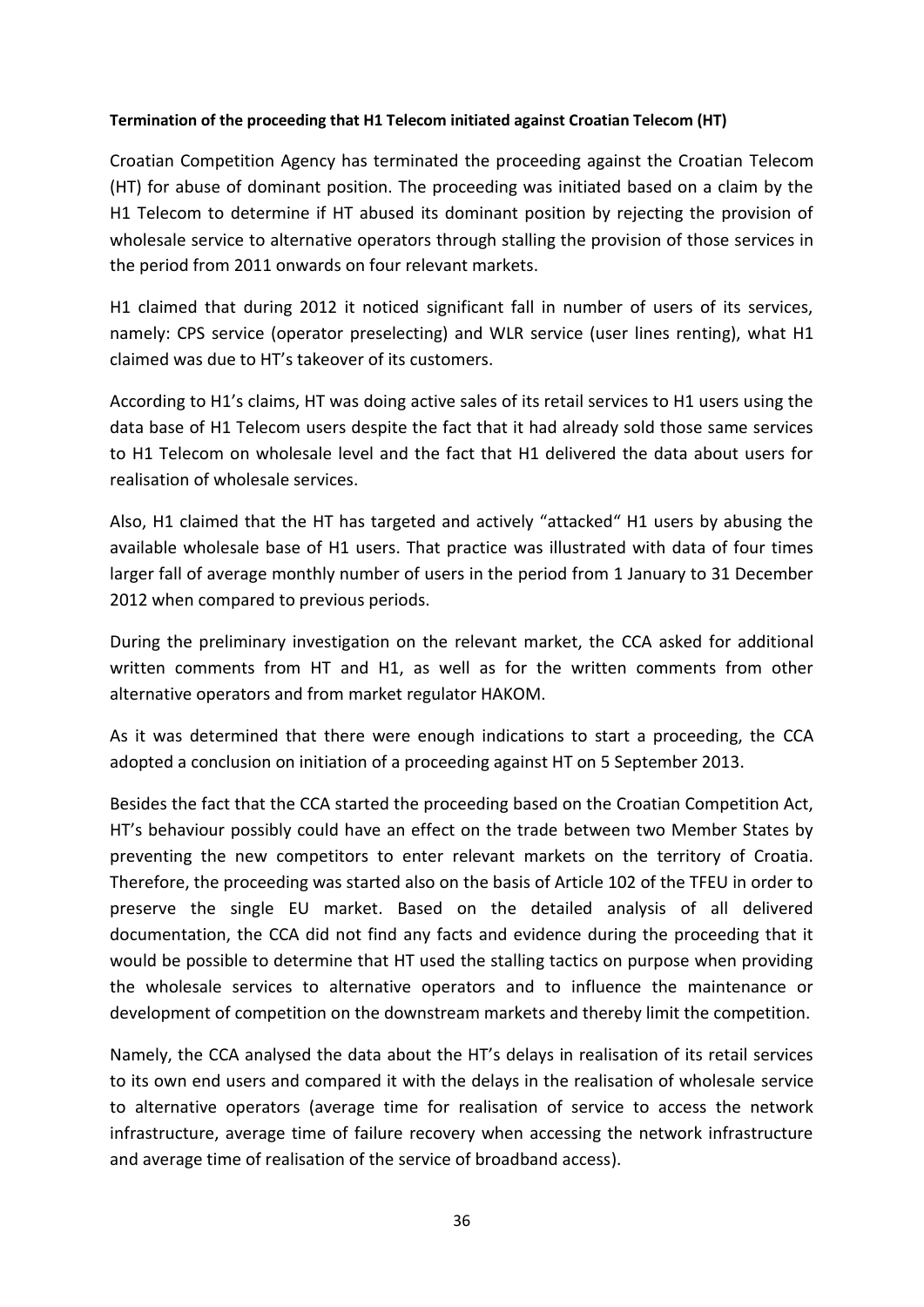It was determined that HT did not discriminate alternative operators when providing the wholesale service and removing the failure and/or disturbance when compared to its retail part and did not systematically discriminate, endanger or put some operator/s to more a favourable position when compared to other operators that provide the wholesale services.

Also, based on the data on the number of requests for realisation of wholesale service submitted and number of pending requests, it was determined that, when compared with previous periods, HT's delays decreased significantly at the end of 2012 and in 2013.

Besides, the Agency found that HT concluded contracts with alternative operators that are fully in compliance with the competition rules. Therefore, it was concluded that there are no more indications for abuse of dominant position by HT and the Agency terminated the proceeding as there was no legal basis anymore.

## **CCA Inquiry into Interchange Fees in Card Payments in Croatia**

The lowest interchange fee in Croatia is for transactions with Maestro cards and is 0.82 per cent on the average, whereas the highest average interchange rare of 1.45 percent is for Visa cards. Yet, when specific purchases cards are included (fuel cards, airline credit cards) the average interchange fee for Visa card transactions is 1.14 per cent. The average MasterCard interchange fee less special purchases cards (MasterCard World and MasterCard World Signia) is 0.97 percent, when these are included – 1.37 percent.

## *Croatia comparable to Slovenia*

MIFs vary considerably in the EU Member States. The MIFs rate in Croatia is comparable to the one in Slovenia. However, compared with the more developed EU countries, for example, France, Italy, the Netherlands, the MIFs are comparatively high. On the other hand, these fees in Germany are distinctively higher for Visa debit card transactions, in Poland for all cards.

In principle, more developed EU Member States have comparatively low MIFs for debit card transactions – with a lower than 0.80 per cent rate, or less than 0.60 per cent rate for Visa cards. Yet, in Germany the fees for Visa debit card transactions are above average MIF rate.

## *Sample of nine banks*

The above indicators come from the overview presented by the Croatian Competition Agency (CCA) with the objective to define the situation on the payment cards market with respect to the types and the amounts of fees (multilateral interchange fee, merchant service charge) that are paid in transactions where payment cards are used for non-cash payments in Croatia, their interdependence and, finally, considering the potential effects of these fees on competition. The Overview of the payment cards market is based on the data from a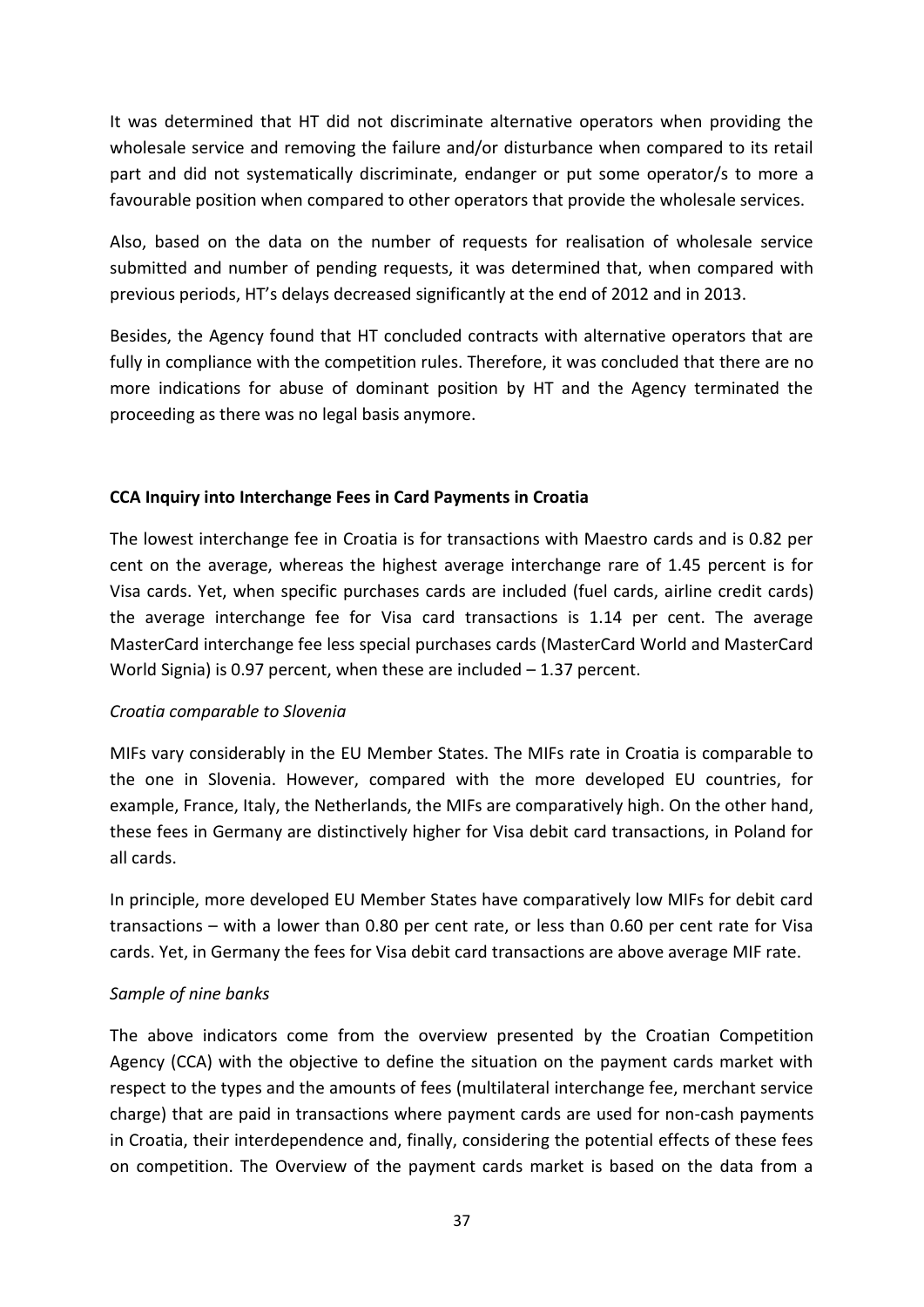sample of nine banks active on the territory of the Republic of Croatia, publicly available data of the Croatian National Bank, the European Commission, VISA and MasterCard.

Multilateral Interchange Fees (MIFs) are fees charged by a cardholder's bank (the 'issuing bank') to a merchant's bank (the 'acquiring bank') for each sales transaction made at a merchant outlet with a payment card. In payment schemes such as Visa and MasterCard, which are associations of banks, these fees are multilaterally agreed by member banks. MIF significantly defines the so called merchant service charge, the fee a merchant must pay to his bank for accepting the card as a means of payment.

## *Two types of payment schemes*

The card schemes come in two main varieties. First, a more often four-party scheme where there are four parties: the issuing bank, the card user, the merchant and the acquiring bank. This scheme is both debit and credit, while the debit function is dominant.

Given the fact that MIFs are explicitly present in the four-party scheme, it appears that this scheme is also more likely to have effects on competition.

In a transaction within the four-party scheme the cardholder purchases goods or services on the basis of the credit or debit card payment, the issuing bank invoices the card holder but the amount which is increased by various fees that depend on the type of the card the cardholder uses.

At the same time the issuing bank, for and on behalf of the card user, makes the payment for the purchased goods or services by paying the acquiring bank the price deducted by the interchange fee. This actually means that the acquiring bank, with which the merchant has agreed on the basis of the contract to accept the card, pays the interchange fee to the issuing bank. Then, this acquiring bank pays the merchant the sales price less a 'merchant service charge' (MSC), the fee a merchant must pay to his bank for accepting the card as a means of payment (POS terminal fee).

Finally, both banks pay to the credit card institutions a fee for processing of the transaction, the membership fee, credit card fraud monitoring etc.

A three-party scheme consists of three main parties. In this card scheme model, the issuer and the acquirer is the same entity. These are primarily credit card schemes (in Croatia: Diners and American Express). In this scheme the cardholder purchases goods or services from the merchant, the bank invoices the cardholder the amount which is actually increased by other fees that must be paid by the user. At the same time the bank pays to the merchant the price less MCS. Since the same bank is both the issuer and the acquirer the interchange fee is not explicitly present. Finally, the bank pays to the card institution the fee for the processing of the transaction, for the membership etc.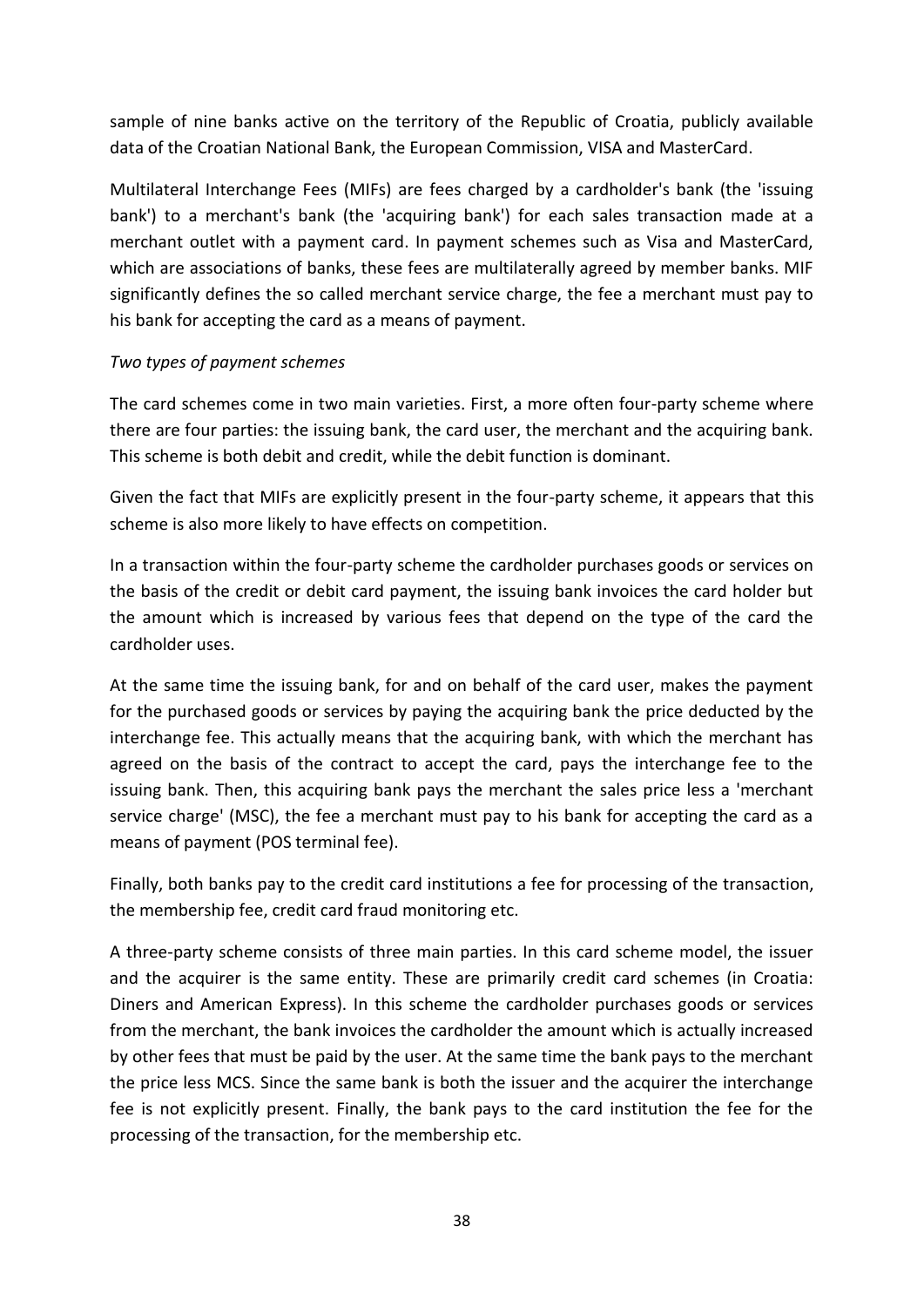In this model there are no charges between the issuer and the acquirer, there are only the cardholder fees i.e. fees that are paid by the owner of the card to the bank and MSCs that the merchant pays to the bank. Yet, MSCs that the banks charge the merchants are much higher than the charges they impose on the card users, in other words, consumers. Hence, even though they are not explicitly present, the interchange fees in this scheme are implicitly present on the account of the fact that one side is "overcharged".

## *Cardholder fees*

Cardholder fees are actually fees or costs that card users must bear when they own a card. These are usually the issuance fee, annual fee, ATM withdrawal fees etc.

The analysis carried out by the CCA clearly indicates an upward trend in the payment card market in the Republic of Croatia. Despite the fact that from 2010 to 2013 the volume of payment cards in circulation has slightly fallen, their use rises. The volume of transactions has risen by 16 per cent from 2010 to 2013, the value of transactions by 8 percent in the same time period. The most transactions have been performed by debit cards, some 66 per cent annually, which corresponds to the rate showing the share of the debit cards in the overall volume of cards in circulation. Logically, the value of transactions carried out by debit cards holds the highest 75 per cent share annually on the average. When looking at the volume of transactions the debit cards are followed by the charge cards with the average annual share of 12 per cent, the revolving cards and the deferred debit cards with a 10 per cent share in the same report period.

In addition, it has been established that all banks do business with MasterCard and Visa, with one, or both of them. Consequently, they offer these cards. Besides that, Erste banka also offers Diners cards, whereas the acceptance of the Diners card complies with the above described three-party scheme where the MIF is not explicitly present. American Express cards offered by PBZ are based on the same three-party model.

## *MIF and MSC*

A large part of the merchant service charge is determined by the interchange fee. The MIF is an important part of the total cost for card acceptance and ultimately contributes to the price of goods and services for final consumers. The MSC, on the other hand, directly affects the price of the goods and services in the merchants' offer.

It could be reasonably assumed that a reduction in MIFs would lead to lower MSCs, which would translate into lower prices of goods and services for card users. On the account of this assumption the European Commission intents to set the cap benchmark for MIF levels for credit and debit cards.

In April 2014 the European Parliament voted on the proposed Regulation of the Commission to cap the MIFs. The service or "interchange" fees that banks charge for processing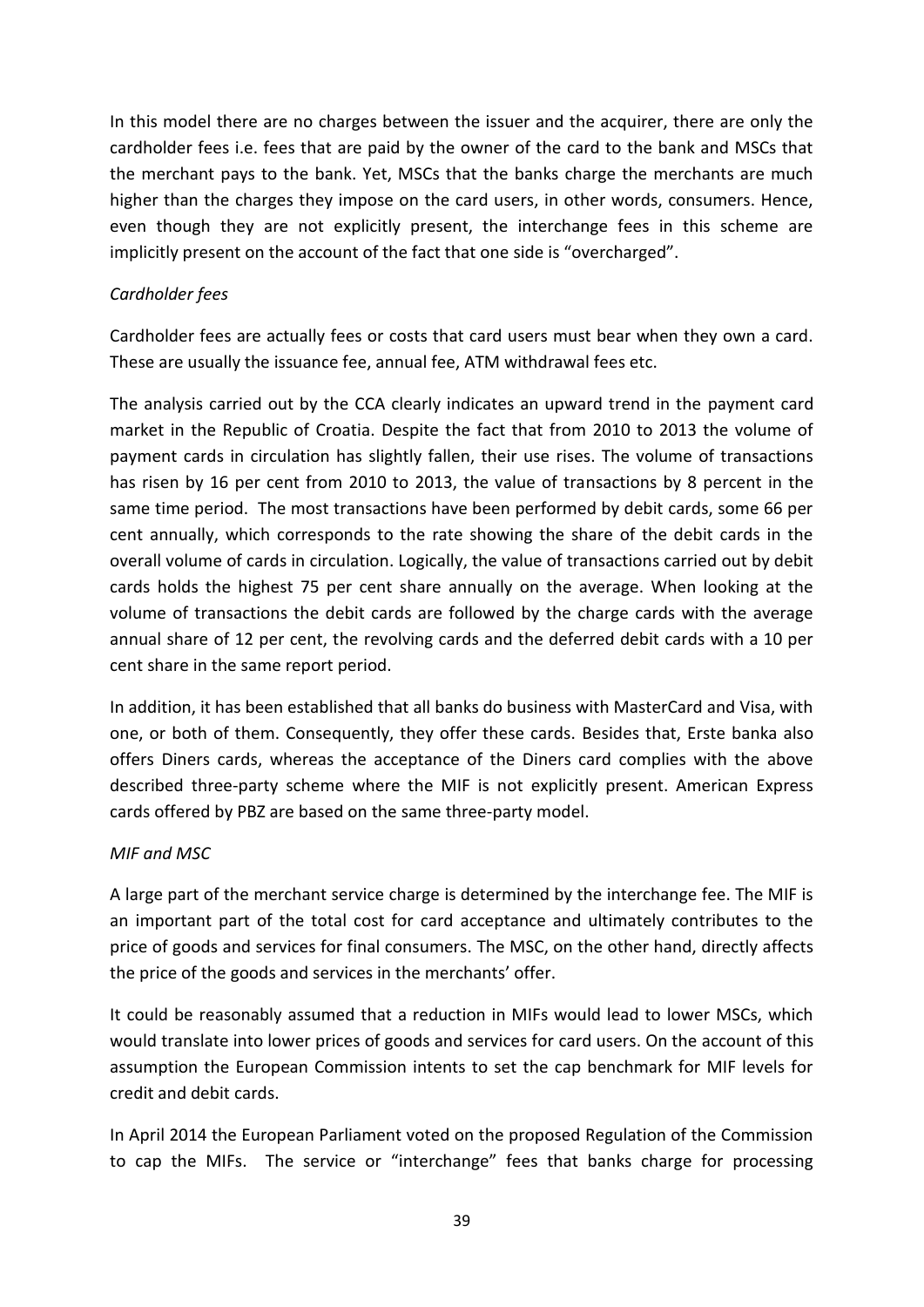transactions under payment schemes, would be capped at 0.3 per cent of the transaction value for credit card transactions and 7 euro cents, or 0.2 per cent of the transaction value, for debit card ones.

The new caps would involve both commercial and consumer cards, and would apply to both cross-border and domestic transactions in the EU. However, the Member States would still be able to set lower MIF rates and to impose other possible restrictions on card institutions. The new rules would apply exclusively to four-party card schemes, whereas the three-party payment schemes would be subject to the new rules only where they would go beyond the threshold set by the Commission. The proposed Regulation on multilateral interchange fees for card-based payment transactions (MIF Regulation) is to be further considered at the European Parliament's plenary sessions and discussed between the Commission and the Member States before the adoption of the final text.

## *The proposed MIF Regulation*

The above mentioned MIF Regulation proposed by the Commission regulating the cap MIF rate for Visa and MasterCard would reduce the average interchange fees in Croatia by some 80 per cent for Visa and some 70 per cent for MasterCard. The reduction in MIFs would presumably call for the reduction of MSCs.

Namely, in accordance with the collected data, the average MSCs are more than two times higher form the average MIFs. The proposed MIF Regulation would therefore after setting the cap rates for MIFs leave ample space for the banks to reduce the MSC rates and for the merchants to reduce the prices of goods and services.

Beside the negative effects they have on MSCs, the MIFs may have other restrictive effects on competition. The MIF appears to be a decision of an association of undertakings that may have the object and the effect of restricting competition by foreclosing the market concerned, by restricting competition between acquiring banks and inflating the cost of card acceptance, absence of competition between card schemes, inflated merchants' costs for accepting payment cards and ultimately increased consumer prices within the internal market etc.

The proposal is part of a legislative package within the EU payments framework and the aim is to create a single payments market in the EU to lower costs for users and enhance procompetitive effects in the EU.

## *Benefits for merchants and consumers in Croatia*

The setting of the MIF caps would benefit retailers who would be then more open to accept cards and card payments. At the same time the new rules would promote wider use of card payments by the consumers, lead to reduction of prices for goods and services. Furthermore, the increase in the volume of the transactions made by payment cards and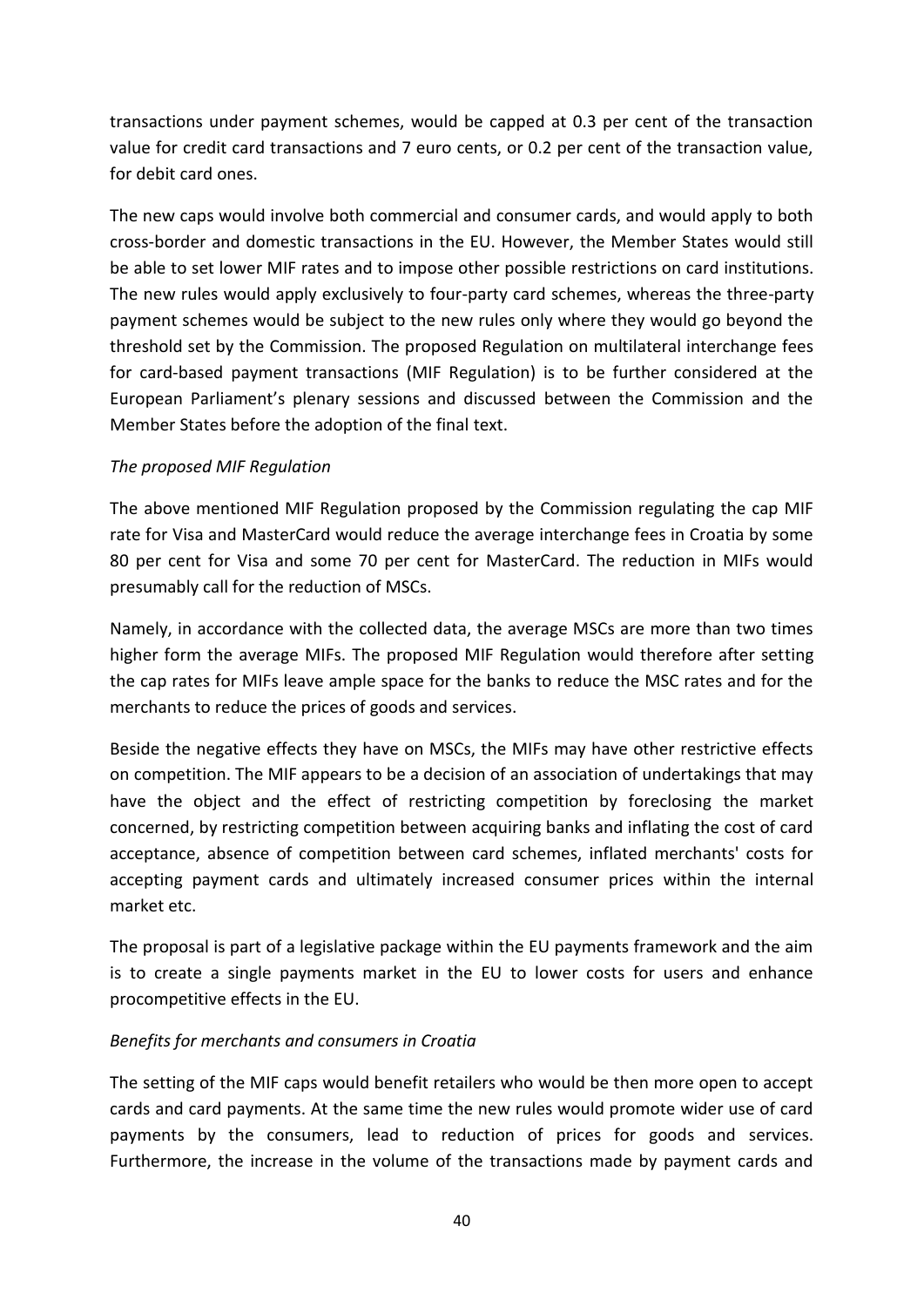cash management savings would at least partially compensate for the potential costs of the banks when setting the cap rates of these fees, whereas other savings could be the result of less ATM cash withdrawals. The regulation of cross-border transactions would benefit the retailers who would be able to look for cheaper acceptance services outside their domicile market and thereby promote competition between the domestic banks.

If adopted, the proposed MIF Regulation would also cover the fees and charges applicable in the Republic of Croatia and the positive, procompetitive effects of the new rules for MIFs announced by the Commission after its adoption would be also realized in its territory.

The Commission is presently conducting a study to measure merchants' costs of processing payments by card and by cash. The results will provide the basis for calculating a MIF benchmark and will be published during 2014. In this overview the data from the following banks have been used: Zagrebačka banka, Privredna banka Zagreb, Erste&Steiermärkische bank, Raiffeisenbank Austria, Hypo Alpe-Adria-Bank, Societe Generale – Splitska banka, Hrvatska poštanska banka, OTP banka Hrvatska and Podravska banka.

## **Opinion - Public Financing of Research Organizations**

The Ministry of Science, Education and Sports asked the opinion of the Croatian Competition Agency (CCA) relating to the question whether public research organizations may freely provide consultancy services on the market, and whether by charging lower prices for their services they infringe competition rules. Given that public research organizations are partly financed from the State Budget and enter into business arrangements with other public administration authorities who are also financed from the State Budget, the ministry also sought explanation as to the compliance of this conduct with State aid rules.

The opinion of the CCA was based exclusively on the compliance of the above practices with competition rules, notwithstanding the issue of public interest and strategic goals stated by the ministry in its Strategy Plan for 2014 – 2016.

In its opinion the CCA pointed out the importance of the definition of undertaking, which is under the well-established competition case law an entity which engages in an economic activity, irrespective of its legal status and the way it is financed. Under the Competition Act undertakings are companies, sole traders, tradesmen and craftsmen and other legal and natural persons who are engaged in a production and/or trade in goods and/or provision of services and thereby participate in economic activity but also state authorities and local and regional self-government units where they directly or indirectly participate in the market and all other natural or legal persons, such as associations, sports associations, institutions, organisations, copyright and related rights holders and similar who are active in the market. Competition rules also apply to undertakings which are entrusted pursuant to separate laws with the operation of services of general economic interest, or, which are by special or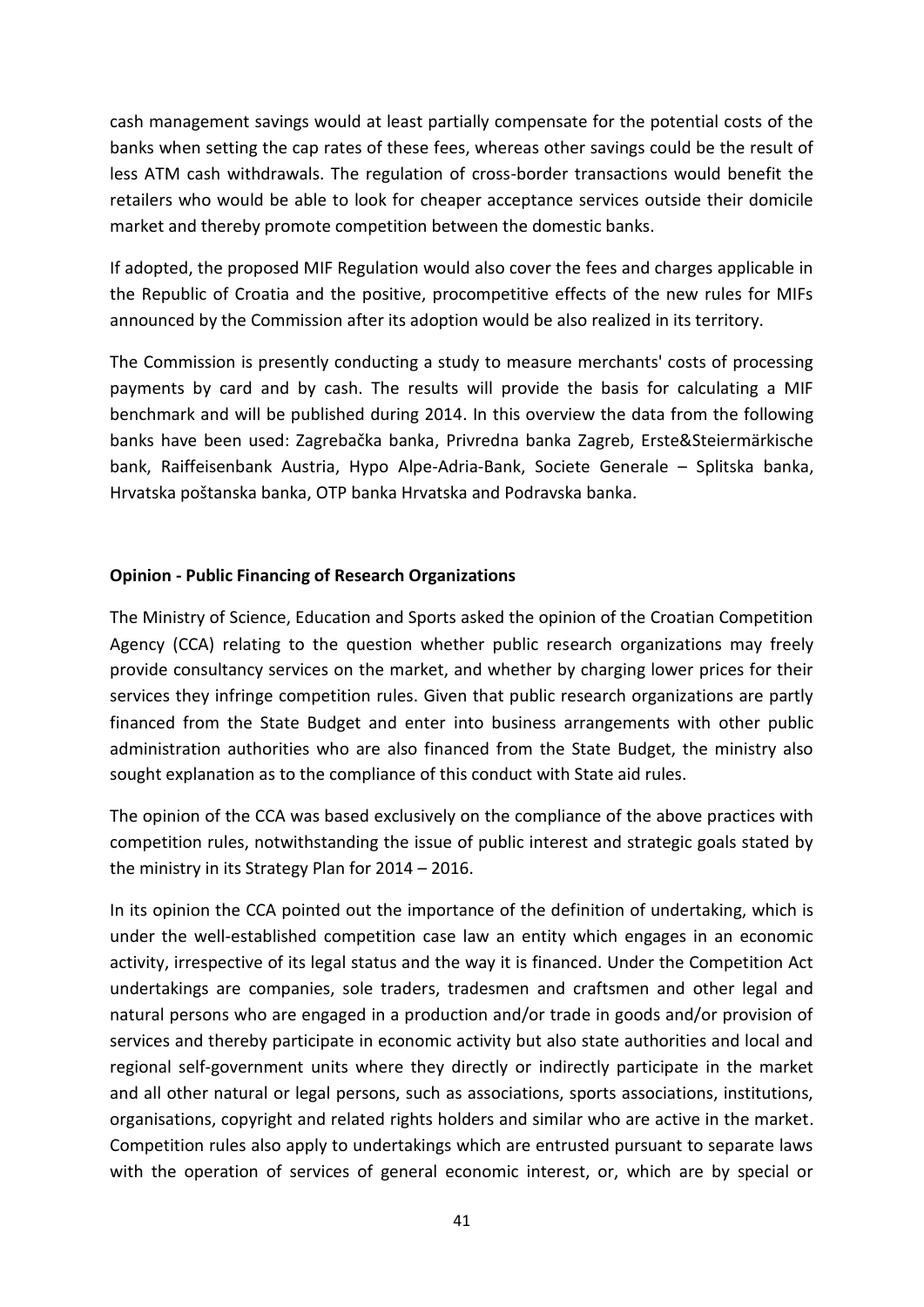exclusive rights granted to them allowed to undertake certain economic activities, insofar as the application of competition rules would not obstruct the performance of the particular tasks assigned to them by separate rules or measures and for the performance of which they have been established.

The status of research organizations is not only regulated by the Croatian laws defining the criteria for their establishment and their primary activity but also by the EU State aid rules, in this particular case the EU Framework for State aid for research and development and innovation in force.

The 'research organisation' means an entity (such as universities or research institutes, technology transfer agencies, innovation intermediaries, research-oriented physical or virtual collaborative entities), irrespective of its legal status (organised under public or private law) or way of financing, whose primary goal is to independently conduct fundamental research, industrial research or experimental development or to widely disseminate the results of such activities by way of teaching, publication or knowledge transfer.

Consequently, where the same research organisation carries out activities of both economic and non-economic nature, the public funding of the non-economic activities will not fall under Article 107(1) of the Treaty if the two kinds of activities and their costs, funding and revenues can be clearly separated so that cross-subsidisation of the economic activity is effectively avoided. Evidence of due allocation of costs, funding and revenues can consist of annual financial statements of the relevant entity.

Generally, the following activities are considered as non-economic activities: first, the primary activities such as education for more and better skilled human resources, independent R&D for more knowledge and better understanding, including collaborative R&D where the research organisation or research infrastructure engages in effective collaboration, wide dissemination of research results on a non-exclusive and non-discriminatory basis, for example through teaching, open-access databases, open publications or open software, and second, knowledge transfer activities, where they are conducted either by the research organisation or research infrastructure with, or on behalf of other such entities, and where all profits from those activities are reinvested in the primary activities of the research organisation or research infrastructure.

On the other hand, where a research organisation or research infrastructure is used for both economic and non-economic activities, public funding falls under State aid rules only insofar as it covers costs linked to the economic activities. Where the research organisation or research infrastructure is used almost exclusively for a non-economic activity, its funding may fall outside State aid rules in its entirety, provided that the economic use remains purely ancillary, that is to say corresponds to an activity which

42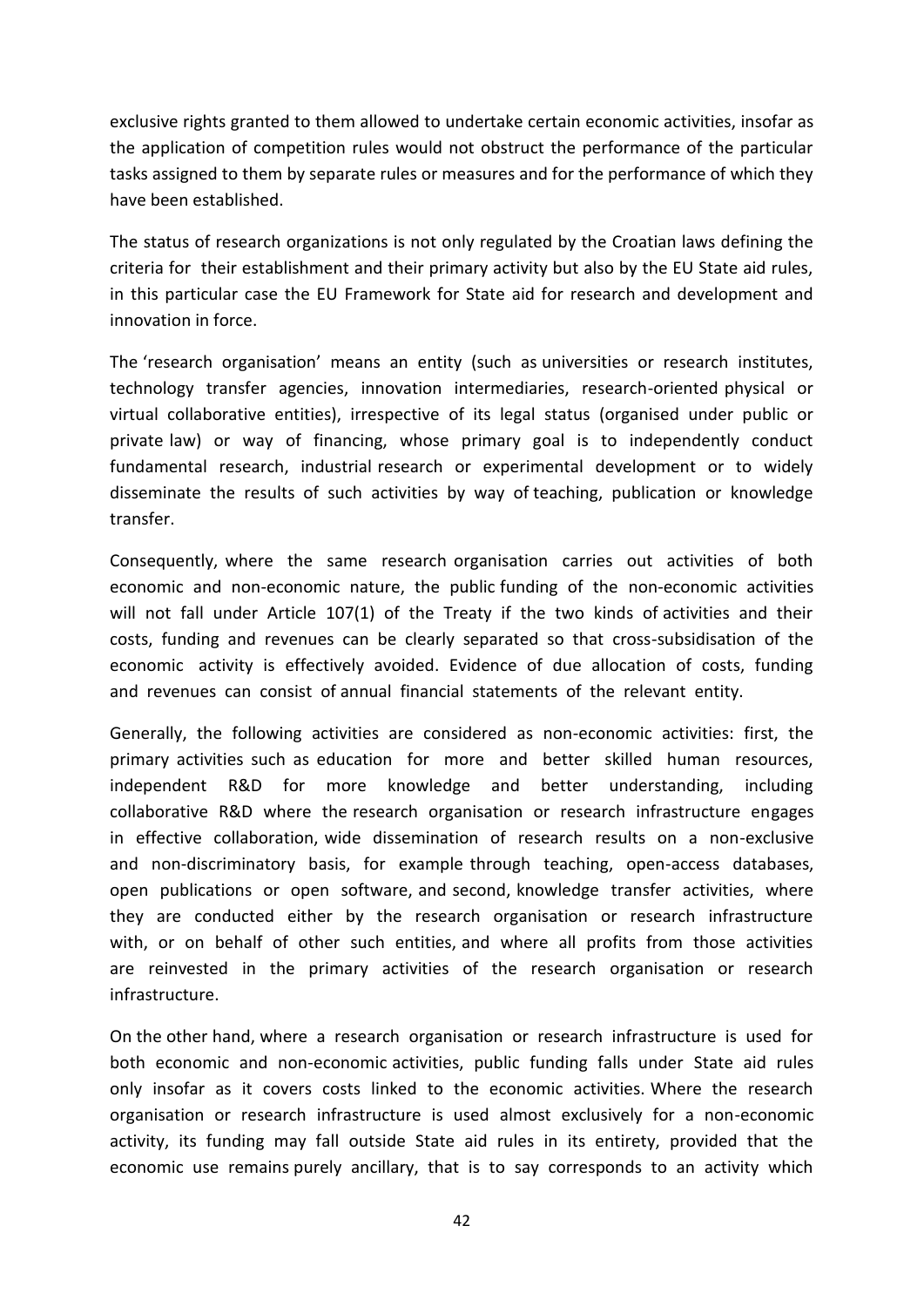is directly related to and necessary for the operation of the research organisation or research infrastructure or intrinsically linked to its main non-economic use, and which is limited in scope.

However, where research organisations or research infrastructures are used to perform economic activities, such as renting out equipment or laboratories to undertakings, supplying services to undertakings or performing contract research, public funding of those economic activities will generally be considered State aid. These secondary activities which are considered economic or market activities are subject to application of competition and State aid rules on the account of the fact that in this part of its activities the research organisation is considered an undertaking.

Here it must be noted that not all forms of public financing or other financing constitute State aid. Even if the financing may be considered State aid under the existing State aid rules, it may be exempted from the general State aid ban under Article 107 (1) of the Treaty. For example, the Commission will not consider the research organisation or research infrastructure to be a beneficiary of State aid if it acts as a mere intermediary for passing on to the final recipients the totality of the public funding and any advantage acquired through such funding. Where a research organisation or research infrastructure is used to perform contract research or provide a research service to an undertaking, which typically specifies the terms and conditions of the contract, owns the results of the research activities and carries the risk of failure, no State aid will usually be passed to the undertaking if the research organisation or research infrastructure receive payment of an adequate remuneration for its services particularly where the research organisation or research infrastructure provides its research service or contract research at market price or where there is no market price, the research organisation or research infrastructure provides its research service or contract research at a price which reflects the full costs of the service and generally includes a margin established by reference to those commonly applied by undertakings active in the sector of the service concerned.

The question of whether and under which conditions undertakings obtain an advantage within the meaning of Article 107(1) of the Treaty in cases of contract research or research services provided by a research organisation or research infrastructure, as well as in cases of collaboration with a research organisation or research infrastructure must be answered in accordance with general State aid principles. To this purpose, it may in particular be necessary to assess whether the behaviour of the research organisation or research infrastructure can be imputed to the State.

If a project is carried out through collaboration between undertakings and research organisations, no indirect State aid is awarded to the participating undertakings through those entities due to favourable conditions of the collaboration if one of the

43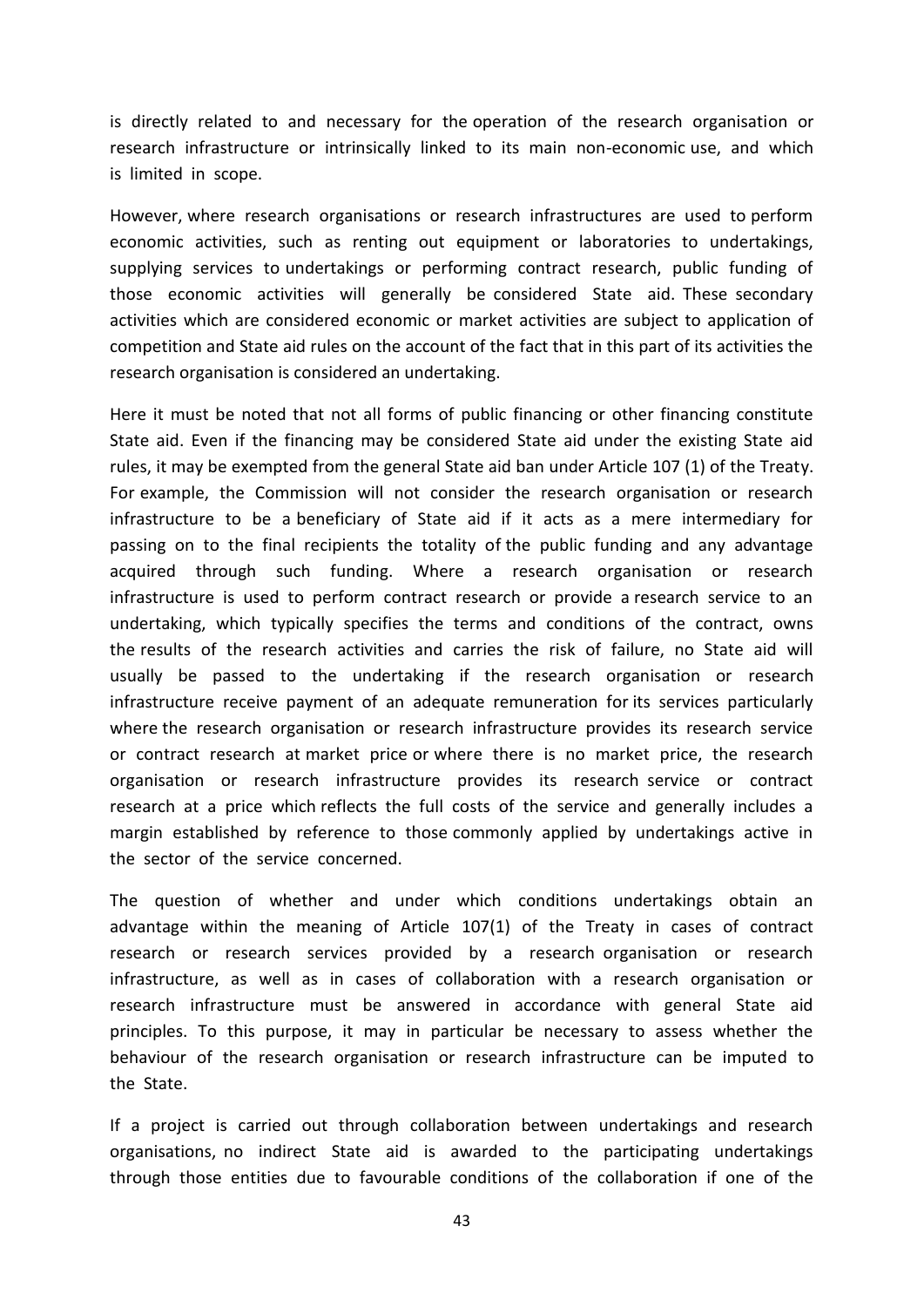following conditions is fulfilled: the participating undertakings bear the full cost of the project, or the results of the collaboration which do not give rise to IPR may be widely disseminated and any IPR resulting from the activities of research organisations are fully allocated to those entities, or any IPR resulting from the project, as well as related access rights are allocated to the different collaboration partners in a manner which adequately reflects their work packages, contributions and respective interests, or the research organisations receive compensation equivalent to the market price for the IPR which result from their activities and are assigned to the participating undertakings, or to which participating undertakings are allocated access rights.

In order to avoid possible spillovers from public financing into market activities, which may consequently lead to price reduction for the services concerned on the market that are below the competitive price , it is necessary to introduce separate accounting for economic and non-economic activities, their costs and financing in order to demonstrate that no undue cross-subsidation would occur. In that context, in line with the European Commission case law, annual financial statements or other proper evidence of cost allocation, such as compulsory declarations by the beneficiaries revised by independent audits or full costing defined as the ability to identify and calculate all direct and indirect costs per activity and/or project that need to be considered in carrying out these activities. In other words, where research organisations carry out activities that are not a part of their primary non-economic activities, and compete in this part of their activities on the market with other undertakings whose goal is to make profit, they must fulfil the above cost separation criteria.

In reply to the other question of the ministry, the CCA stated that the activities carried out by public authorities inartistically form part of the prerogatives of official authority and when performed by the State they do not constitute economic activities. The same applies to State administration authorities and regional and local administrative units. Where these enter into agreements with research organisations they do so pursuing its primary, noncommercial goals, on the basis of objective and transparent criteria.

However, it is likely that research organisations that are funded from the public resources for the provision of their services will offer a lower price from the market price offered by undertakings in the market that are not publically financed. Therefore, where selecting the service provider with the lowest cost for the community, it is necessary to select the most economically advantageous offer in an open competitive tender procedure.

In order to avoid any distortion of competition, research organisations that are financed from the public resources and at the same time pursue economic activities in the market, should by means of separation of economic from non-economic activities and prevention of cross-subsidation ensure compliance with competition rules so as to prevent economic advantage and favourable position on the market in the form of State aid for the activities which cannot be considered primary and non-economic activities.